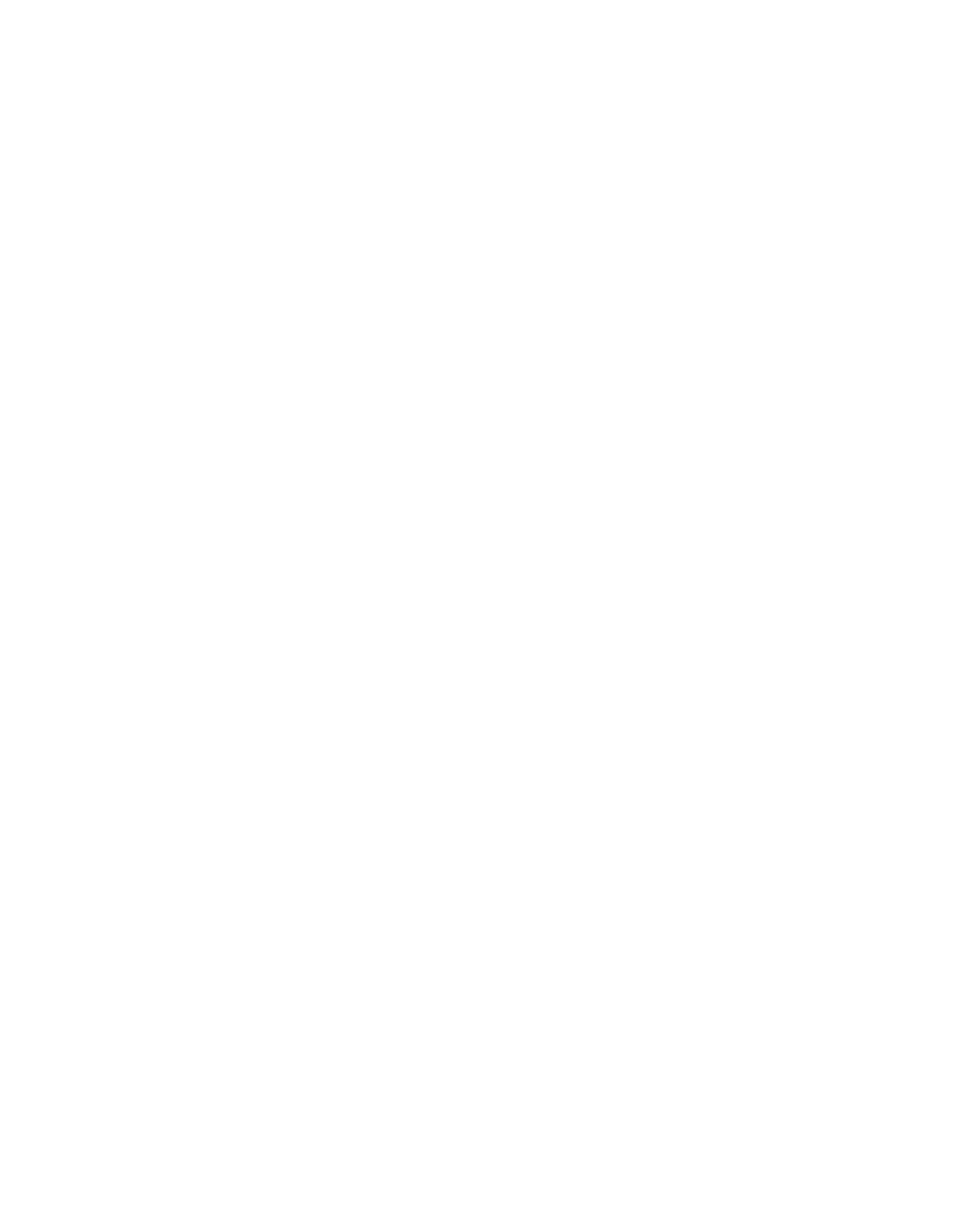# Actionable Cultural Understanding for Support to Tactical Operations (ACUSTO)

Toward a New Methodological Template for Spatial Decision Support System

Dr. Luc Anselin

*University of Illinois, Urbana-Champaign* 

William D. Meyer, Lucy A. Whalley, and Martin J. Savoie

*Construction Engineering Research Laboratory (CERL) U.S. Army Engineer Research and Development Center 2902 Newmark Dr. Champaign, IL 61824* 

Final Report

Approved for public release; distribution is unlimited.

Prepared for Headquarters, U.S. Army Corps of Engineers Washington, DC 20314-1000 Under Work Unit 21 2040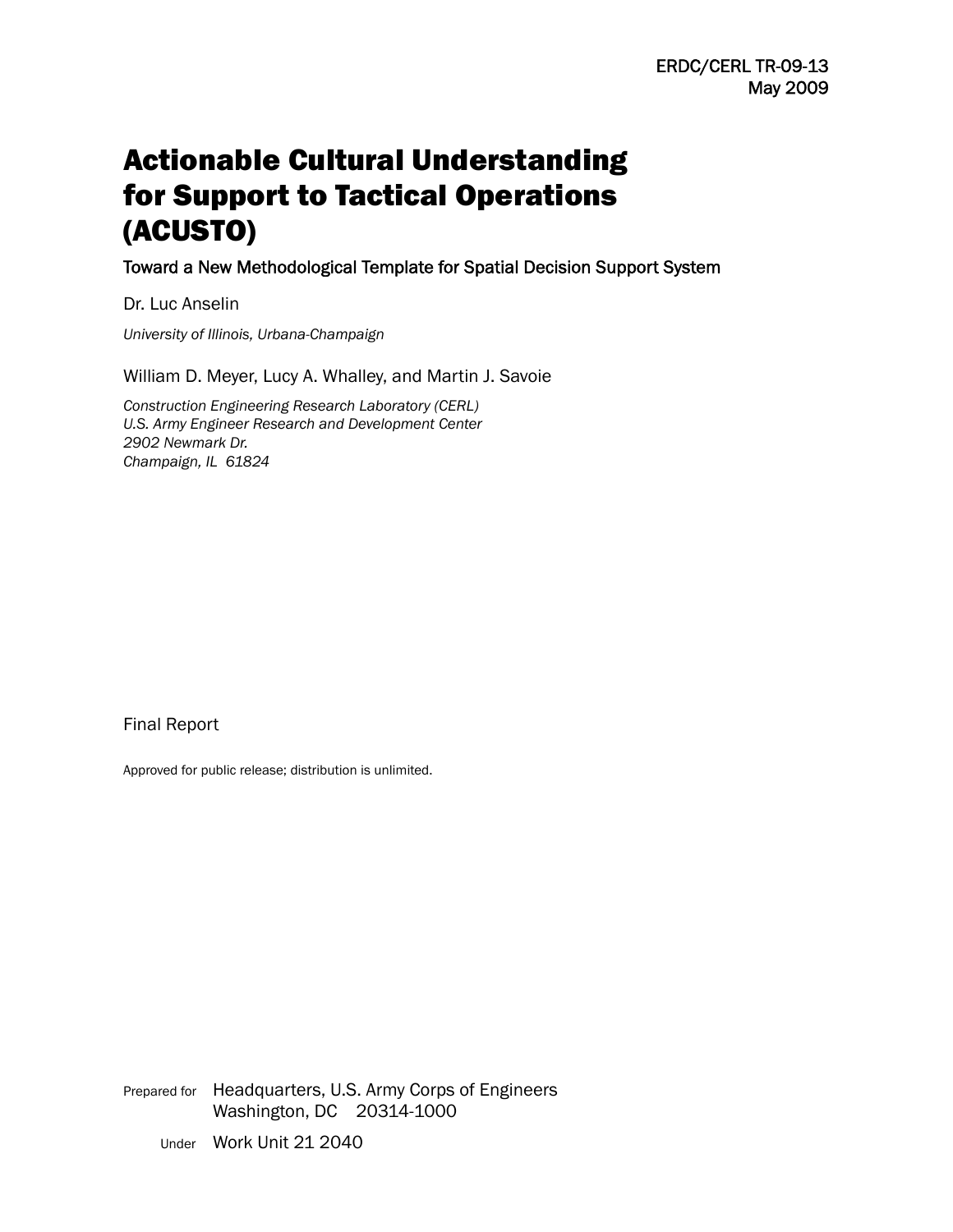**Abstract:** This report approaches the development of actionable intelligence for counterinsurgency by drawing parallels with the study of criminal events such as homicides, vehicle thefts, and gang violence, and by exploiting the methodological approaches that emphasize spatially explicit information. This spatial analysis of crime builds on the wellestablished methods of spatial data analysis and spatial statistics, and applies these in the context of criminal events that happen at specific locations. The theoretical background for these methods is drawn from environmental criminology. Methods are categorized into three main groups: exploratory spatial data analysis, explanatory spatial modeling, and surveillance/forecasting techniques. The basic principles are outlined and examples provided that illustrate the application specific techniques in crime analysis. An initial methodological template is formulated that stresses the constraints imposed by the quality and quantity of spatially specific information available in a counterinsurgency context.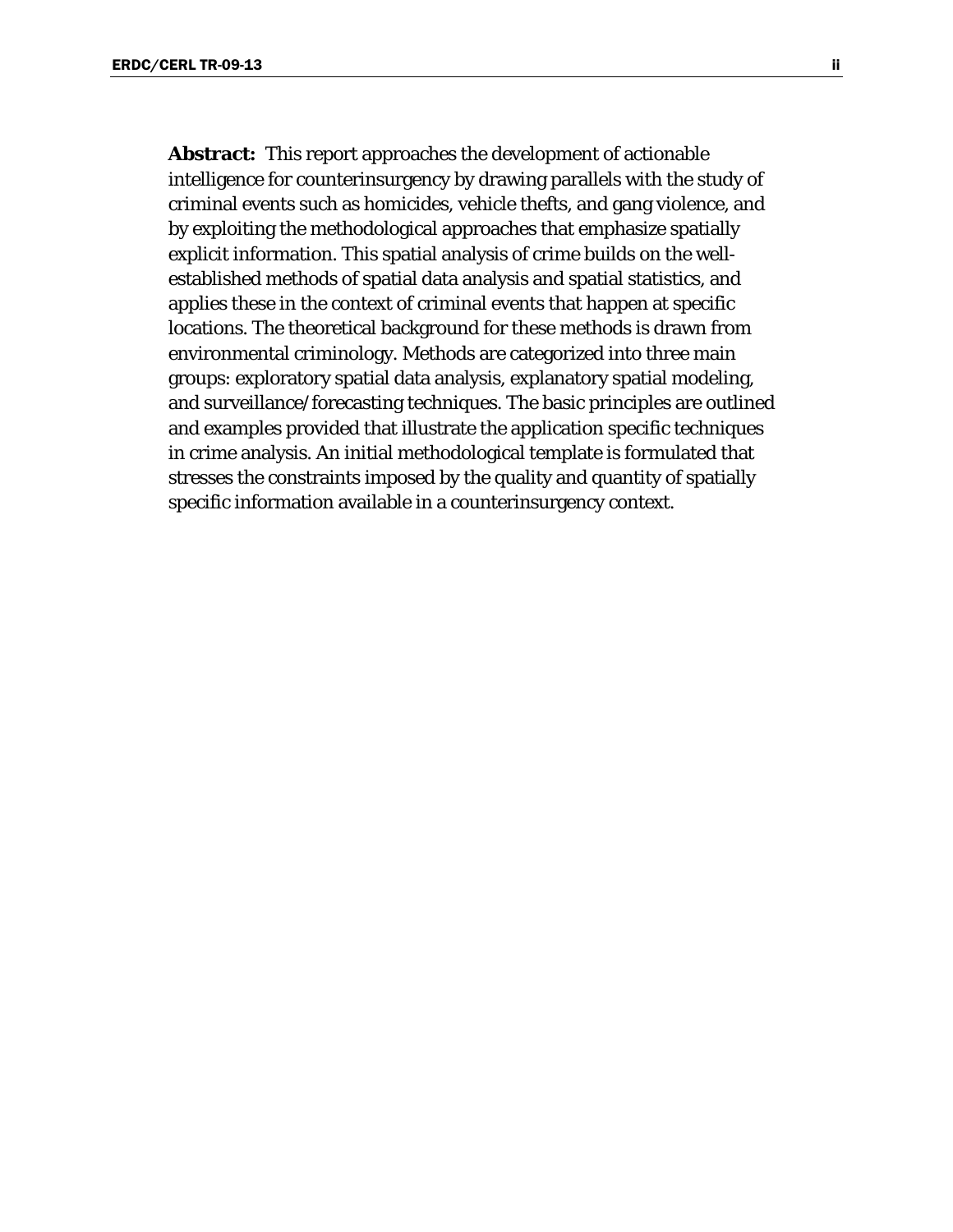# **Table of Contents**

| 1                                                                                          |                                   |     |  |  |  |
|--------------------------------------------------------------------------------------------|-----------------------------------|-----|--|--|--|
|                                                                                            |                                   |     |  |  |  |
|                                                                                            |                                   |     |  |  |  |
|                                                                                            |                                   |     |  |  |  |
|                                                                                            |                                   |     |  |  |  |
| Toward a New Methodological Template for Spatial Decision Support System 3<br>$\mathbf{2}$ |                                   |     |  |  |  |
| 3                                                                                          |                                   |     |  |  |  |
|                                                                                            |                                   |     |  |  |  |
|                                                                                            |                                   |     |  |  |  |
|                                                                                            |                                   |     |  |  |  |
| 4                                                                                          |                                   |     |  |  |  |
|                                                                                            |                                   |     |  |  |  |
|                                                                                            |                                   |     |  |  |  |
|                                                                                            |                                   |     |  |  |  |
|                                                                                            |                                   |     |  |  |  |
|                                                                                            |                                   |     |  |  |  |
|                                                                                            |                                   |     |  |  |  |
|                                                                                            |                                   |     |  |  |  |
|                                                                                            |                                   |     |  |  |  |
|                                                                                            |                                   |     |  |  |  |
| 5                                                                                          |                                   |     |  |  |  |
|                                                                                            |                                   |     |  |  |  |
|                                                                                            |                                   |     |  |  |  |
|                                                                                            |                                   |     |  |  |  |
| 6                                                                                          |                                   |     |  |  |  |
| $\mathbf{7}$                                                                               | Towards a Methodological Template | .25 |  |  |  |
|                                                                                            |                                   |     |  |  |  |
|                                                                                            |                                   |     |  |  |  |
|                                                                                            |                                   |     |  |  |  |
|                                                                                            |                                   |     |  |  |  |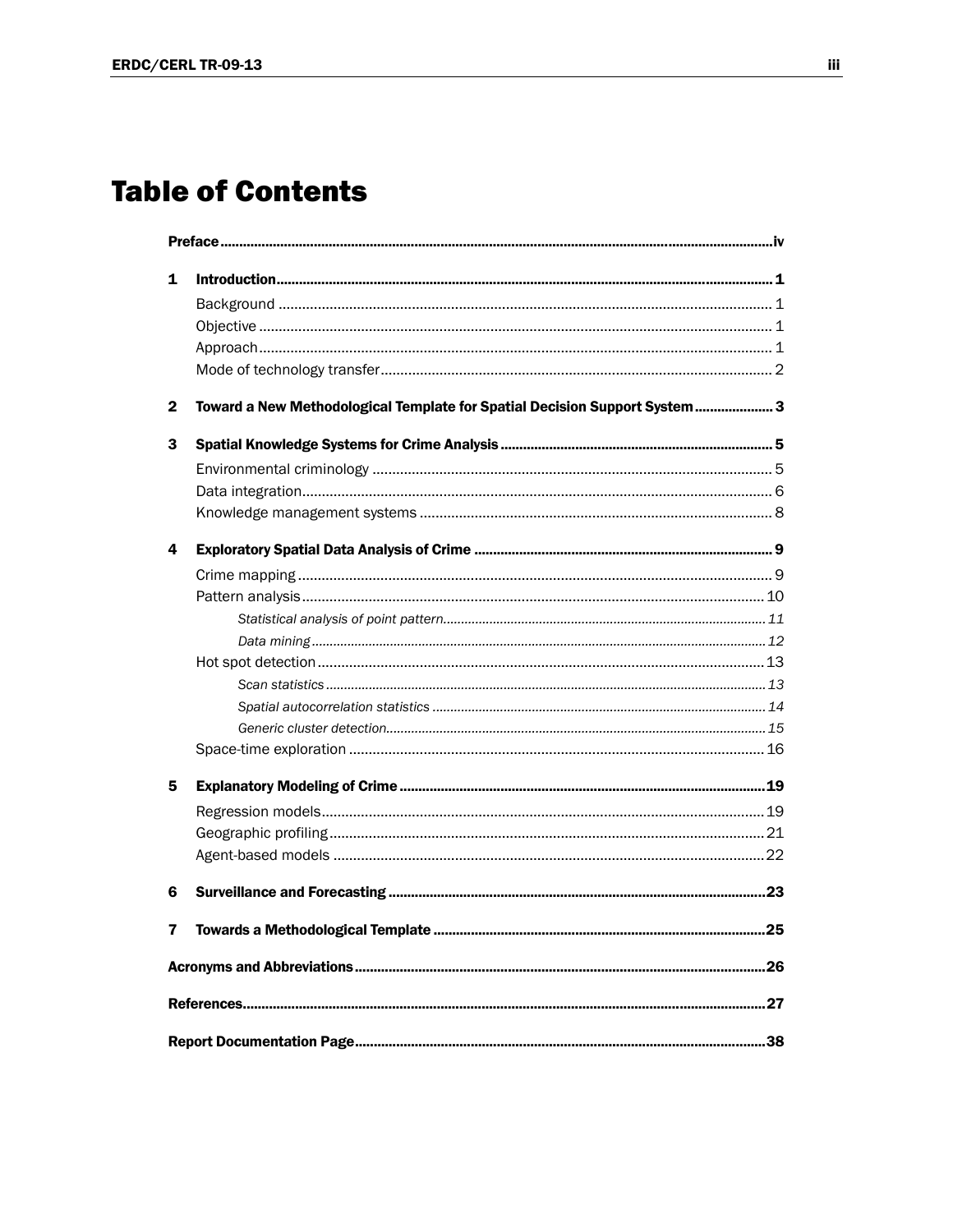# <span id="page-5-0"></span>Preface

This study was conducted for the Assistant Secretary of the Army for Acquisition, Logistics, and Technology (ASAALT) under Project 62784AT41, "Military Facilities Engineering Technology," Work Unit 21 2040, "Social-Cultural and Environmental Data Fusion Models."

The work was completed under the direction of the Ecological Process Branch (CN-N) of the Installations Division (CN), Construction Engineering Research Laboratory (CERL). The CERL Project Manager was William D. Meyer. The Field Investigation work was done by Dr. Luc Anselin, of the University of Illinois, under contract W9132T-07-T-0065. Alan B. Anderson is Chief, CN-N, and Dr. John T. Bandy is Chief, CN. The associated Technical Director was Dr. William D. Severinghaus. The Director of CERL is Dr. Ilker Adiguzel.

CERL is an element of the U.S. Army Engineer Research and Development Center (ERDC), U.S. Army Corps of Engineers. The Commander and Executive Director of ERDC is COL Gary E. Johnston, and the Director of ERDC is Dr. James R. Houston.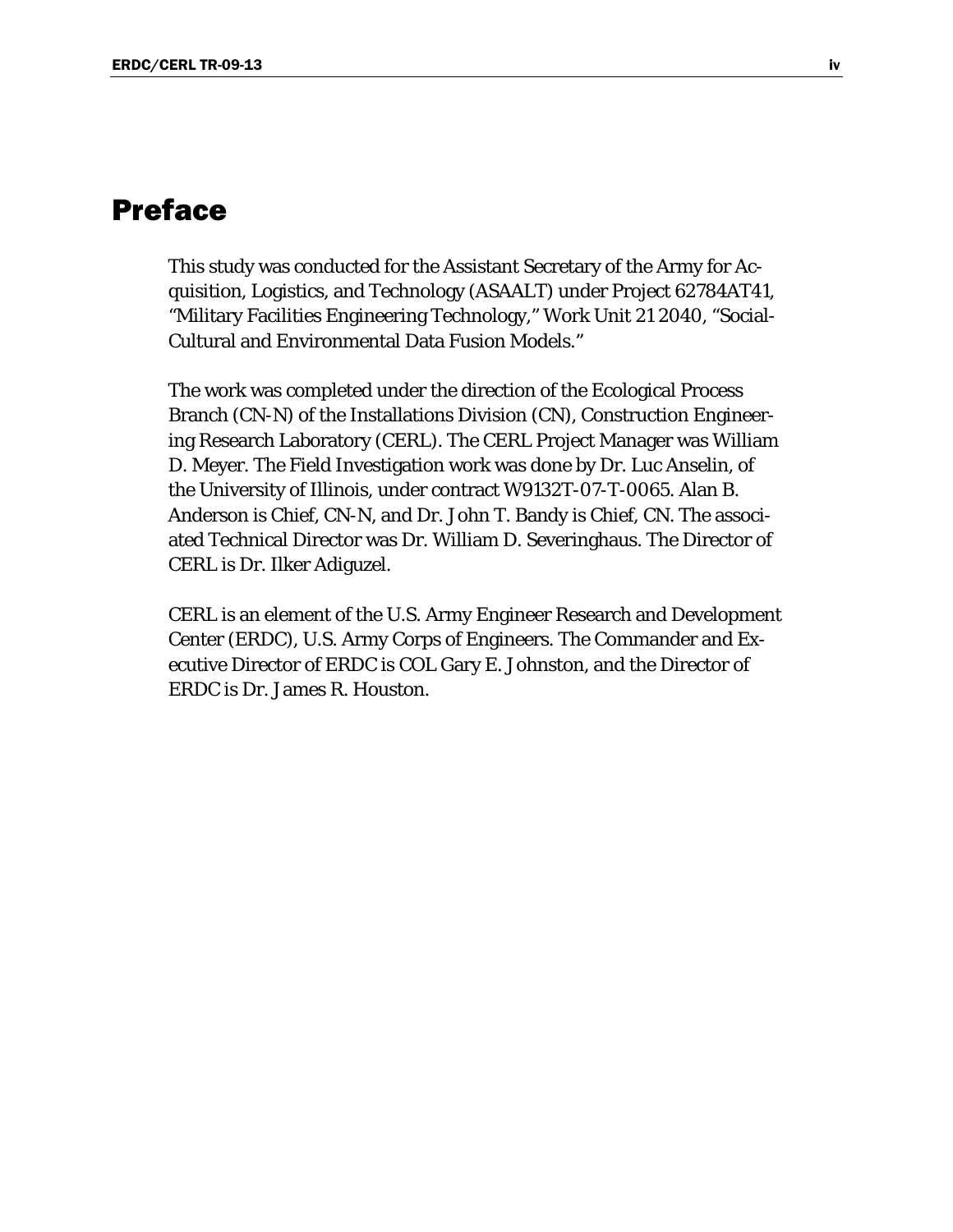### <span id="page-6-0"></span>1 Introduction

#### <span id="page-6-1"></span>**Background**

Developing cultural information into cultural knowledge for military operations is predominantly an intelligence activity that takes place within the military decision making process (MDMP). MDMP includes mission analysis, which produces an intelligence assessment, evaluation of courses of action and re-evaluation of intelligence assessment. Intelligence Preparation of the Battlefield (IPB) is performed before, during, and after the mission analysis phase of the MDMP. Recent Army field manuals and lessons learned documents emphasize the role of Every Soldier as Sensor (ES2) in providing information for IPB. The incorporation of cultural knowledge into IPB is recognized as especially critical for planning and implementing counterinsurgency operations.

In practice, IPB involves collecting data manually or through sensors coupled with computer analysis by highly trained intelligence analysts. The products produced from these efforts are routinely classified and subsequently unusable by the tactical war fighter operating at the brigade combat team level. Beyond the brief cultural training that brigade combat teams receive shortly before deployment, there are few, if any, resources to draw on for cultural information while in theater. Cultural "knowledge" is gained through experience in theater. There is little cumulative storage of this information and no formal process to pass this knowledge on to the next replacement unit.

### <span id="page-6-2"></span>**Objective**

The goal of the Actionable Cultural Understanding for Support to Tactical Operations (ACUSTO) project is to provide a product for enhanced cultural understanding that will be accessible to the tactical war fighter and programmable into tactical spatial objects for a possible future webenabled decision support system.

#### <span id="page-6-3"></span>Approach

Dr. Luc Anselin Director of Geographical Sciences at Arizona State University and a National Academy of Sciences Scholar in Geography a collaborator on the ACUSTO project was asked to provide an analysis of methodologies, knowledge systems, and spatial analytical techniques in light on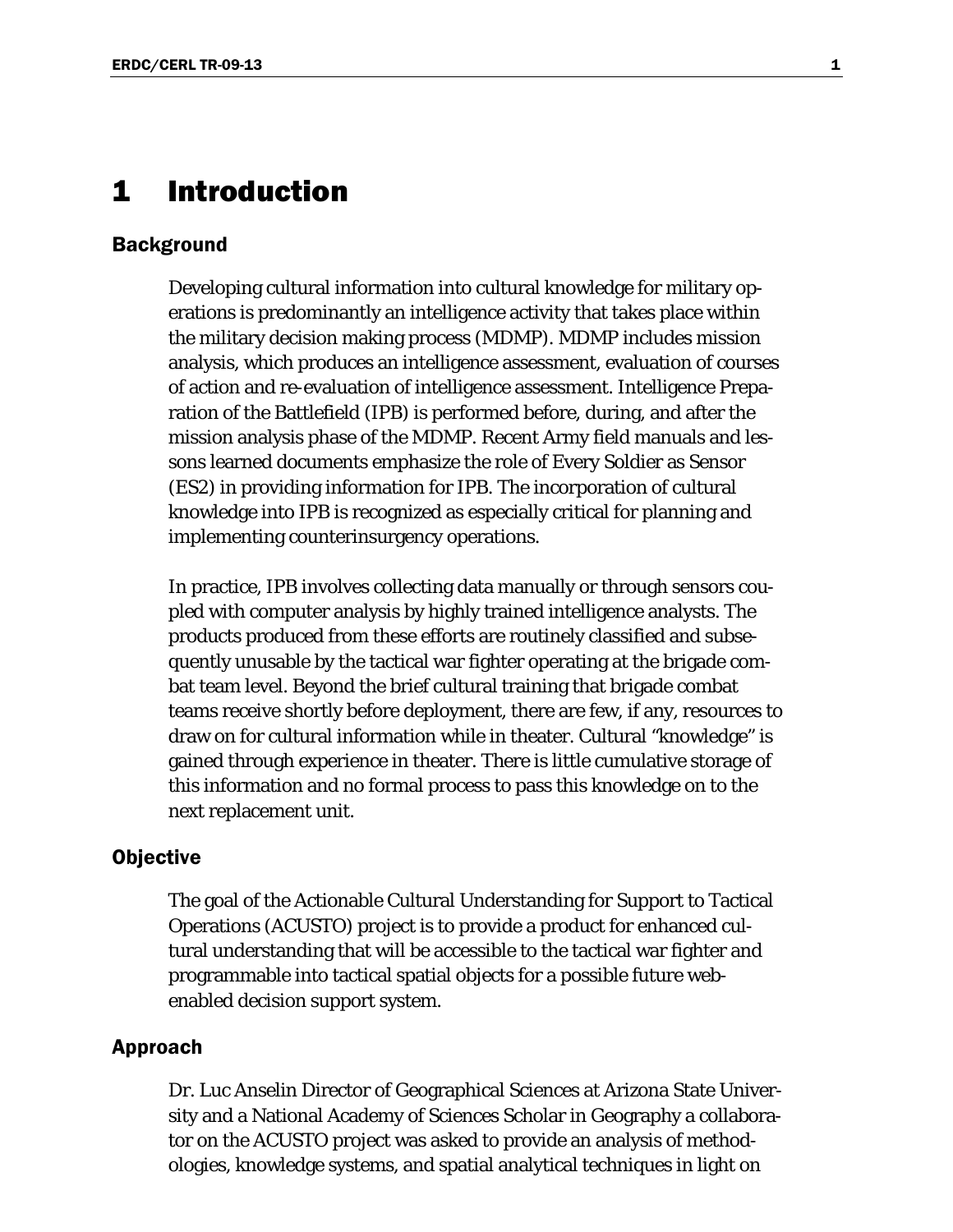the need for socio-cultural content that must be considered to achieve a future spatial decision support system to take the MDMP to its next future state and provide the foundation for geographic evidential reasoning models. Provided in the following pages is Dr. Anselin's report documenting this analysis, which concludes with an outline for a methodological template for a future spatial decision support system to support MDMP and Geographic Evidential Reasoning Models.

### <span id="page-7-0"></span>Mode of technology transfer

It is anticipated that the use of open source data to provide cultural understanding in the operational environment will allow dissemination of cultural knowledge to the lowest tactical level. Once the Soldier possesses enhanced cultural knowledge, this will improve his/her ability to recognize and document significant cultural information. Thus, the quality of observations by ES2 regarding cultural factors will improve.

This report will be made accessible through the World Wide Web (WWW) at URL:

http://www.cecer.army.mil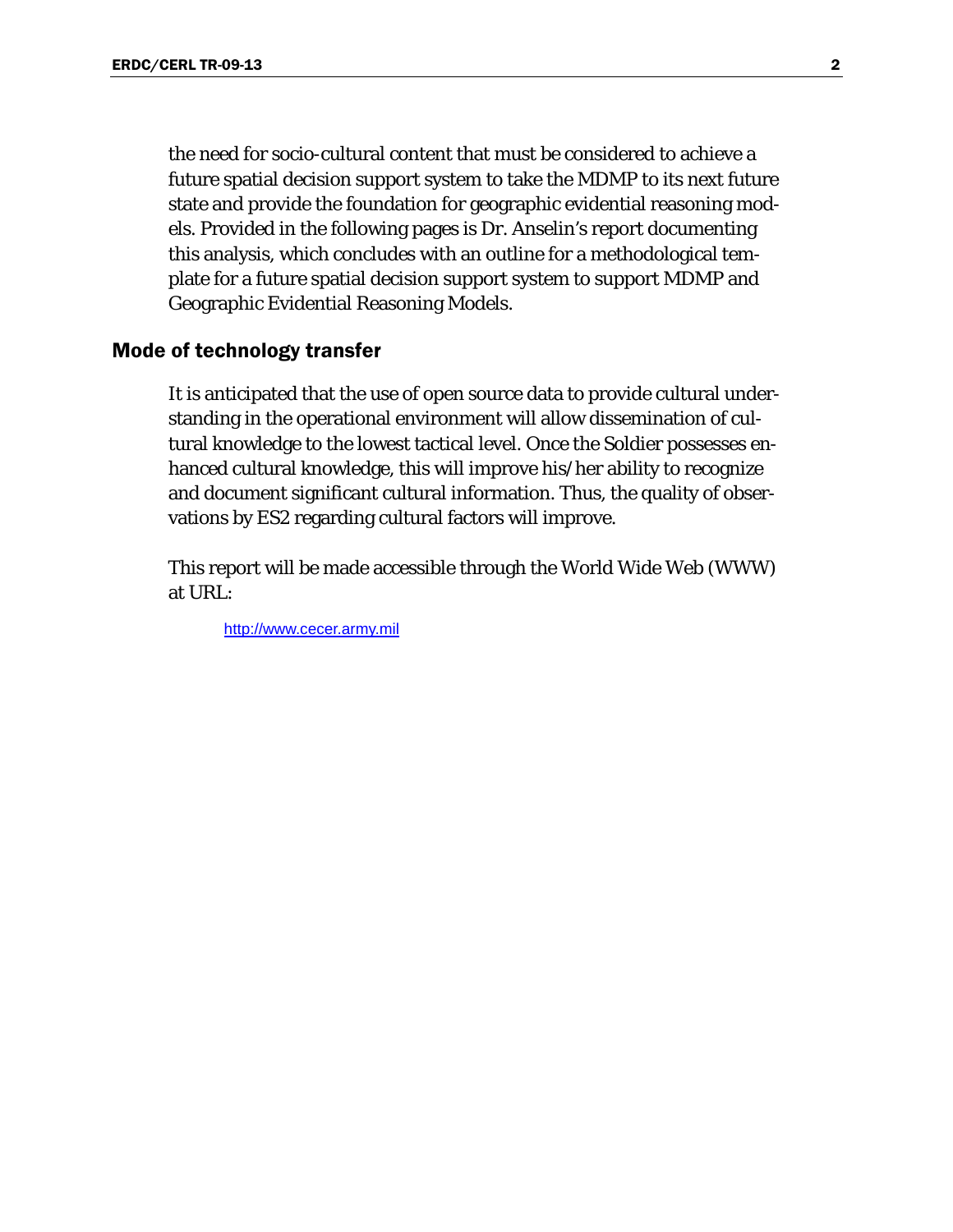# <span id="page-8-0"></span>2 Toward a New Methodological Template for Spatial Decision Support System

The scientific study of insurgency and counterinsurgency, including the broad category of "deadly riots" (Horowitz 2001) is well established. Several historical conflicts have been examined in great detail by social scientists, military historians and policy analysts (e.g., Galuga 1964). Classic examples are the well documented analyses by the Rand Corporation of post World War II conflicts, such as the Vietnam war (Vietnam, Laos), but also insurgencies in other post-colonial conflicts such as Burma, Malaya, Rhodesia, the Philippines, El Salvador, and Colombia (for a recent overview, see Long 2006). Recently, interest has started to focus on the information requirements and capabilities specifically targeted at counterinsurgency (COIN), and the realization has gained ground that a specialized intelligence operations infrastructure must be developed, different from the support of traditional warfare (e.g., Gompert 2007, Libicki et al. 2007).

Specifically, in the context of the conflicts in Iraq and Afghanistan, there is a growing awareness that the traditional IPB needs to evolve significantly to meet the challenges presented in 4th generation warfare and a new infrastructure for information operations need to be developed. This infrastructure requires non-traditional information to be collected, relies heavily on human intelligence, the understanding of cultural and socioeconomic factors and interpersonal networks, and increasingly employs spatially-explicit data and ethnographic intelligence (e.g., Hammes 2006, Renzi 2006, Zeytoonian 2006, Baker 2007).

This work approaches the development of actionable intelligence for counterinsurgency by drawing parallels with the study of civilian criminal events, such as homicides, vehicle thefts, and gang violence, and by exploiting the methodological approaches that emphasize spatially explicit information. This *spatial analysis of crime* (Anselin et al. 2000, Messner and Anselin 2004) builds on the well-established methods of spatial data analysis and spatial statistics, and applies these in the context of criminal events that occur at specific locations.

From a methodological perspective, the study of the location of violent events associated with an insurgency is a special case of "point pattern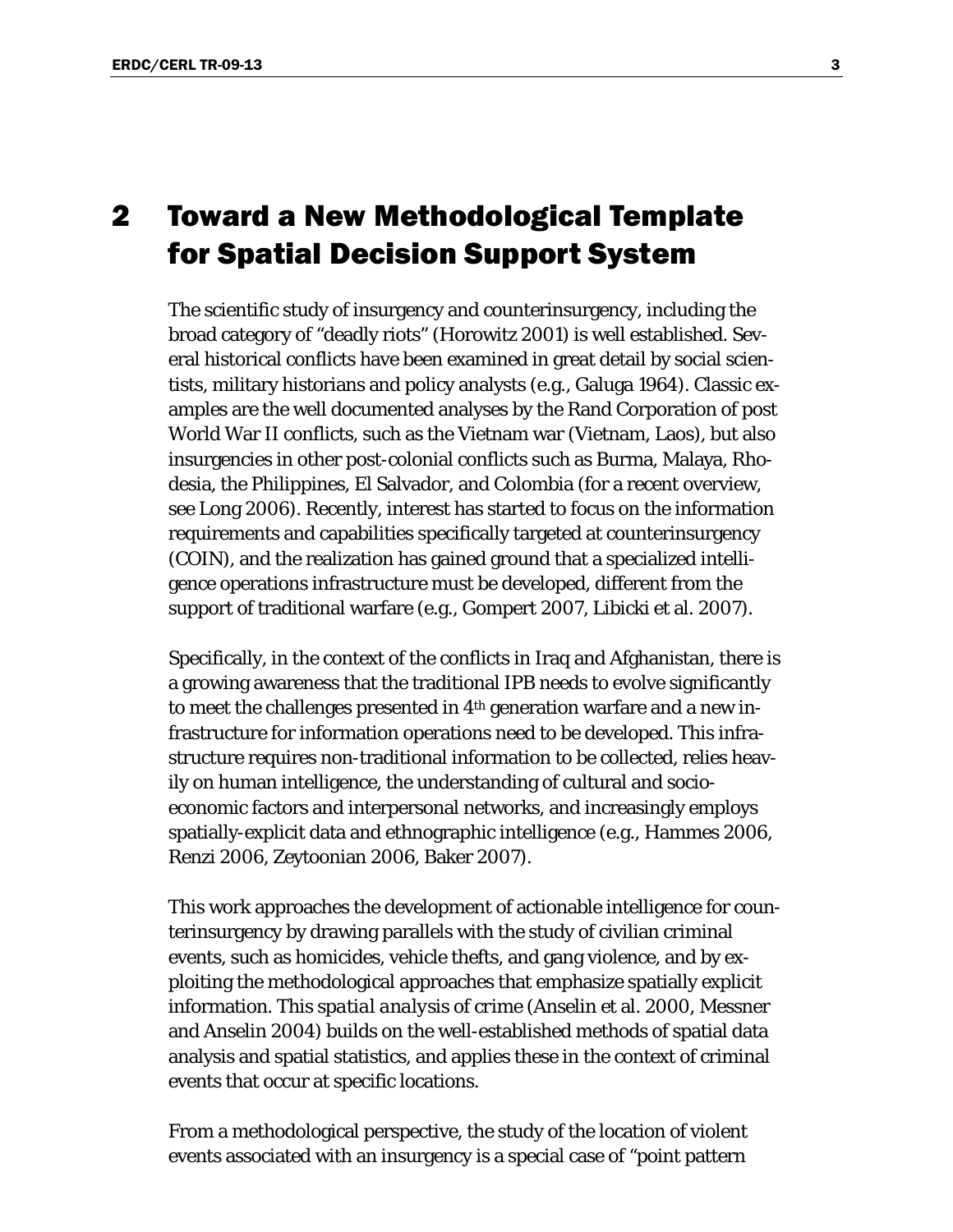analysis." Interest focuses on the extent to which such events cluster in space and on the locations where those clusters (or "hot spots") may be found. Increasingly, this also include attempts at explaining why the clusters are where they are as a function of covariates (explanatory variables) that can be readily measured. Point pattern analysis has seen extensive application in ecology, epidemiology as well as in crime analysis (a classic technical reference is Diggle 2003, a more introductory treatment and extensive references can be found in Waller and Gotway 2004). Such analyses of point events (or their aggregates by areal units) can be readily extended to applications in the context of military conflicts, such as improvised explosive device (IED) attacks (e.g., McFate 2005, Riese 2006, Suen and Demirci 2006).

The remainder of the report consists of five additional chapters. Chapter 3 (p [5\)](#page-10-0) gives a general overview of the conceptual and methodological background in a brief discussion of spatial knowledge systems for crime analysis. This is followed by reviews of three methodological approaches that have seen extensive application in the spatial crime analysis literature: exploratory spatial data analysis (Chapter 4, p [9\)](#page-14-0), explanatory modeling (Chapter 5, p [19\)](#page-24-0), and surveillance/forecasting (Chapter 6, p [23\)](#page-28-0). These topics are all addressed at a non-technical level; references are provided to the methodological literature for technical details and to specific applications in crime analysis for illustrations. Chapter 7 (p [25](#page-30-0)) concludes with a discussion of an initial framework for a methodological template to support actionable intelligence input into geospatial evidential reasoning.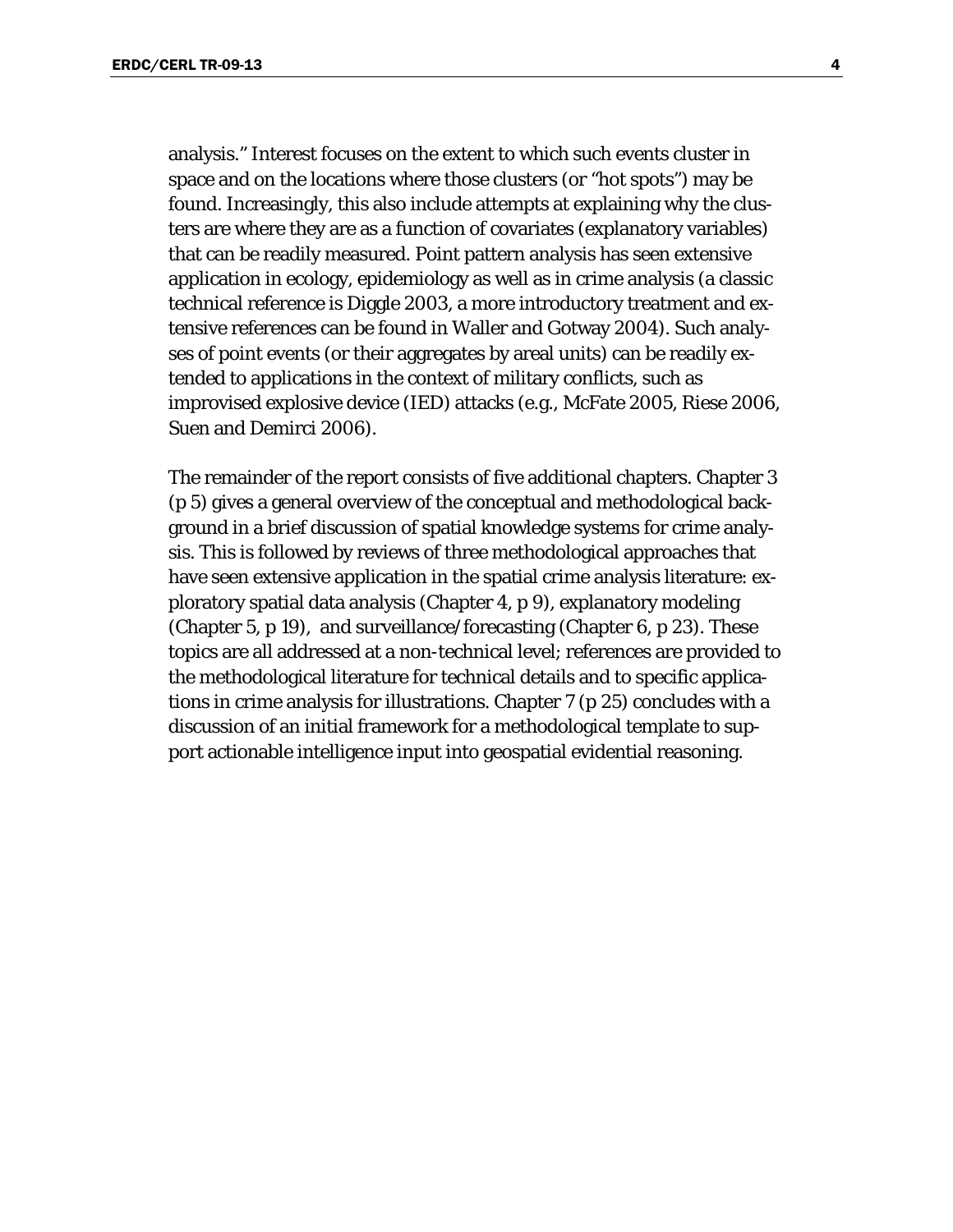# <span id="page-10-0"></span>3 Spatial Knowledge Systems for Crime Analysis

This chapter starts with a brief overview of the basic conceptual framework behind environmental criminology, i.e., the study of criminal events in which the "context" is viewed as providing important insight (e.g., as compared to a focus on the individual). Next, some important aspects of data integration are discussed, specifically with respect to the accuracy of spatially explicit information. Finally, some remarks are formulated on knowledge systems in support of crime analysis and how the various analytical techniques fit into these knowledge management systems.

### <span id="page-10-1"></span>Environmental criminology

The basic tenet in environmental criminology is that place influences crime. In other words, the location of criminal events is not random in space, and the structure of the patterns of these events can be linked to characteristics of the places where they occur, the places where the victims live and/or the locations of the perpetrators. In the criminology literature, two main theoretical frameworks have been developed to account for this. In one, termed "routine activities theory" or "crime pattern theory" (Cohen and Felson 1979, Brantingham and Brantigham 1981, 1984, Felson 1994), the crime generating/crime attracting activities of places are viewed as the central mechanism that brings both suitable targets and motivated offenders together in time and space. In the other, referred to as "social disorganization," it is the local social and economic conditions of neighborhoods and the lack of local social control (collective efficacy) that creates conditions for elevated criminal behavior (e.g., based on the early findings of the "Chicago School" and more recently in the work of Sampson et al., such as Sampson et al. 1997, 2002).

Following the crime pattern theory, it is the daily routines of offenders in particular that are worthy of consideration. Accordingly, the places where offenders live, work, and play, and the pathways they follow to move around will help to explain geographic offending patterns. On the other hand, the social disorganization theory would stress that high crime neighborhoods are typically distinguished by poverty, residential instability, population heterogeneity, and family disruption. These neighborhoods have little social cohesion and are marred by physical disorder; they are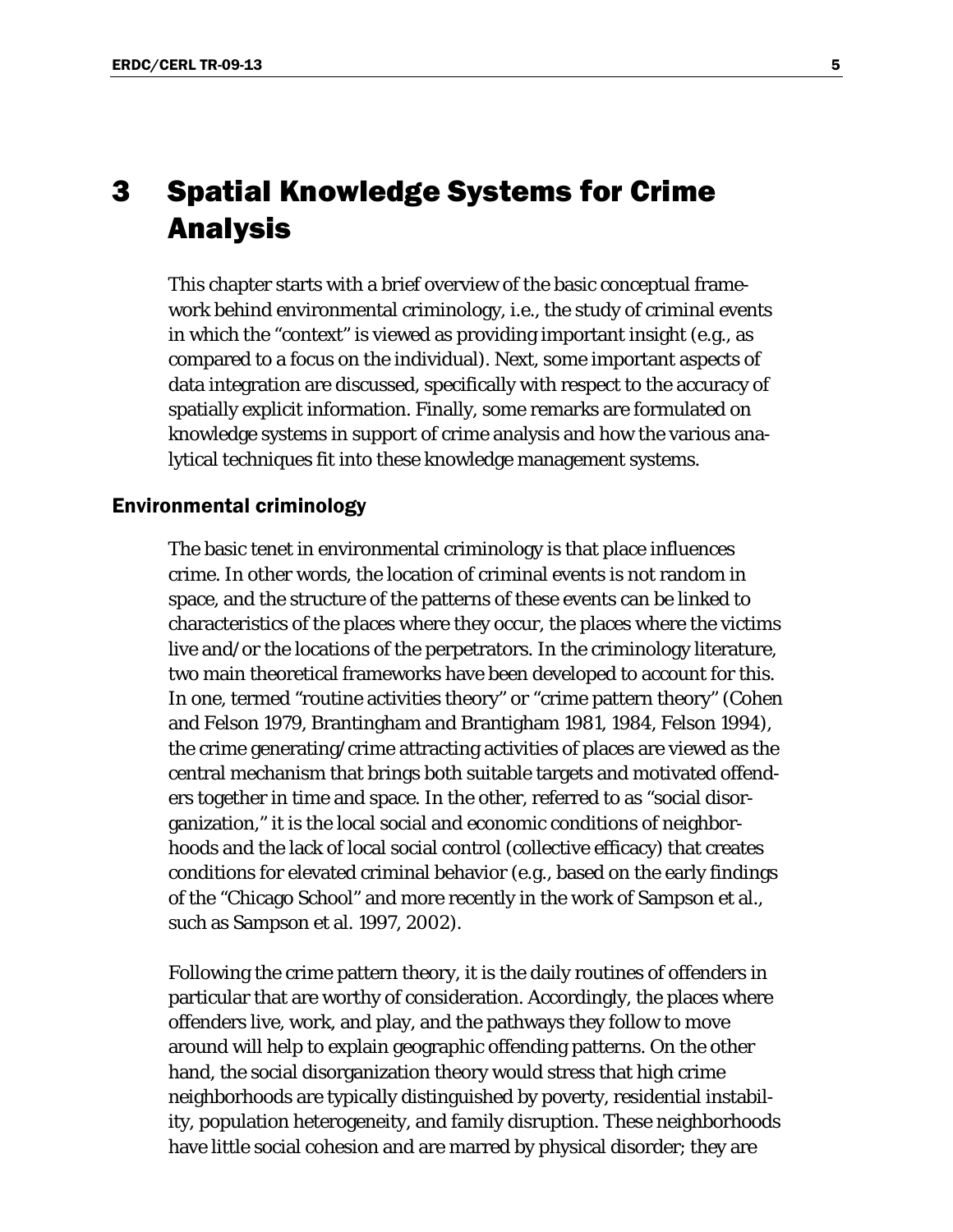littered with trash, vacant and abandoned buildings, graffiti, and other signs of neglect. It is precisely in these types of neighborhoods that crime "hot spots" most often emerge.

These theoretical frameworks suggest that attention to space and place is warranted when trying to understand why violent events occur where they do. In the context of violent acts committed by insurgents, this suggests a number of potential aspects that should be taken into account. For example, routine activity would suggest that the places where people gather (e.g., markets) and the routes they follow (e.g., routes followed by military convoys) suggest more likely locations for attacks. Similarly, neighborhoods that have become socially dysfunctional and that lack cohesion would be potential "hot spots." Paralleling efforts in the spatial analysis of crime, such a study of insurgent violence would move from the exploration to the explanation of patterns, leading to models that can be used as part of a knowledge system supporting policing and counterinsurgency.

A particularly relevant subset of crime analysis pertains to the study of gangs. In many respects, groups of insurgents share characteristics with gangs, and could be studied using conceptual and methodological frameworks that have been applied to gangs. Important aspects of these are the concept of micro locations, or "set space" where gangs tend to locate (Tita et al. 2005) and patterns of spatial diffusion of gang activity (Cohen and Tita 1999, Tita and Cohen 2004). A particularly promising approach is the combination of concepts from spatial interaction with concepts of network interaction (network or link analysis) in attempting to understand how the spatial imprint of gang activity matches their social interaction (Tita 2007, Tita and Ridgeway 2007). An illustration of the incorporation of insights from a spatial analysis into a gang intervention operation is given in Tita et al. (2003) for a case study in Los Angeles.

#### <span id="page-11-0"></span>Data integration

Data from different sources need to be integrated into an operational decision support system. In the context of counterinsurgency operations, a distinction can be made between data on violent incidents (IED explosions, mortar attacks, riots) and data characterizing the "context" of these incidents (socio-demographic information on neighborhoods, physical characteristics, base maps, etc.).

Observations on incidents are typically geocoded as point locations (i.e., their coordinates or latitude-longitude are recorded), although the preci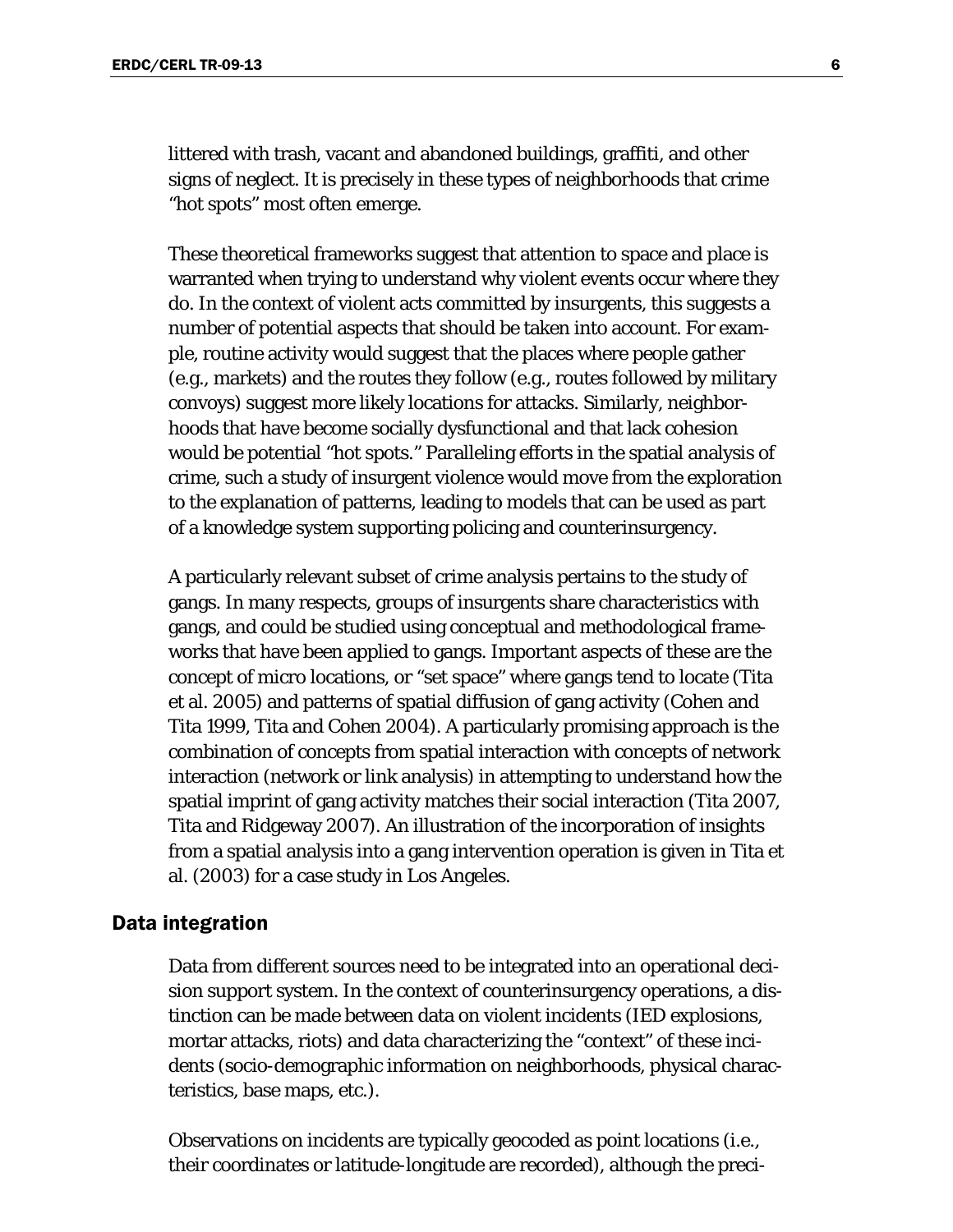sion of the location may vary with the type of incident. For example, in some instances, only a vague reference to a particular location may be given, which precludes the use of point pattern analysis per se. Instead, analysis would have to be carried out at a spatially aggregated level. In contrast, observations on the cultural characteristics that may be used as explanatory variables for the patterns may be point locations (e.g., the location of physical facilities, such as bridges, religious buildings, police stations) or they may only be available at a spatially aggregate level, such as a neighborhood or a military grid (e.g., measures extracted from various text documents on commercial activity, number of jobs created, political activity, ethnic makeup). In addition, the spatial sampling of such data may be incomplete, requiring the application of spatial interpolation to obtain full coverage of the area of interest.

The effect of geocoding errors on the results of spatial analysis has received some attention in the literature, primarily in the context of protecting the privacy of medical records. In such instances, the original data are often perturbed (e.g., randomly moved about, or "jiggled") or aggregated to a larger scale areal unit (e.g., sums of events by neighborhood, rather than individual addresses). A few studies have formally addressed how this affects the power of statistical tests and/or the quality of the coefficient estimates obtained. It is typically found that greater perturbation or aggregation lowers the power of tests. Examples are the study of the effect of aggregation on the power of cluster tests in Jacquez and Waller (2000), and on inference based on the much used scan statistic, as in Armstrong et al. (1999), Cassa et al. (2006), and Olson et al. (2006). The effect of masking on kriging interpolation and spatial autocorrelation analyses is addressed in Gabrosek and Cressie (2002) and Cressie and Kornak (2003). Again, not surprisingly, the quality of the statistical inference deteriorates with a decreased precision of the locations used as inputs. A recent study by Zimmerman and Pavlik (2008) confirms how multiple masked versions of the data and mask metadata affect the estimates of parameters in a clustered Poisson process. Further work in this area is needed to obtain general guidelines for use in operational settings.

A second important issue pertaining to data integration is the combination of observations at different spatial scales. This is referred to as the change of support problem (Gotway and Young 2002). A number of solutions have been proposed in the statistical literature, ranging from interpolating to a common aggregate frame to the combination of different spatial scales through hierarchical Bayesian modeling (e.g., Banerjee et al. 2004, Chap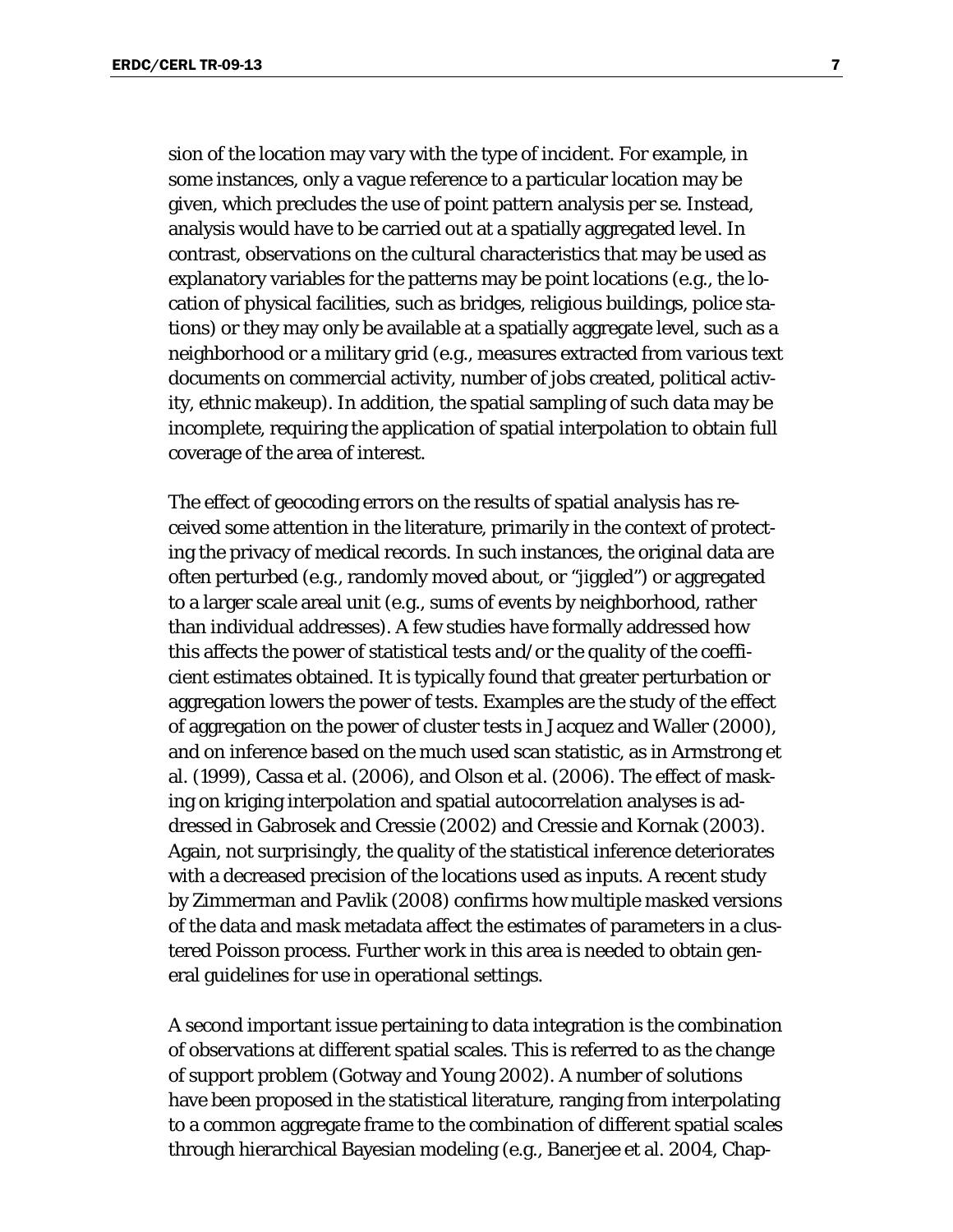ter 6). An important methodological question is how sensitive the resulting inference is to decisions made about spatial scale and aggregation. A number of case studies address this in the context of spatial analysis of crimes and vehicle accidents (e.g., Thomas 1996, Wang 2005a). In addition, the cultural variables collected are likely to be of different quality and precision, some being only vague estimates or categories. This, in turn, will affect the precision of the end result.

### <span id="page-13-0"></span>Knowledge management systems

The ultimate objective of the spatial analysis of insurgent violence is a decision support system that can be used in day to day planning (actionable intelligence). The design of such systems has received considerable attention in crime analysis and several systems are currently in operational use by the police departments of larger metropolitan areas. A well known example is the so-called COPLINK system, which consists of software tools that extract information from various records and reports, combine data from different sources, discover patterns and implement link analysis and visualization in near real time (e.g., Chen et al. 2003, Chung et al. 2005, Xiang et al. 2005, Zhao et al. 2006).

Gottschalk (2006) outlines a conceptual framework and taxonomy of knowledge management systems in support of crime analysis. He outlines four stages with increasing sophistication, moving from general Information Technology (IT) support (such as spreadsheets), to information about knowledge sources (such as intranets), information representing knowledge (such as a data base, geodemographic profiles) and ending up with an expert system. The latter constitutes a complex knowledge system that take advantage of artificial intelligence to connect observed patterns to real time actions. Gottschalk (2006) coins the four stages as "officer-totechnology systems," "officer-to-officer systems," "officer-to-information systems," and "officer-to-application systems." A similar taxonomy can be used to aid in the design of knowledge management systems to support counterinsurgency, taking into account the special nature of information gained through various intelligence systems (human intelligences, sensors, etc.) and the different degrees of reliability of the data.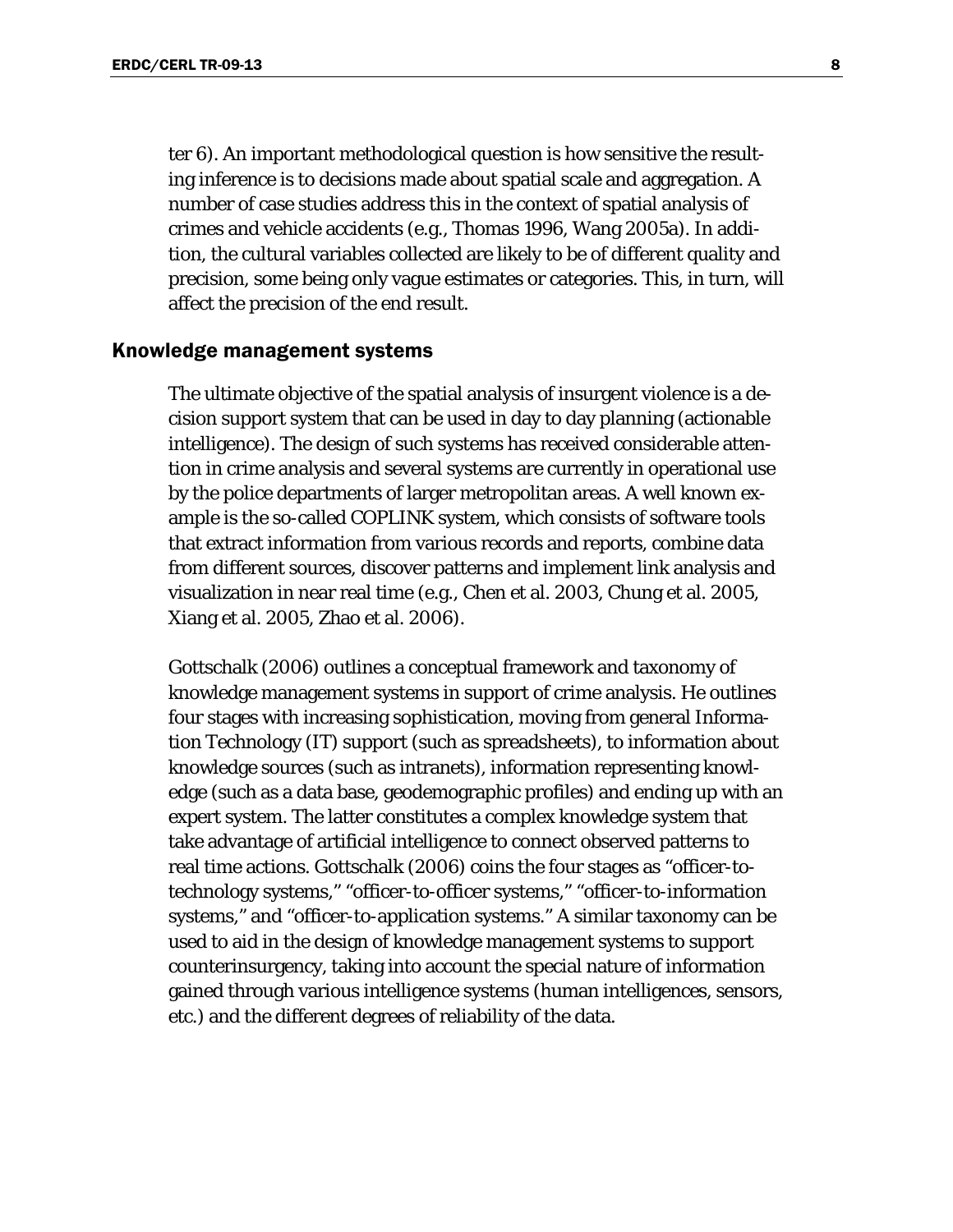# <span id="page-14-0"></span>4 Exploratory Spatial Data Analysis of Crime

Arguably the first stage in a spatial analysis of crime is the exploratory stage. Exploratory data analysis (EDA) is a branch of statistics started by John Tukey (1977), and stresses an inductive approach. As spelled out by the statistician I.J. Good (1983), it is a collection of techniques used to discover potentially explicable patterns. The emphasis is on discovery of interesting patterns, which may be amenable to explanation, but the explanation itself is not part of EDA. EDA consists of many different graphical devices, such as charts, tables, graphs, and maps. These are referred to as views of the data, facilitating interactive discovery through a combination of graphical representations and summaries (Buja et al. 1996).

Exploratory Spatial Data Analysis (ESDA) is a superset of EDA that is focused on the spatial aspects of the data (Anselin 1999). This includes describing spatial distributions, identifying atypical spatial observations (spatial outliers, as distinct from regular outliers), discovering patterns of spatial association (spatial autocorrelation) and suggesting spatial regimes (spatial heterogeneity).

The techniques reviewed in this chapter are organized into four groups:

- 1. General crime mapping and geovisualization
- 2. Traditional point pattern analysis
- 3. Hot spot detection
- 4. Space-time exploration.

#### <span id="page-14-1"></span>Crime mapping

In the late 1990s and early 21st century, the use of computerized crime mapping saw an explosive growth, reflected in several books and edited volumes devoted to the topic.

Early examples include Block et al. (1995), Eck and Weisburd (1995), Weisburd and McEwen (1997), LaVigne and Wartell (1998), and Harries (1999). Increasingly, the traditional mapping (choropleth maps) and basic spatial analysis operations (buffering, distance measures) are viewed as integral parts of a geographic information system and extended with more sophisticated (statistical) techniques to identify hot spots, highlight out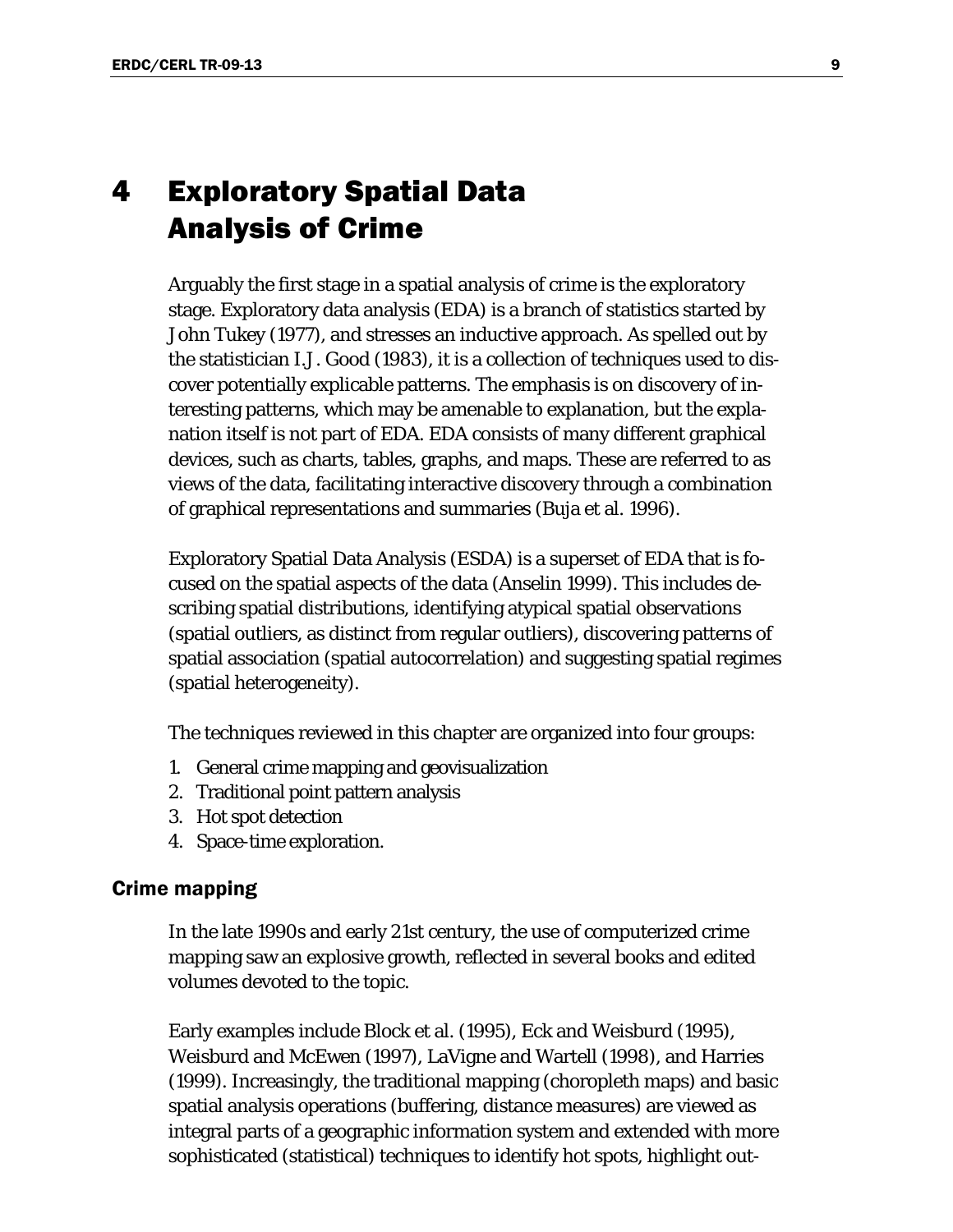liers, and suggest patterns, as argued in Anselin et al. (2000). Extensive illustrations can be found in Block (2000), Goldsmith et al. (2000), LaVigne and Wartell (2000), Hirschfield and Bowers (2001), Leipnik and Albert (2003), Boba (2005), Chainey and Ratcliffe (2005), Eck et al. (2005), Wang (2005b) and Ratcliffe (2006).

Basic geographic information system (GIS) use and computerized maps have become so standard in crime analysis that they will not be elaborated on here. Some specialized maps warrant a brief mention, however. For example, in Poulsen and Kennedy (2004), so-called "dasymetric maps" are used to depict the spatial distribution of burglaries in an urban area. These maps use additional GIS layers (such as housing units and land use) as a filter to constrain the area of administrative areal units to reflect more realistic locations for the crimes. In other words, these maps provide a compromise between assigning the same rate to the full administrative unit (the standard approach in choropleth mapping) and depicting the individual point locations. This is especially useful when the latter are not available and it avoids the potentially misleading effect of the area and arbitrary boundaries of administrative units typical of choropleth maps. Additional statistical maps can be used to avoid this problem, such as cartograms, animation and conditional maps (cf., Anselin et al. 2006). Also, specialized outlier maps can be employed to highlight locations with unusually high values (Anselin 1999, Anselin et al. 2004), or to identify sharp gradients in crime rates, i.e., so-called spatial outliers. For example, in Harries (2006) neighborhoods (census block groups) are identified where high quintile values are adjacent to low quintile values, suggesting an extreme crime gradient.

Additional methods, where the GIS and mapping are combined with pattern analysis, hot spot detection, and surveillance are treated in the next sections.

### <span id="page-15-0"></span>Pattern analysis

In this report, pattern analysis is used to designate traditional descriptive and exploratory methods of statistical spatial point analysis as well as data mining techniques that have evolved from the computer science literature. It is distinguished from hot spot detection (p [13\)](#page-18-0), where the focus is on the use of indicators for spatial autocorrelation and clustering methods to identify regions of elevated crime incidence or risk.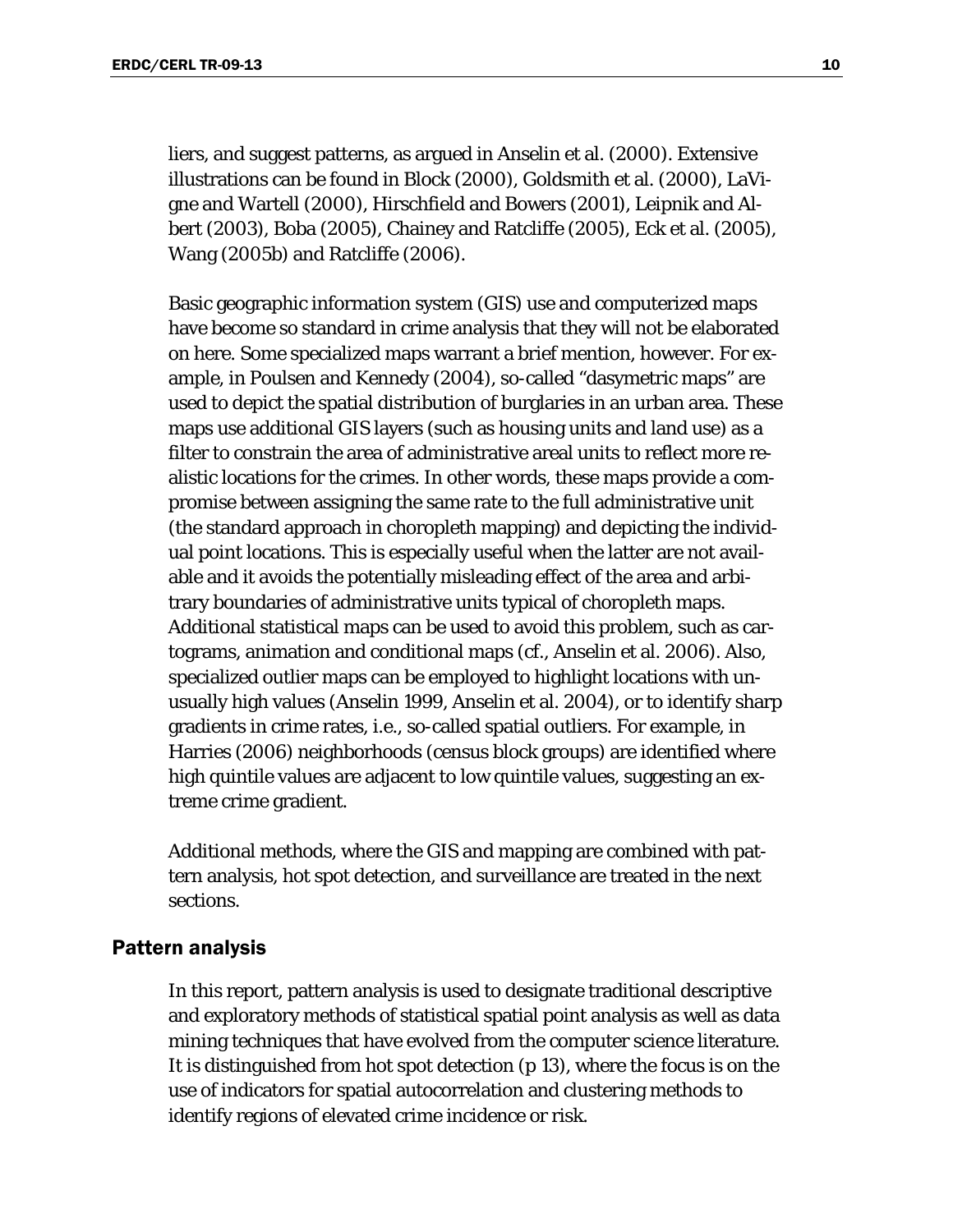#### <span id="page-16-0"></span>Statistical analysis of point pattern

Descriptive statistics for point patterns include mean and median location and the standard deviational ellipse, which give an indication of the central tendency in the spatial distribution of the points and the spread and orientation of points around this center. These methods have been implemented in the widely adopted CrimeStat software package (Levine 2006, 2007) as well as in a number of other software tools and have been used in many applications. For example, LeBeau (1987) applied this technique to track the changes in the spatial pattern of rapes. These methods can also be readily incorporated into a GIS system in support of policing actions (e.g., to track the spatial dynamics of 911 calls).

A more refined technique to describe the spatial distribution of points is kernel smoothing, which creates a smooth surface representing the density of the points. In essence, this is a weighted moving average of the count of points within a circle of a given bandwidth, where the weights are given by the chosen kernel function (for detailed illustration, see, e.g., Levine 2007). Some examples of the application to spatial crime analysis are Steenberghen et al. (2004) who use it to describe the distribution of road accidents, and Corcoran et al. (2007) who include it into their review of spatial analytical methods applied to the study of fires.

Perhaps the most commonly used statistic to assess the absence of complete spatial randomness in a point pattern is Ripley's (1976) K function. The K function focuses on so-called second order properties of a point pattern, which are similar to the notion of a covariance. The first order characteristic is simply the intensity of the process, or the average number of points per unit area, for example, as summarized in a kernel density function. The second order characteristic is then some measure of covariance between intensities at different locations. More precisely, the K function is the ratio of the expected number of additional events within a given distance from an arbitrary event to the intensity of the process. It is readily calculated by counting the number of points within an increasing radius from each event in the pattern. It is typically computed for a number of distance ranges and plotted against distance. It is included as a function in the CrimeStat software and has seen many applications (see also Anselin et al. 2008).

While the K function focuses on the overall patterning of points ("clustering"), interest often centers on specific locations of "clusters." As such, the K function is not able to provide this information. An extension of the no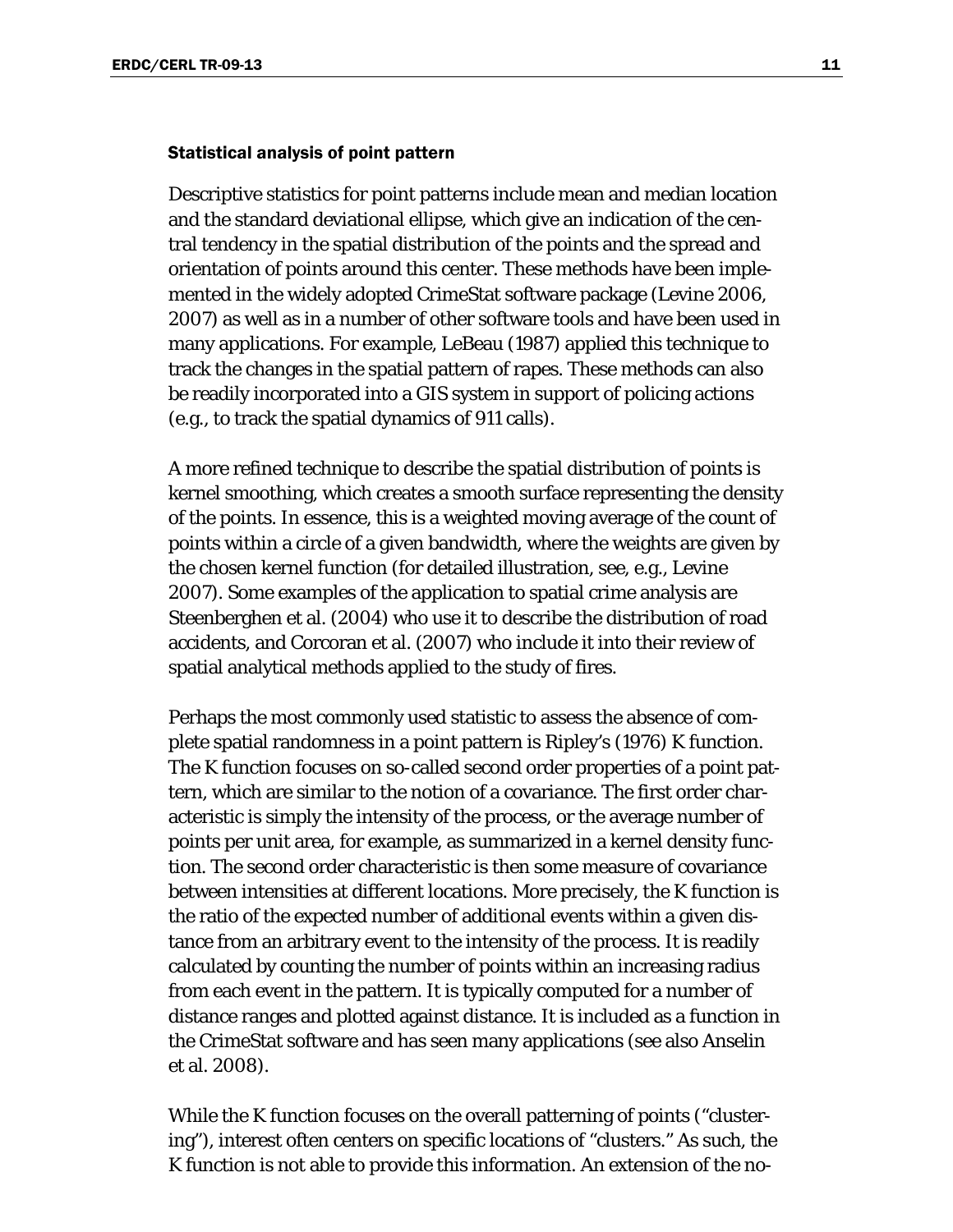tion of local indicators of spatial association (Anselin 1995) to identify local clusters by means of the differential of the K function, the so-called product density function, is advanced in Cressie and Collins (2001a, b). A slightly different approach was recently presented in Mateu et al. (2007).

One limitation of the K function as traditionally applied is that it is best suited for a situation of an isotropic plane, in which an event can be located anywhere. However, in practice, there are often limitations to the possible locations. For example, when events occur on a street network, the space in between the network links and nodes becomes impossible as a location. Recent work by Okabe and co-workers has extended the K function to events on a network, using shortest path distances on the network instead of the traditional omni-directional "as the crow flies" distance. The basic methodology was established in a series of papers by Okabe et al. (1995), Okabe and Kitamura (1996), Okabe and Yamada (2001), and Okabe and Satoh (2005), and it has been implemented in the SANet toolbox for spatial analysis on a network (Okabe et al. 2006a, b).

The network K function has seen applications in a number of areas, such as the location of acacia plants (Spooner et al. 2004) and accidents on a road network (Yamada and Thill 2004; e.g., contrast with a traditional K function analysis of traffic accidents in Jones et al. 1996). Yamada and Thill (2004) also carry out a comparison of the results of the traditional (planar) K analysis with the network K function. Similarly, in Lu and Chen (2007), the results of a planar and network K are compared for urban crime on a street network. The planar K tends to result in false positives for a less dense street network and low crime density; in contrast, dense street and dense crime lead to more false negatives. In other words, the performance of the network K function relative to the planar K is related to the structure of the street network and the density of point events. Further work is needed to establish the degree of generality of the findings in this case study.

#### <span id="page-17-0"></span>Data mining

Parallel to the attention paid to pattern recognition from a statistical viewpoint, developments in computer science have yielded methods of machine learning and knowledge discovery that are designed to recognize patterns in multivariate data sets. In crime analysis, this begins with automatic information extraction from various records and incident reports and the application of machine learning (such as text mining) and rule-based expert systems to ultimately yield an operational decision sup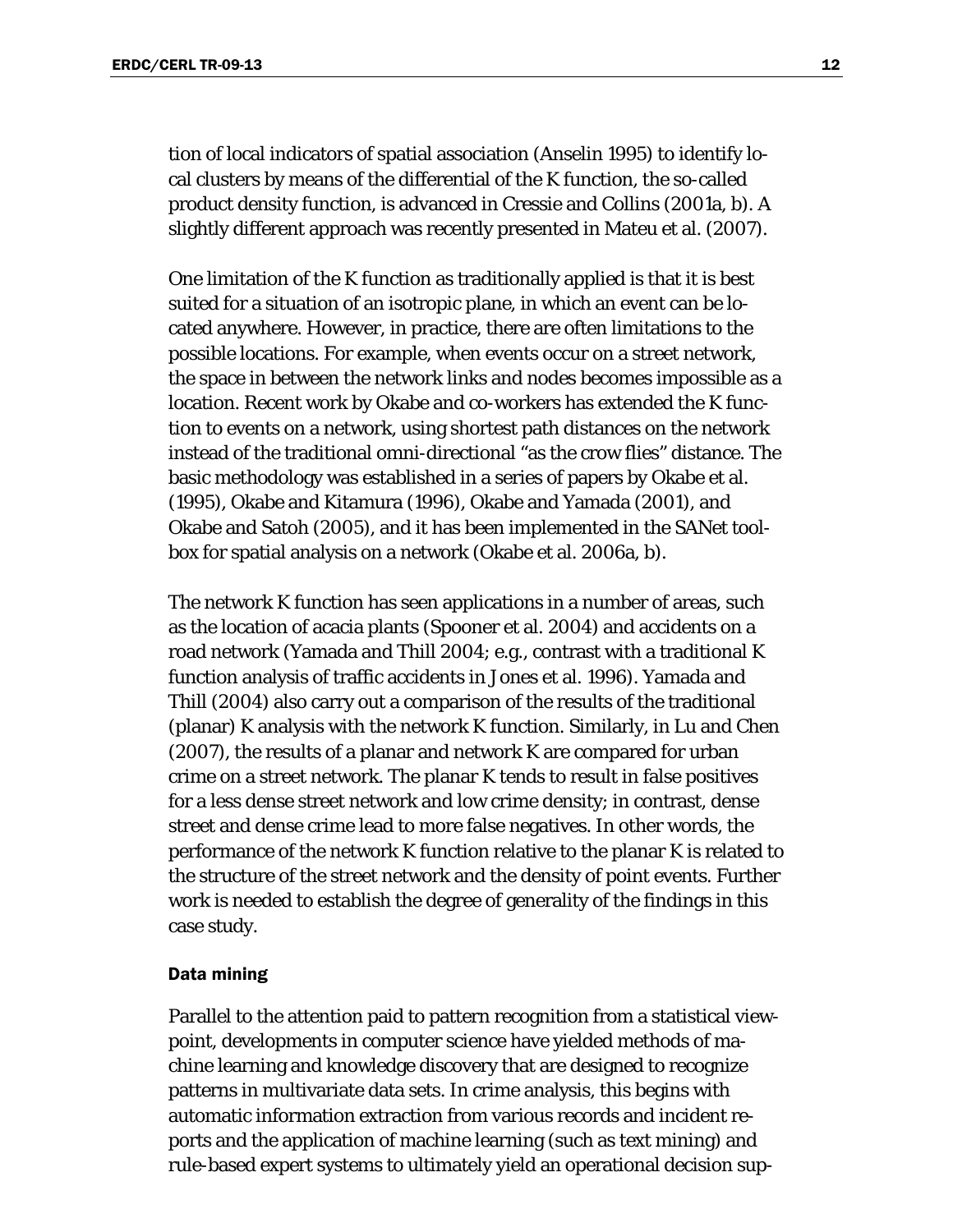port system. A recent overview of the application of data and text mining in crime analysis, with an emphasis on risk and threat assessment, and the use of predictive analytics to obtain operationally actionable output is given by McCue (2007). Discussions of different approaches can also be found in Brown and Hagen (2003), Chen et al. (2003), and Yang and Li (2007). Arguably the best-known system in operational use to date is the COPLINK system referred to in Section B.3.

#### <span id="page-18-0"></span>Hot spot detection

Specialized techniques for the detection of hot spots follow a number of different logics. Three different categories are distinguished here: scan statistics, methods based on spatial autocorrelation statistics, and generic cluster detection techniques. They are briefly reviewed in turn.

#### <span id="page-18-1"></span>Scan statistics

So-called scan statistics consist of counting the number of events in a geometric shape (usually a circle) and comparing those to a reference pattern of spatial randomness. Early examples are the Geographical Analysis Machine (GAM) of Openshaw et al. (1987), and the space-time analysis of crime (STAC) of Block (1995, 2000). Both of these methods consist of counting the number of points in a series of overlapping circles and labeling them as significant when the observed count is extreme relative to a reference distribution of simulated spatially random points. The STAC method is implemented in the CrimeStat software package, in which an identified cluster of points is represented by their standard deviational ellipse (see centrography in c.2.1).

These early scan statistics suffer from the problem of multiple comparisons (overlapping circles) and are sensitive to parameter settings (radius of circle, etc.). The Kulldorff (1997, 1999) scan statistic and its later refinements address some of these concerns by using a likelihood criterion to identify clusters. In essence, the scan statistic considers circles of increasing radius and identifies that circle that maximizes the probability of having events inside the circle exceeding that outside the circle. Kulldorff's scan statistic is implemented in the specialized SatScan software package (http://www.satscan.org). A recent generalization to the detection of arbitrarily shaped hotspots is the so-called upper level set (ULS) scan statistic (Patil and Taillie 2003) and its extension to bivariate data contexts in Modarres and Patil (2007).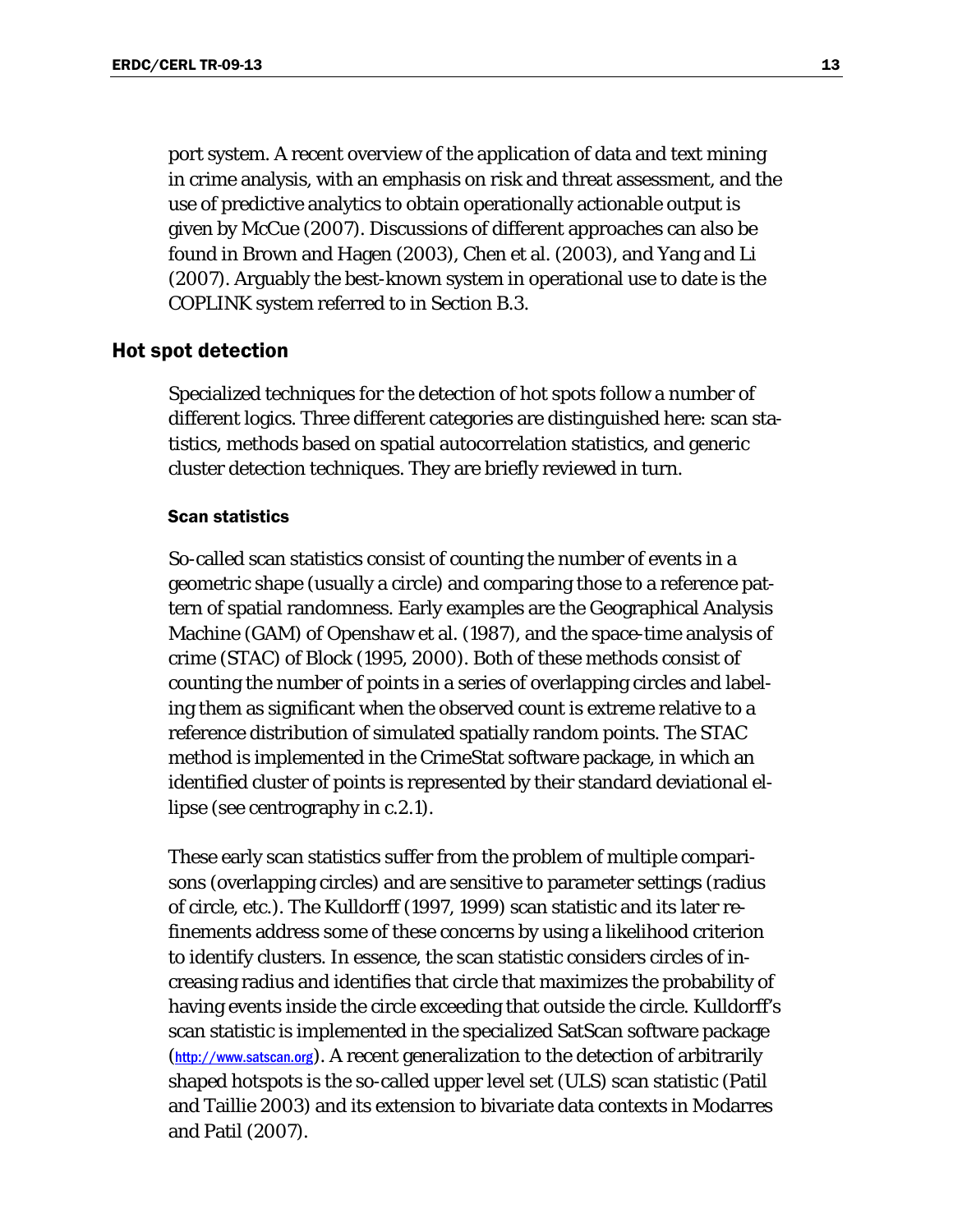An alternative extension is the augmentation of the likelihood idea of the scan statistic with an optimization procedure using simulated annealing to detect spatial clusters of arbitrary shape by Duczmal and Assuncao (2004). This is applied to the identification of clusters in the spatial distribution of homicides in Belo Horizonte, Brazil.

#### <span id="page-19-0"></span>Spatial autocorrelation statistics

A second broad category of approaches bases the identification of clusters and spatial outliers on the results of a statistical test for spatial autocorrelation. These methods pertain to data that have been aggregated into areal units, such as administrative units or artificial grids, so called lattice data (contrasting with point patterns). For example, in spatial crime analysis, this often pertains to the count of events by spatial unit, or to a rate (the count of events divided by the population at risk).

A spatial autocorrelation statistic is a formal test of the match between value or attribute similarity and locational similarity. The statistic summarizes both aspects and is deemed to be significant if the probability (pvalue) that the statistic would take this value in a spatially random pattern is extremely low. Measures of attribute similarity summarize the similarity (or dissimilarity) between the values observed at two locations. Three popular formal expressions for this are the cross product (as a measure of similarity), and the squared difference and absolute difference (as measures of dissimilarity). Locational similarity is formalized through a spatial weights matrix, which expresses the notion of neighbor. Spatial weights are not necessarily geographical, but can incorporate social network structures as well (for a classic treatment of spatial autocorrelation, see Cliff and Ord 1973, 1981).

Similar to the K function for point pattern analysis (p [11\)](#page-16-0), a global spatial autocorrelation statistic (like Moran's I or Geary's c) is not appropriate for the identification of local clusters or hot spots. To that end, a local version of the statistics needs to be employed, a so-called "Local Indicator of Spatial Association," or LISA (Anselin 1995). Significant LISA statistics suggest locations where the value of the variable of interest is more grouped with that of its neighbors than likely under spatial randomness. Therefore, such locations become identified as local clusters, either hot spots (high values surrounded by other high values), or cold spots (low values surrounded by low values). Alternatively, in some instances spatial outliers may be identified by significant LISA statistics indicating negative local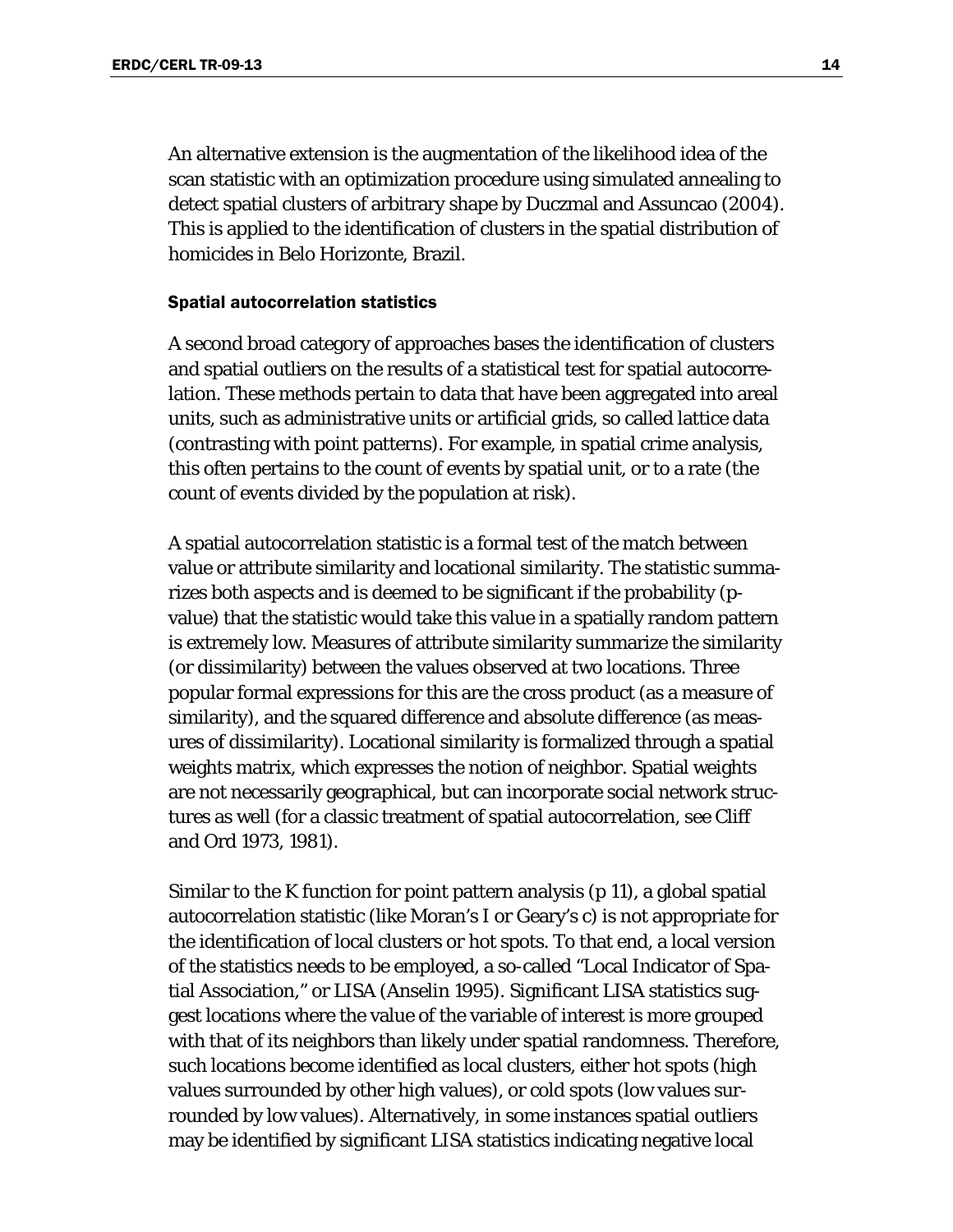spatial autocorrelation, where low values are surrounded by high values, or vice versa.

A commonly used LISA statistic is the local Moran, a location-specific version of the familiar Moran's I statistic for spatial autocorrelation (Anselin 1995). This has been applied to the identification of high homicide county clusters in Messner et al. (1999), for example (for more extensive overviews, see also Messner and Anselin 2004 and Anselin et al. 2008). A related application is to the identification of so-called black zones, or road segments that exhibit an extreme number of vehicle accidents (for an early approach, see Black and Thomas 1998). Local Moran statistics are used to identify significant concentrations of high accident numbers in Flahaut et al. (2003) and Steenberghen et al. (2004) (see also Geurts et al. 2004, for an assessment of methods to identify and rank black zones). A related approach is the extension of the network K function and the LISA statistic to local indicators of network constrained clusters (LINCS) in Yamada and Thill (2007). This is also used to identify segments on a road network with elevated numbers of vehicle crashes.

A slightly different local statistic is the Gi (and Gi\*) test developed by Getis and Ord (1992) (see also Ord and Getis 1995). Similar to the local Moran, this statistic identifies locations of local hot spots and local cold spots (but not spatial outliers). It has been applied to the study of burglaries in urban areas by Craglia et al. (2000). Interestingly, in that study, the Gi statistic is compared to the more traditional STAC approach and found to be superior in identifying true clusters. Ratcliffe and McCullah (1999) use the Gi statistic in combination with a global moving window to distinguish between hotspots and hotbeds in residential burglary and motor vehicle crime. They suggest that some of the problems caused by the modifiable areal unit problem (MAUP) are avoided by changing the search area of the moving window.

Local spatial autocorrelation measures are included in the software GeoDa (Anselin et al. 2006), Space-Time Analysis of Regional Systems (STARS) (Rey and Janikas 2006), CrimeStat (Levine 2006), the ArcGIS spatial statistics toolbox, the open source R spdep (spatial dependence) package, as well as several others.

#### <span id="page-20-0"></span>Generic cluster detection

A third category of methods to detect hot spots uses heuristic methods from the discipline of operations research to construct clusters of areas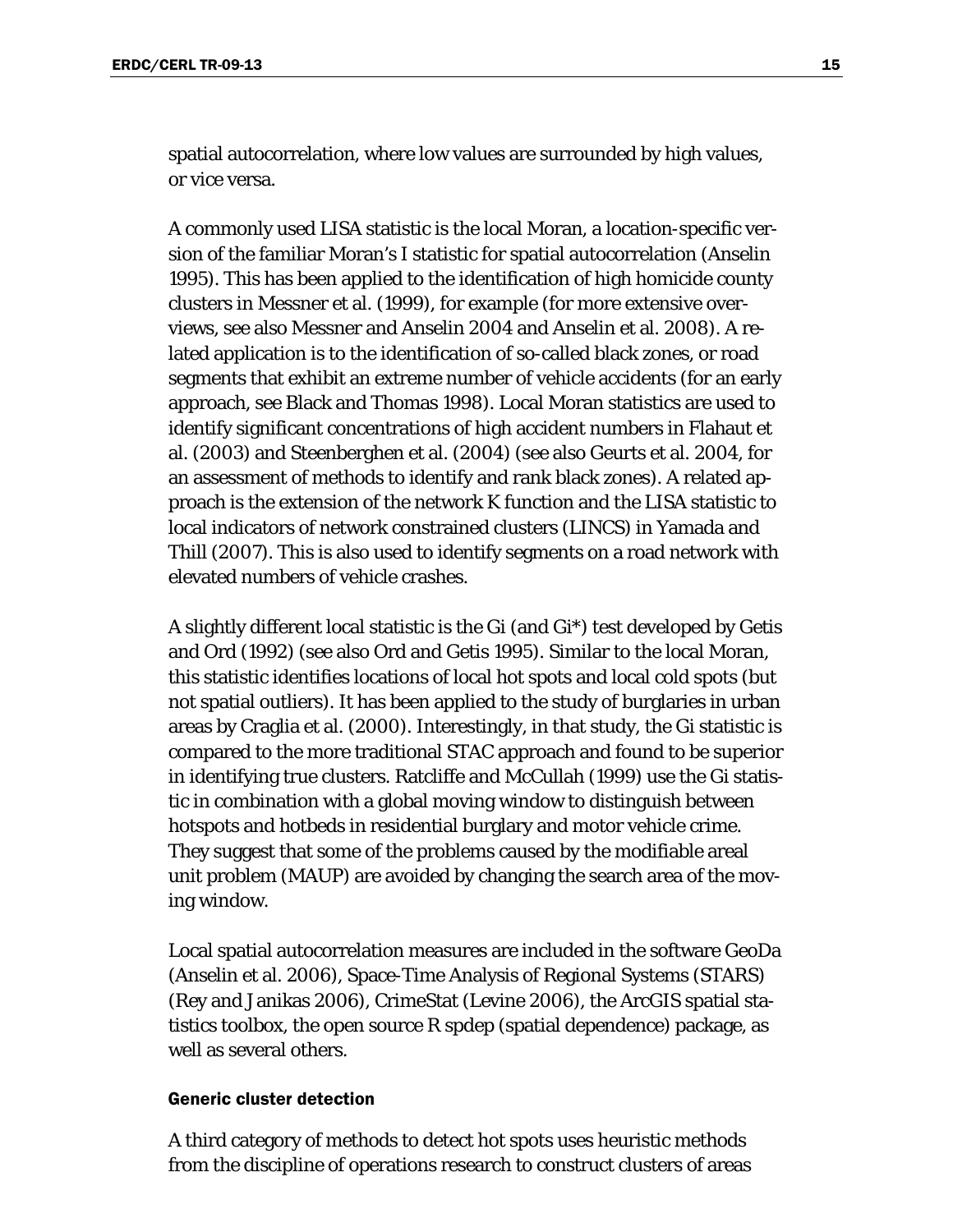that are similar with respect to some characteristic. These techniques can be applied to individual points or to aggregate spatial units. Specifically, clusters are formed such that the similarity of the cluster members within the same cluster is greater than between clusters. Similarity can be based on distance or on a multivariate characterization (as in k-means clustering). Applications of these techniques to urban crime in Queensland are illustrated in Murray et al. (2001) (see also Murray and Estivill-Castro 1998).

A recent article by Grubesic (2006) suggests that fuzzy clustering techniques may be superior in some respects relative to the standard hierarchical clustering techniques. Such fuzzy methods do not yield "hard" membership in each partition, but instead yield a degree of fuzziness. This creates some challenges for the visualization of the results, e.g., by means of membership probability surfaces. Grubesic (2006) illustrates this with an application to crime events in a neighborhood in Cincinnati, Ohio. Related approaches are so-called contiguity-constrained clustering methods (Duque et al. 2007a, b), where it is guaranteed that the identified clusters consist of connected spatial units, which is not always the case when using standard clustering algorithms, such as the k-means clustering contained in CrimeStat.

#### <span id="page-21-0"></span>Space-time exploration

Many techniques to explore patterns that occur both across space and over time are straightforward generalizations of pure cross-sectional methods. For example, the scan statistic (C.3.1) can be extended to identify spacetime clusters, the local Moran statistic (C.3.2) can be applied to compare patterns of occurrence with that of neighbors at a different point in time, etc. The research question at hand is very similar to that employed in epidemiological studies of the spread of disease. In spatial crime analysis, the counterpart of this is the notion that the risk of a particular criminal event spreads over time to nearby locations. Space-time exploration has many commonalities with the surveillance and forecasting methods discussed in Section E. The distinction between the two categories is admittedly somewhat arbitrary. In Section E, the emphasis is on methods that have been expressly presented in a context of surveillance and forecasting, whereas the methods covered here are more in an exploratory vein, without necessarily being used in an explicit surveillance context.

A commonly used procedure inspired by the statistical point pattern literature is the Knoxtest to identify space-time clusters (see Diggle 2003). For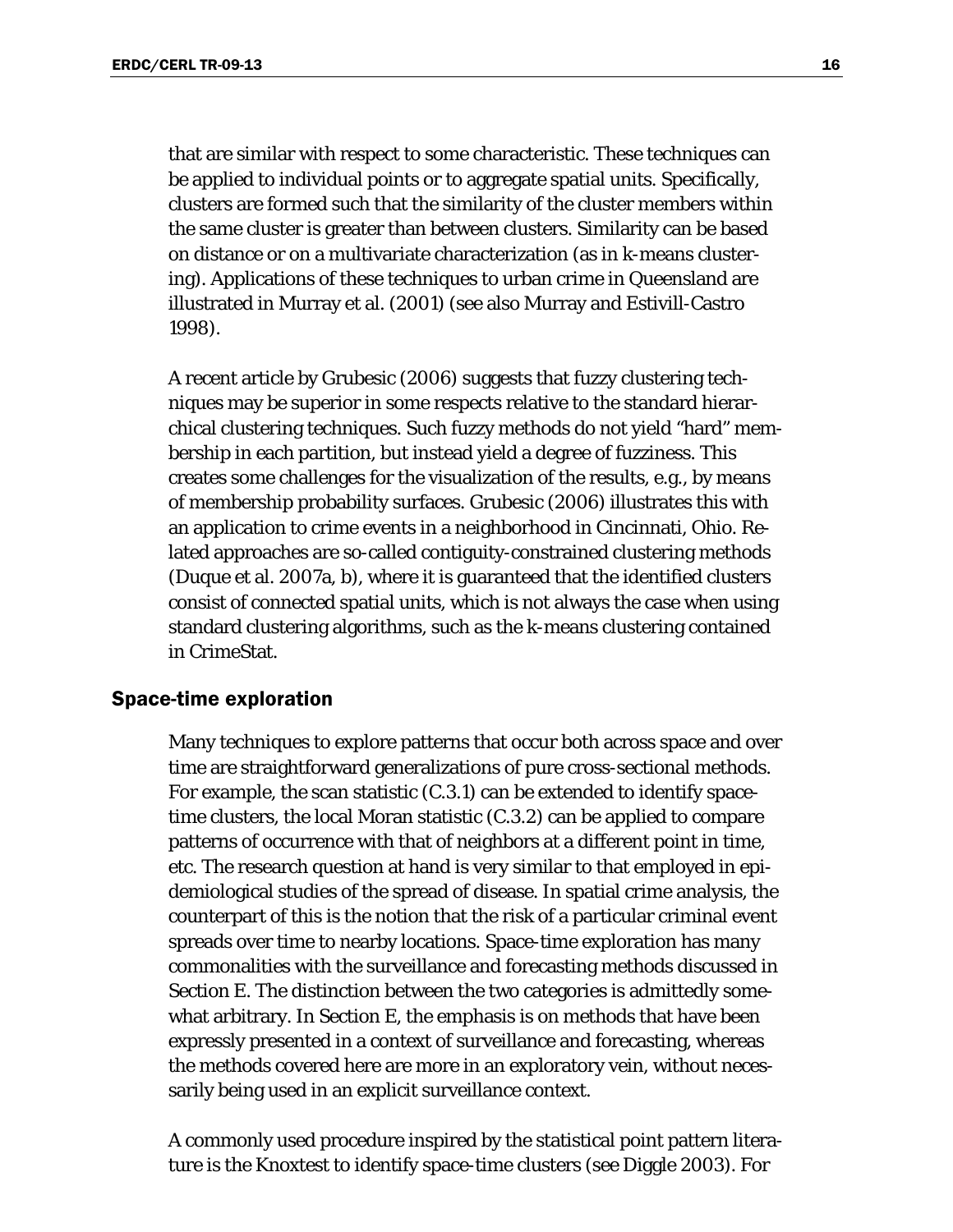example, this was applied in a wide ranging comparison of space-time patterns in burglaries across 10 urban areas (Johnson et al. 2007). A similar extension is the random point nearest neighbor technique of Ratcliffe (2005), which is applied to the change in the spatial distribution of burglaries in Canberra, Australia.

A related interest in the study of the "contagion" of crime risk is whether some type of displacement may occur, particularly due to a previous police intervention. This focus on displacement is the topic of a number of efforts, such as the so-called aoristic signatures of Ratcliffe (2000, 2002) and the weighted displacement quotient of Bowers and Johnson (2003). Aoristic signatures are a method to deal with the imprecision in the recorded time of the criminal event. A temporal weight is constructed to reflect the probability that an event occurred in a given period. These weights can be attached to the spatial locations of the events and yield different visualizations (e.g., the cylinders used in Ratcliffe 2000) and surface representations. The weighted displacement quotients uses a similar rationale as local space-time autocorrelation quotients in that changes in the crime rate in a buffer zone are examined around the original location of criminal events. This yields some sort of location quotient that incorporates a measure of change over time (see Bowers and Johnson 2003).

Other approaches consist of creative extensions of cartographic techniques to capture the spatial dynamics of criminal events. As reviewed in Brundson et al. (2007) exploratory space-time visualization can be carried out by means of map animation, creative use of so-called comaps, isosurfaces, and linked plots.

Griffith and Chavez (2004) use an innovative combination of local spatial autocorrelation statistics (i.e., ESDA) with the trajectory method proposed by Nagin (1999) to study the space-time dynamics of crime in Chicago neighborhoods. Applying the trajectory method to the crime patterns over time for each neighborhood studied yields a grouping of neighborhoods by trajectory type. This is then examined by means of local spatial autocorrelation statistics to assess the extent to which neighborhoods with similar trajectories also cluster in space.

A similarly creative combination of techniques is the use of circular statistics to compare the dynamics of criminal events outlined in Brundson and Corcoran (2006). The circular statistics (originally developed to analyze directional patterns) are adapted to assess and model geographical pat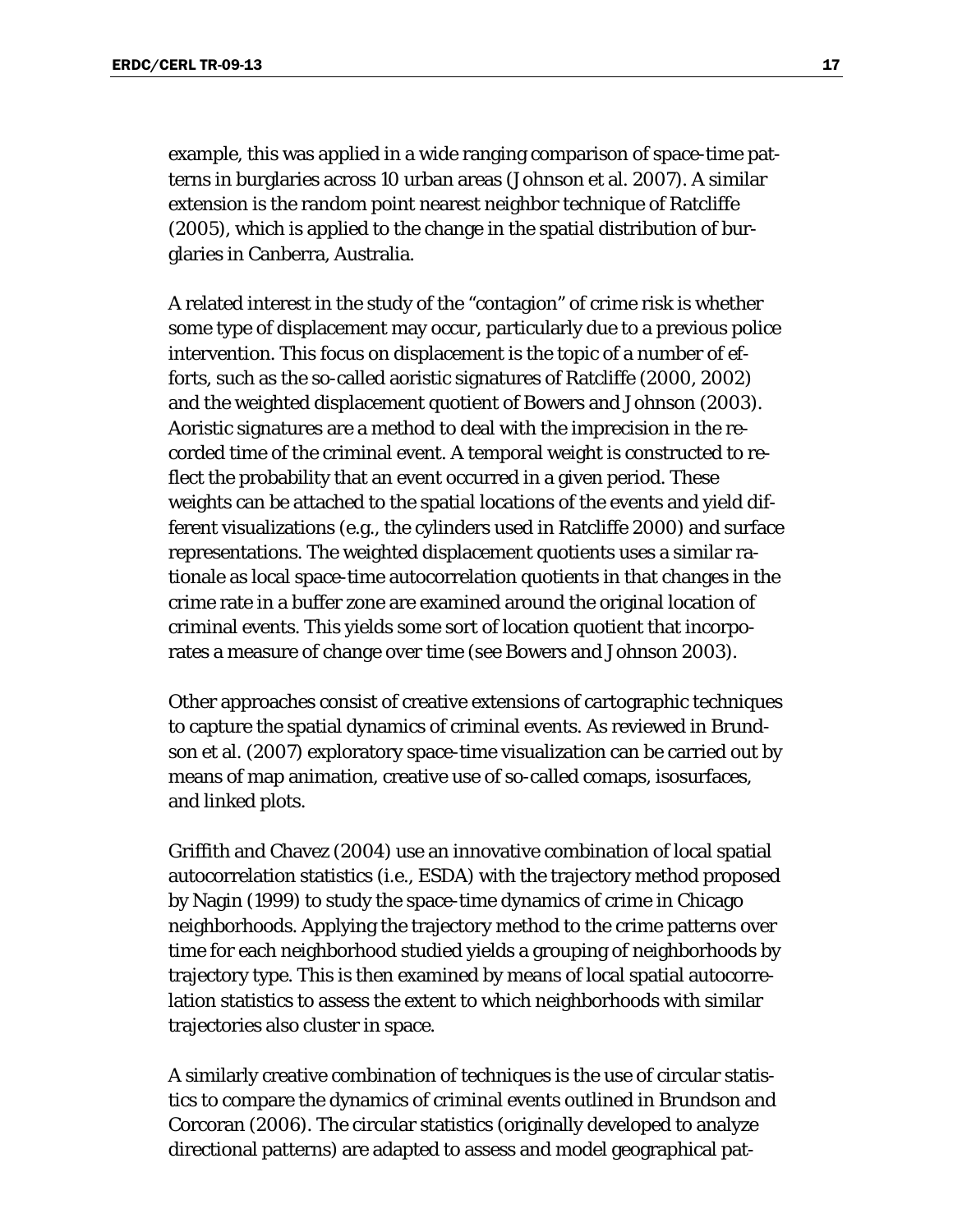terns in the daily cycles of events. Specifically, Brunsdon and Corcoran (2006) apply this to study criminal damage in the city of Cardiff, Wales and use a kernel smoothing technique to visually represent the distribution by time of day. This is then applied to a geographical comparison between the city center and the rest of the city.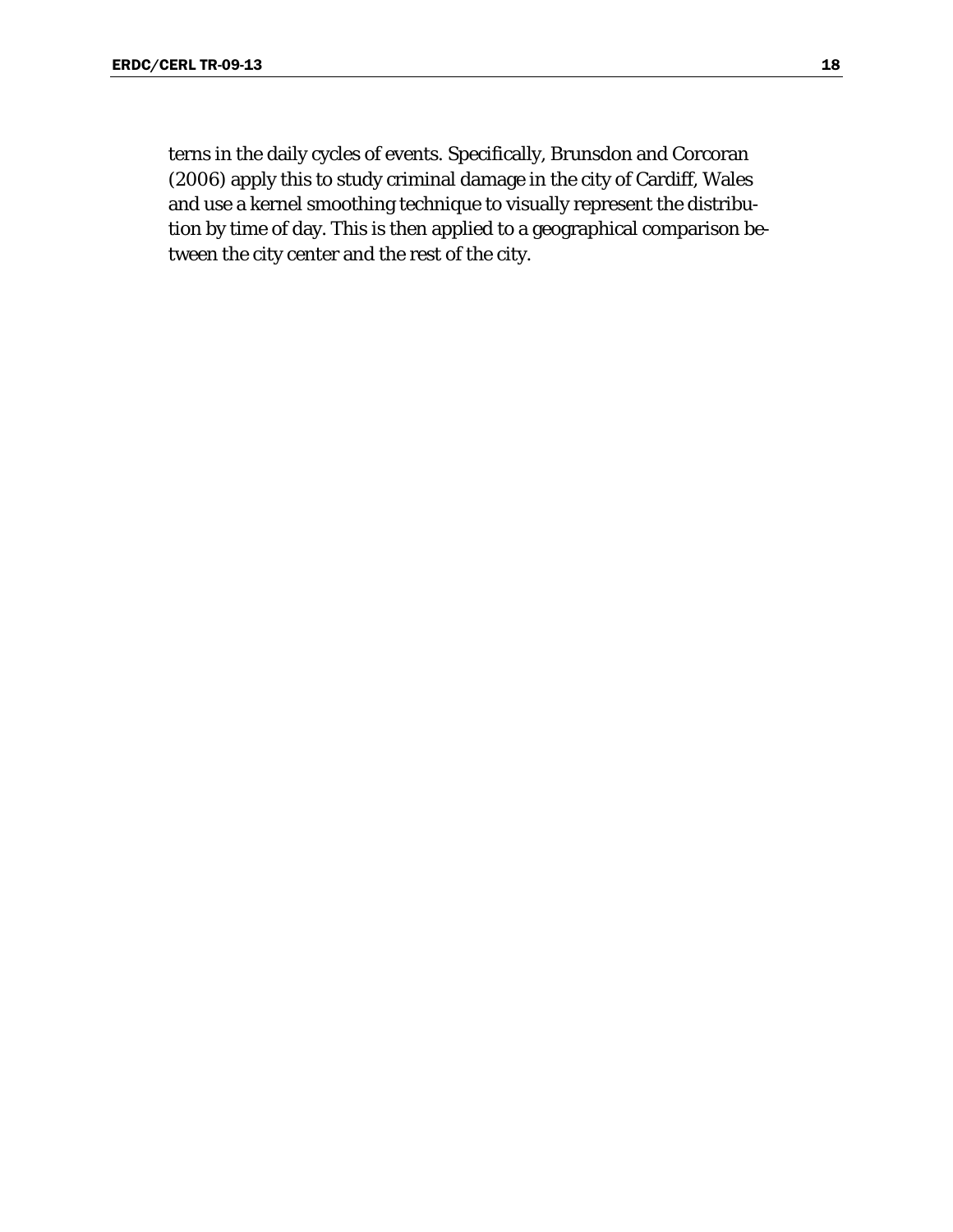# <span id="page-24-0"></span>5 Explanatory Modeling of Crime

Explanatory modeling of crime moves beyond exploration and identification of patterns to the modeling of crime event counts, rates, or risk as a function of explanatory variables, or covariates. The covariates are typically suggested by theoretical frameworks in environmental criminology (B.1) and include characteristics of the perpetrator, victim, the location where the event(s) happened, and the environmental context. In this section, these approaches are classified into three broad categories:

- 1. Traditional regression modeling, where the crime event is on the left hand side of an equation and the covariates are on the right hand side
- 2. A special case of regression modeling, where the focus is on repeat offenders and the use of geographic characteristics (such as distance to the event) to model the probability of an additional event occurring in a particular location
- 3. A brief review of simulation approaches in the form of agent-based models.

### <span id="page-24-1"></span>Regression models

The environmental tradition in criminology has yielded a vast number of regression analyses where the rate of one or more types of violent crime (homicides, burglaries, etc.) in a spatial unit of reference is related to a set of covariates (for overviews, see Anselin et al. 2000; Messner and Anselin 2004). Such ecological regression has been carried out for a range of different spatial scales, such as neighborhoods, census tracts, counties and metropolitan areas, both in a pure cross-section as well as including observations over time and across space.

Covariates commonly consist of neighborhood characteristics (based on the social disorganization tradition), such as socio-economic conditions, deprivation, residential stability, ethnicity, education, as well as characteristics of locations that would be conducive to crime (routine activities), such as presence of (or distance to) liquor stores and bars. Typically, these covariates are extracted from census sources, sometimes reduced in dimension by means of factor analysis (due to the high degree of collinearity).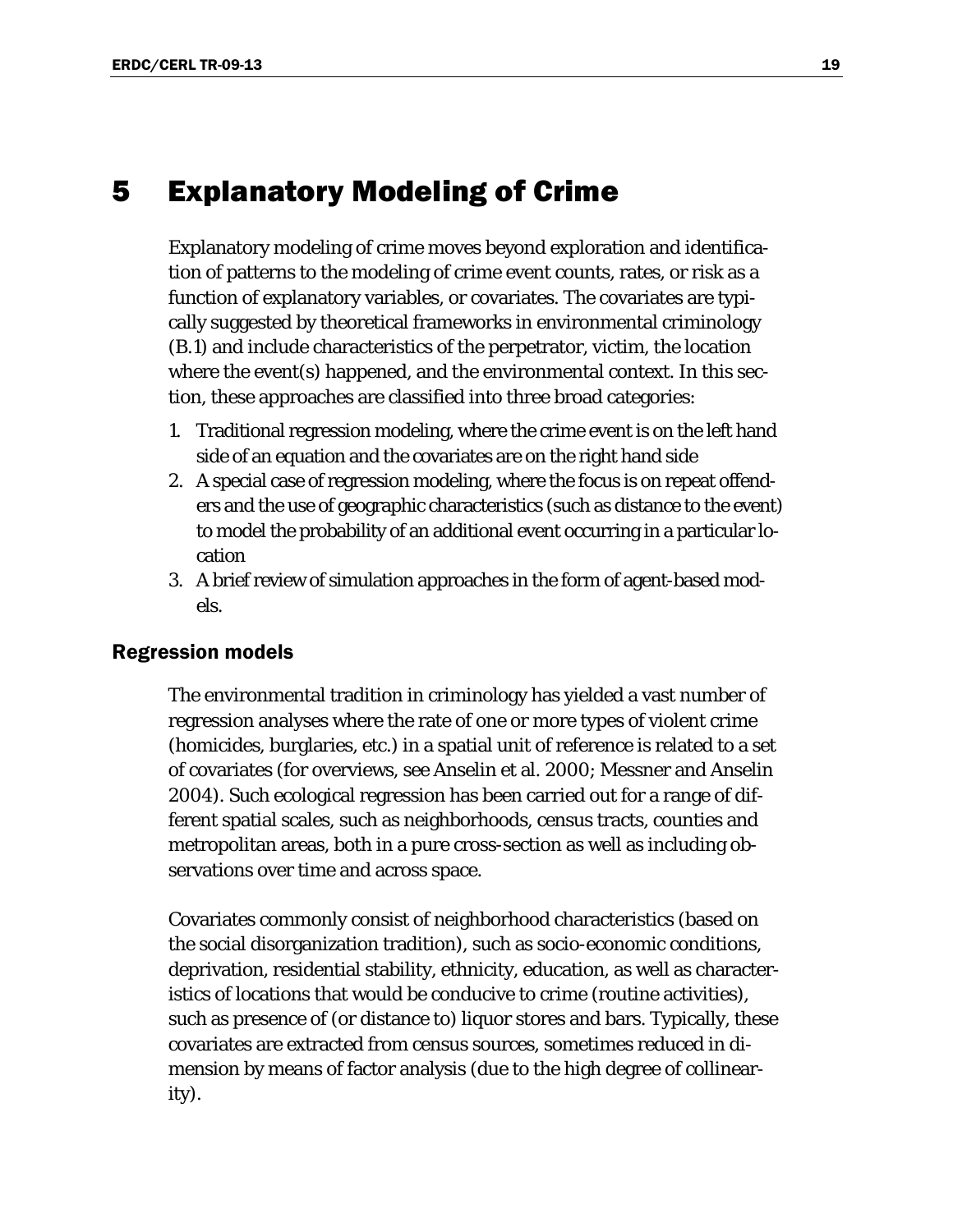Apart from various empirical applications (too numerous to be reviewed here), attention also focuses on some important methodological concerns, particularly dealing with the spatial nature of the data (spatial econometrics) and assessing different estimation methods.

The use of cross-sectional data for aggregate spatial units requires an explicit consideration of spatial consideration and spatial heterogeneity, which is accomplished by means of the methodology of spatial econometrics (Anselin 1988). In Baller et al. (2001), the importance of using the proper spatial econometric estimation methods is illustrated for a study of homicide rates in U.S. counties. They use a classical perspective and limit the discussion to linear regression models and the application of spatial lag and spatial error models. A Bayesian perspective is taken in the work of Law and Haining (2004), where spatial autocorrelation is taken into account in a logistic regression through a random effects specification in a Bayesian hierarchical model of high intensity crime areas in Sheffield, England. This extends earlier studies that used standard logistical regression techniques (Craglia et al. 2004, 2005). Malczewski and Poetz (2005) address spatial heterogeneity explicitly by applying the geographically weighted regression method (GWR, Fotheringham et al. 2002) in a study of residential burglaries in London, Ontario. Wang (2005a) focuses on the role of spatial scale and the associated MAUP by considering spatial aggregation at different scales.

Most studies consider crime data as continuous variables, aggregated to spatial units. In contrast, Osgood (2000) takes into account the discrete count nature of criminal events through the application of Poisson regression. Another important category consists of studies where criminal behavior is conceptualized as a choice process. For example, in Xue and Brown (2003, 2006) crime is analyzed within the methodological framework of discrete choice theory. In addition, some innovative techniques are introduced to proxy unobserved actual choice behavior by characteristics of the environment, such as distance to various "features." In Haynie et al. (2006) neighborhood characteristics and peer influence (social networks) are considered explicitly in a study of adolescent violence.

Panel data, i.e., combinations of observations across space and over time, have been considered as well, particularly in an attempt to eliminate unobserved heterogeneity. Most of these use the standard fixed effects or random effects methods. Particular attention to methodological issues is given by Worrall and Pratt (2004), where the focus is on dealing with unob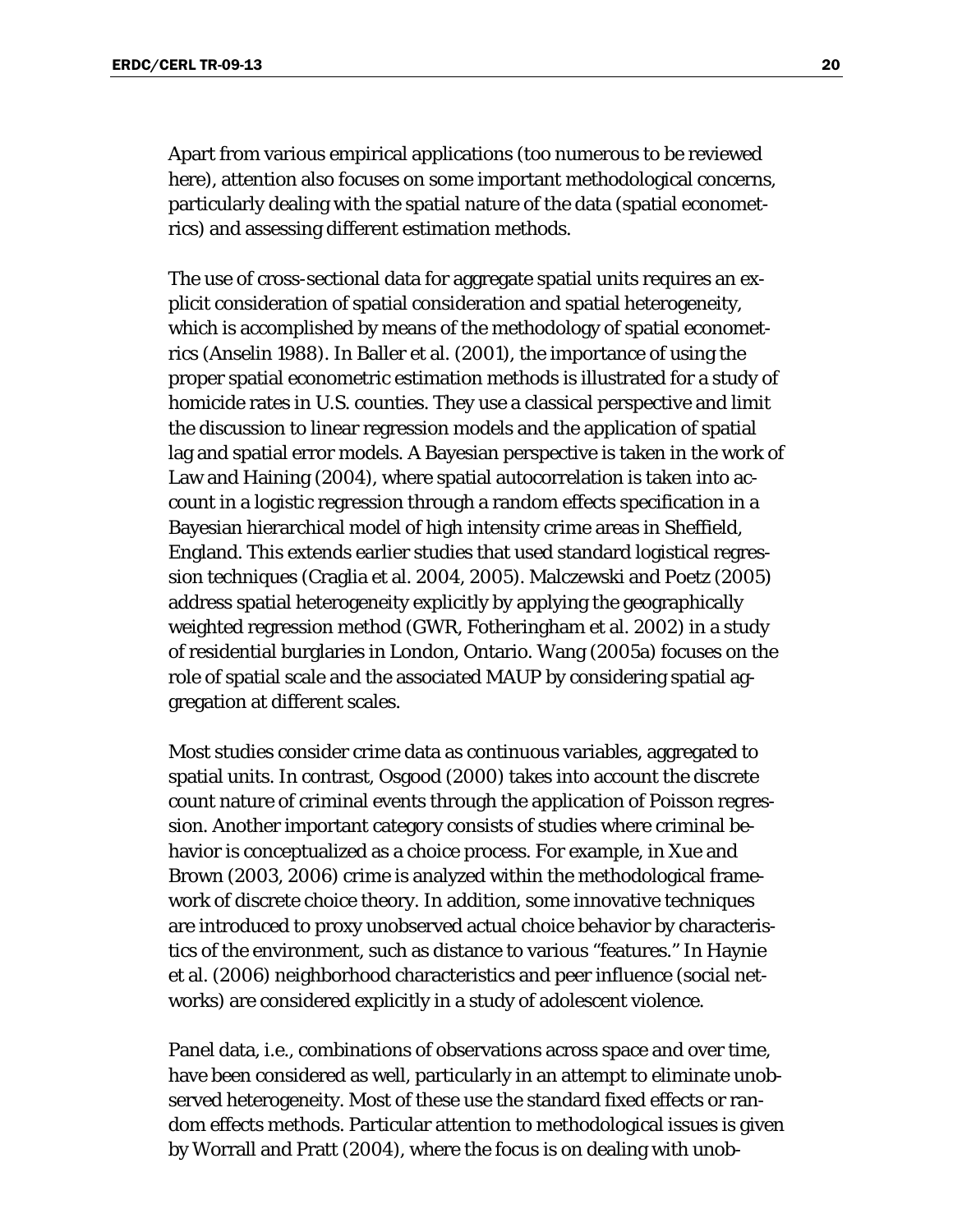<span id="page-26-1"></span>served heterogeneity and Kakamu et al. (2008), where Bayesian spatiotemporal models are applied. Phillips and Greenberg (2008) compare several methods for pooled cross section and time series data, such as fixed effects and random effects, as well as an innovative use of latent growth curve models.

An interesting specialized literature deals with explanatory regression models for road accidents, i.e., models that provide explanation for the location of black zones (road segments with elevated accident counts). For example, Flahaut (2004) uses a logistic regression with spatial autocorrelation to this effect. Somewhat related is the analysis of motor vehicle accident injuries in McNab (2004), where a Bayesian random component model is used to account for spatial autocorrelation.

### <span id="page-26-0"></span>Geographic profiling

A special case of explanatory models is so-called geographic profiling, where the objective is to derive the residence of a serial offender from the locations of the successive crimes (Canter 2003, Rossmo 2005). The argument is that offenders are most likely to strike within their own activity space, so that a geographic strategy based on the spatial distribution of the events or on the distance from various candidate locations to the crime events provides important insights. Geographic profiling has seen a range of application, such as tracking serial killers (Canter et al. 2000) or commercial robberies (Laukkanen and Santilla 2006). Several methodological aspects have received attention, such as the effectiveness of decision rules of differing complexity (Snook et al. 2005) and the sensitivity of the distance decay function to the choice of distance measure, such as shortest distance or travel time (Kent et al. 2006). The distance decay function that underlies geographic profiling is part of several software packages developed to assist police investigators. This includes Dragnet (Center for Investigative Psychology, University of Liverpool[\\*](#page-26-1)), CrimeStat (Levine 2007[†](#page-26-1)), psycho geographic profiling Predator (Godwin and Rosen 2005), and Rigel (Environmental Criminology Research Inc.[‡](#page-26-1)).

The latter uses a patented Geographic Criminal Targeting (GCT) algorithm. Similar in spirit to geographic profiling are threat maps based on an index of vulnerability that is built up from accessibility measures to a

 $\overline{a}$ 

<sup>\*</sup> <http://www.ipsy.com/publications/publications>dragnet.php

<sup>†</sup> http://www.icpsr.umich.edu/CRIMESTAT/

<sup>‡</sup> <http://www.ecricanada.com/rigel/index.html>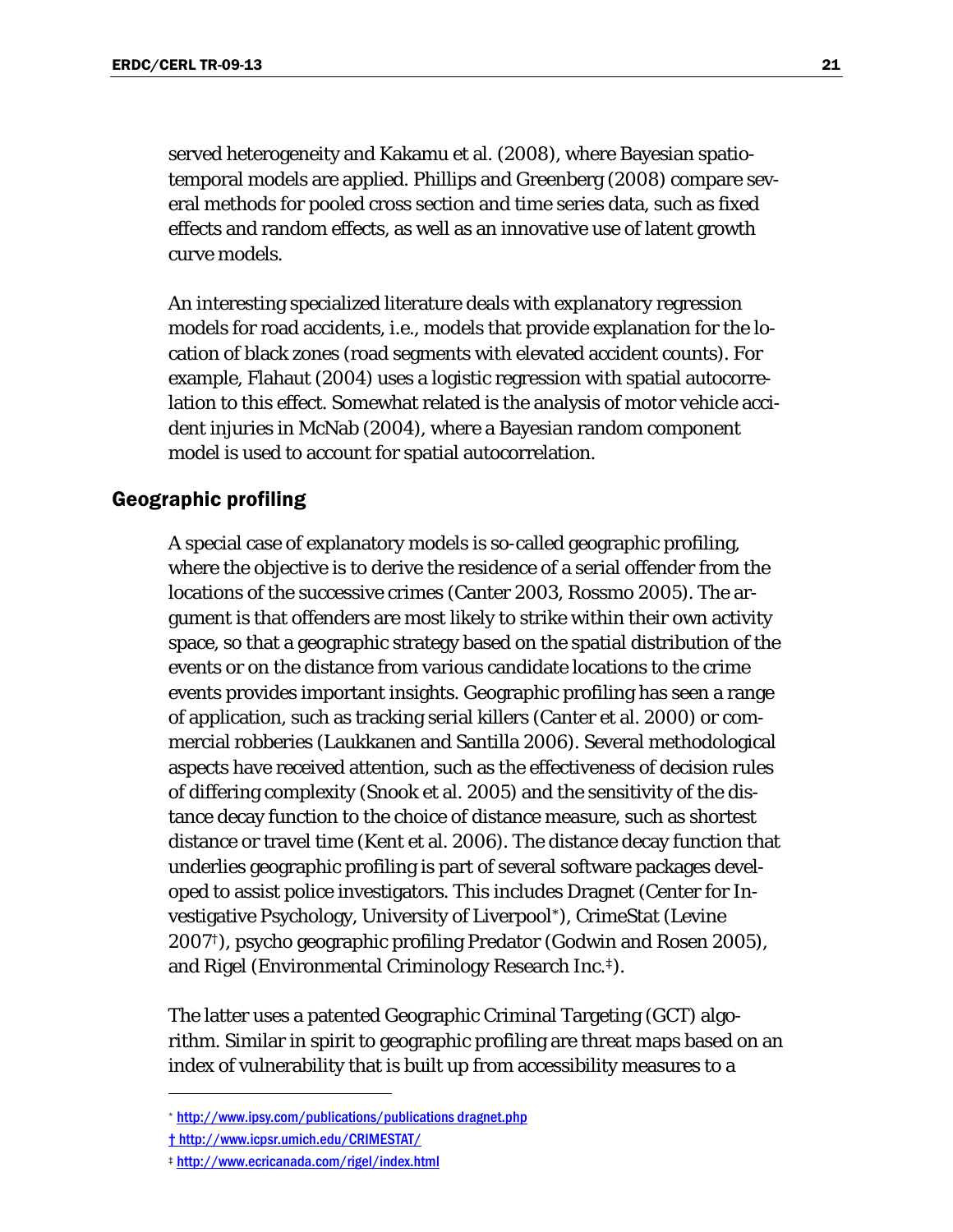number of features in the landscape (e.g., Suen and Demirci 2006; Riese 2006). Again, the fundamental driver is a distance decay function, reflected through a particular accessibility index or a spatial kernel function.

### <span id="page-27-0"></span>Agent-based models

An alternative approach towards gaining an understanding of criminal behavior is not based on the analysis of actual data, but on the simulation of complex systems, driven by the behavior of individual agents. So-called agent-based modeling is increasingly applied in the modeling of military conflicts such as urban insurgency (Diedrich et al. 2003). The use of a multi-agent approach has also gained acceptance in criminology as a way to obtain insight into the complex interactions involved in criminal behavior, such as street robbery or riots (e.g., Groff 2007, Torrens 2007a, b). However, to date, the computational and data requirements needed to mimic realistic contexts still require considerable further research.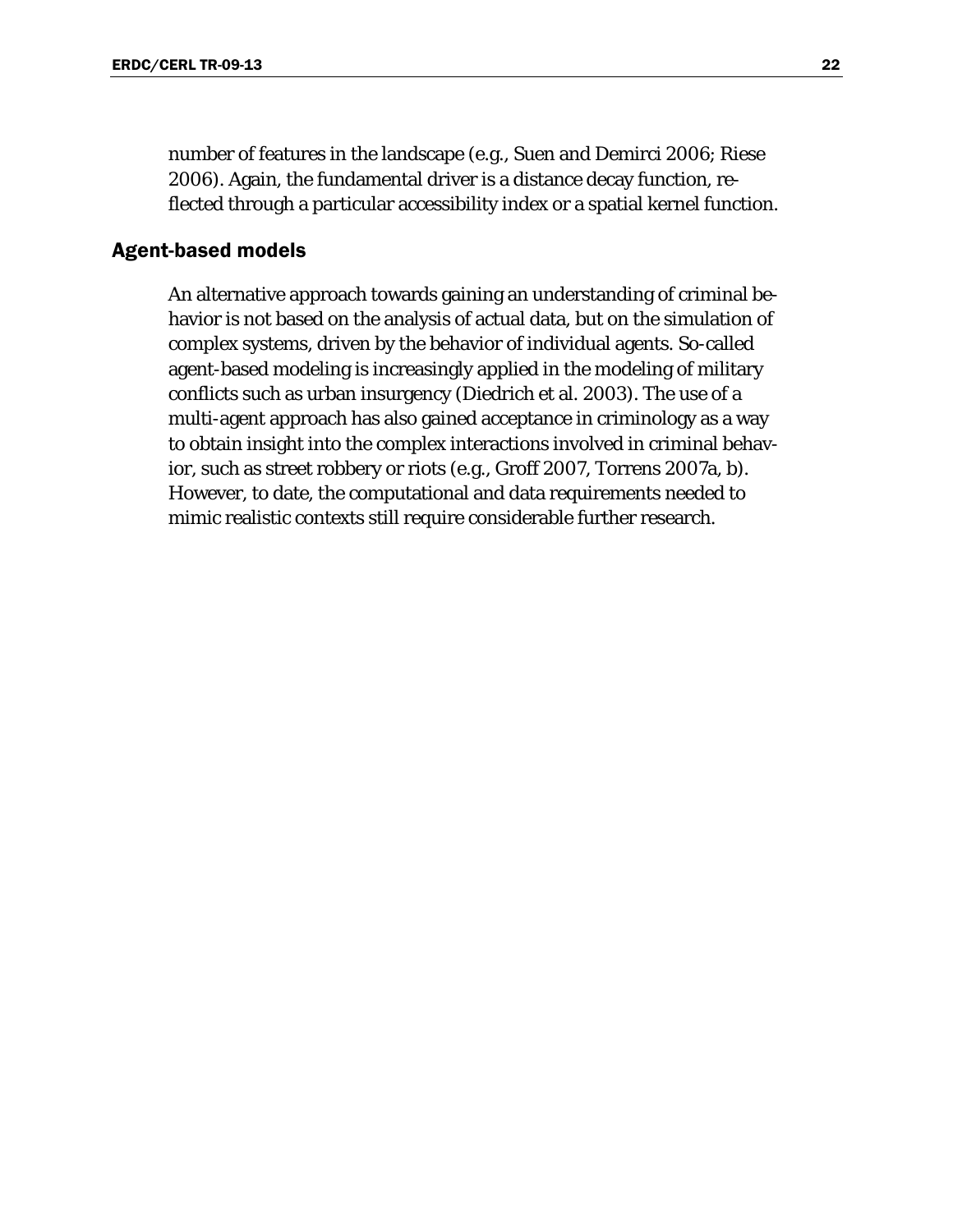## <span id="page-28-0"></span>6 Surveillance and Forecasting

Several of the techniques reviewed under the heading of space-time exploration (c.4) and regression analysis (D.1) have been and could be implemented as part of surveillance systems aimed at detecting important changes in patterns over time. Such systems have a strong tradition in epidemiology and public health analysis, where they are used to detect the advent of a new epidemic or to identify an unusual outbreak of a disease. The ultimate goal of surveillance methods is to develop an automated decision support system that provides "alerts" when needed.

A number of point pattern techniques have been suggested specifically in the context of surveillance. For example, the spatial scan statistic of Kulldorff (2001) can be readily implemented to accomplish this. Also, Rogerson (2001) and Rogerson and Sun (2001) track the change over time in the spatial pattern of point events by combining a nearest neighbor statistic and a cumulative sum method. Porter and Brown (2007) suggest a method to detect the change in the distribution of point process by constructing an intensity function that depends on features (such as distance to landmarks) as a special case of marked point pattern analysis.

An alternative perspective is based on the time domain and uses forecasting methods. This is more appropriate in allocating future crime fighting resources, for example, future deployment of police forces. In the context of a spatial analysis of crime, forecasting is relevant when a locational component is preserved. To have sufficient statistical validity, the spatial units of analysis will typically be fairly aggregate. In many instances, this precludes a meaningful spatial analysis.

A special issue of the *Journal of Forecasting* (Gorr and Harries 2003) considers a number of methodological issues pertaining to crime forecasting, such as the accuracy for small areas (Gorr et al. 2003). A number of novel combinations of techniques are suggested as well, such as the use of "features" to model the transition density between patterns of events over time in Liu and Brown (2003), and the combination of cluster detection with an artificial neural network forecasting routine in Corcoran et al. (2003).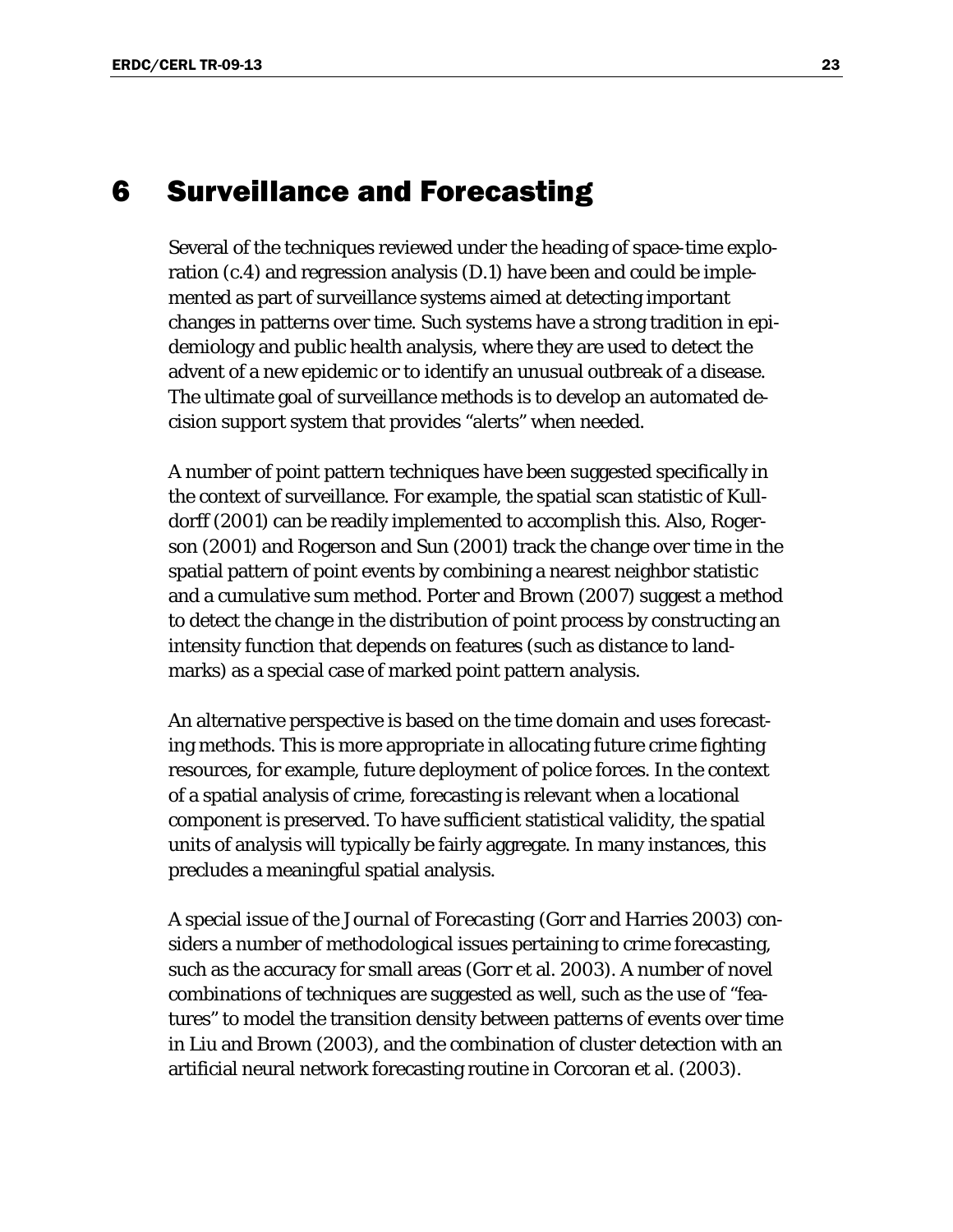One common characteristic of crime forecasting techniques is the need for considerable data points, both over time and across space. This is not likely to be satisfied in a counterinsurgency context.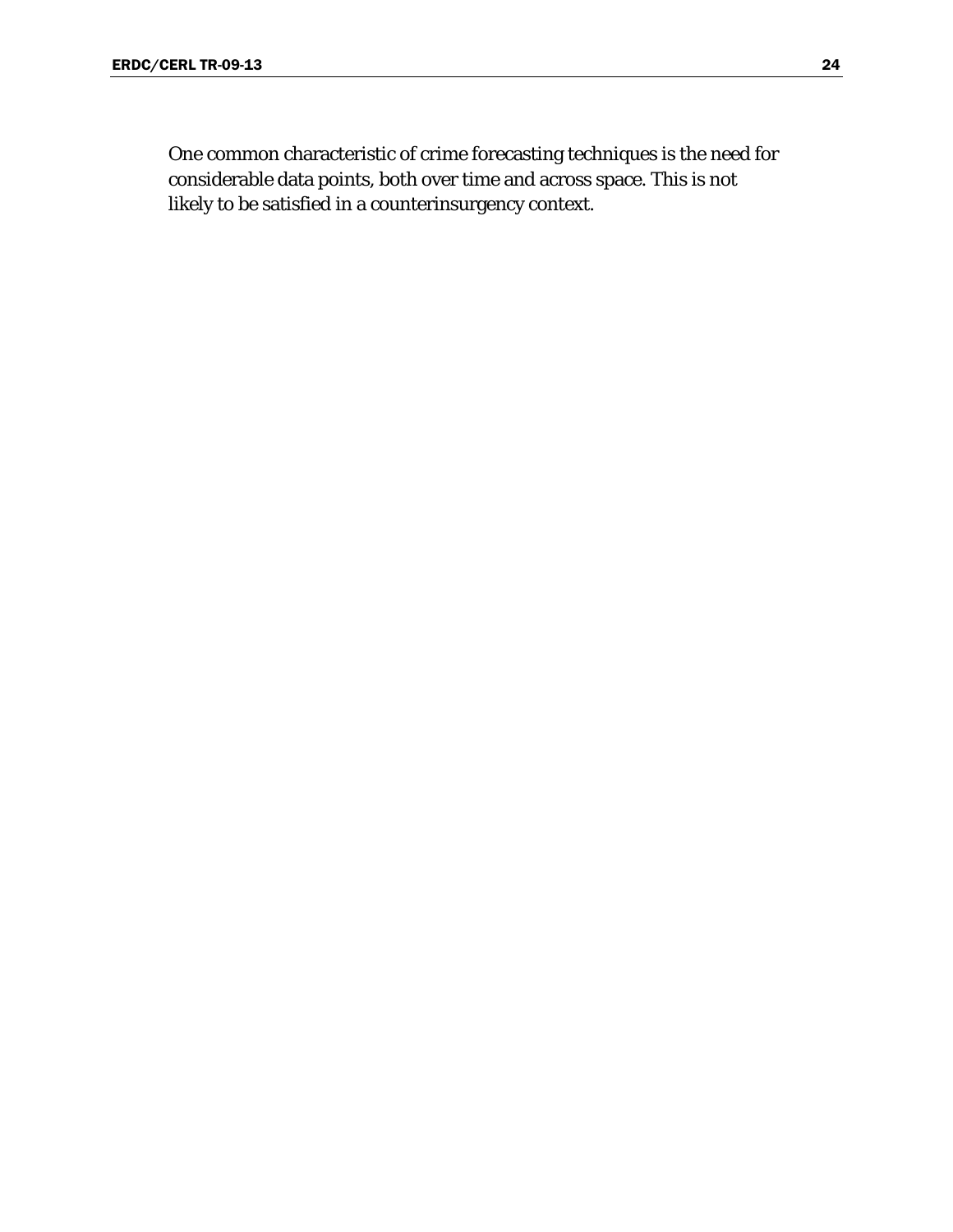### <span id="page-30-0"></span>7 Towards a Methodological Template

From a methodological viewpoint, the parallel between the development of actionable intelligence for counterinsurgency and the techniques developed for the spatial analysis of crime is attractive. However, several limitations need to be considered before any of these methods can be applied directly to a situation of urban military conflict. The main constraint pertains to the quality and availability of the data. Most methods of spatial data analysis are based on an assumption of either a complete count of events (e.g., in point pattern analysis) or a well-structured sample (e.g., the basis for census data). Neither of these can be expected to necessarily hold in a violent conflict situation. As pointed out in the report, in addition there may be lack of information about the exact location of events as well as imprecision in the measurement of neighborhood and other sociocultural characteristics.

Therefore, a high priority of research is to assess the extent to which the conclusions drawn from the application of exploratory and explanatory spatial data analysis remain reliable under conditions of imprecise information. This may lend itself to the application of a Bayesian perspective, where the uncertainty about both data and parameters can be formally expressed. Alternatively, simulation experiments may provide insight into the information loss incurred as a result of imperfect measurement and sampling. To date, the ramifications of this in the context of the types of analyses required here have not been explored.

A methodological template would then consist of a three-pronged strategy, going from exploration of patterns (pattern analysis, data mining) to the formulation of an explanatory model (relating events, rates or risk to socio-cultural covariates) and the incorporation of these into a decision support system. A major focus of attention would be to identify those types of events and those socio-cultural characteristics that can be extracted from non-traditional data sources (e.g., text mining of news reports). In a first stage of analysis, these variables can be turned into indicators, categories or indexes that could be mapped, and whose pattern structure could be followed over time. In a second stage of analysis, those variables could be included as covariates in an explanatory model to provide the basis for surveillance and/or forecasting analysis.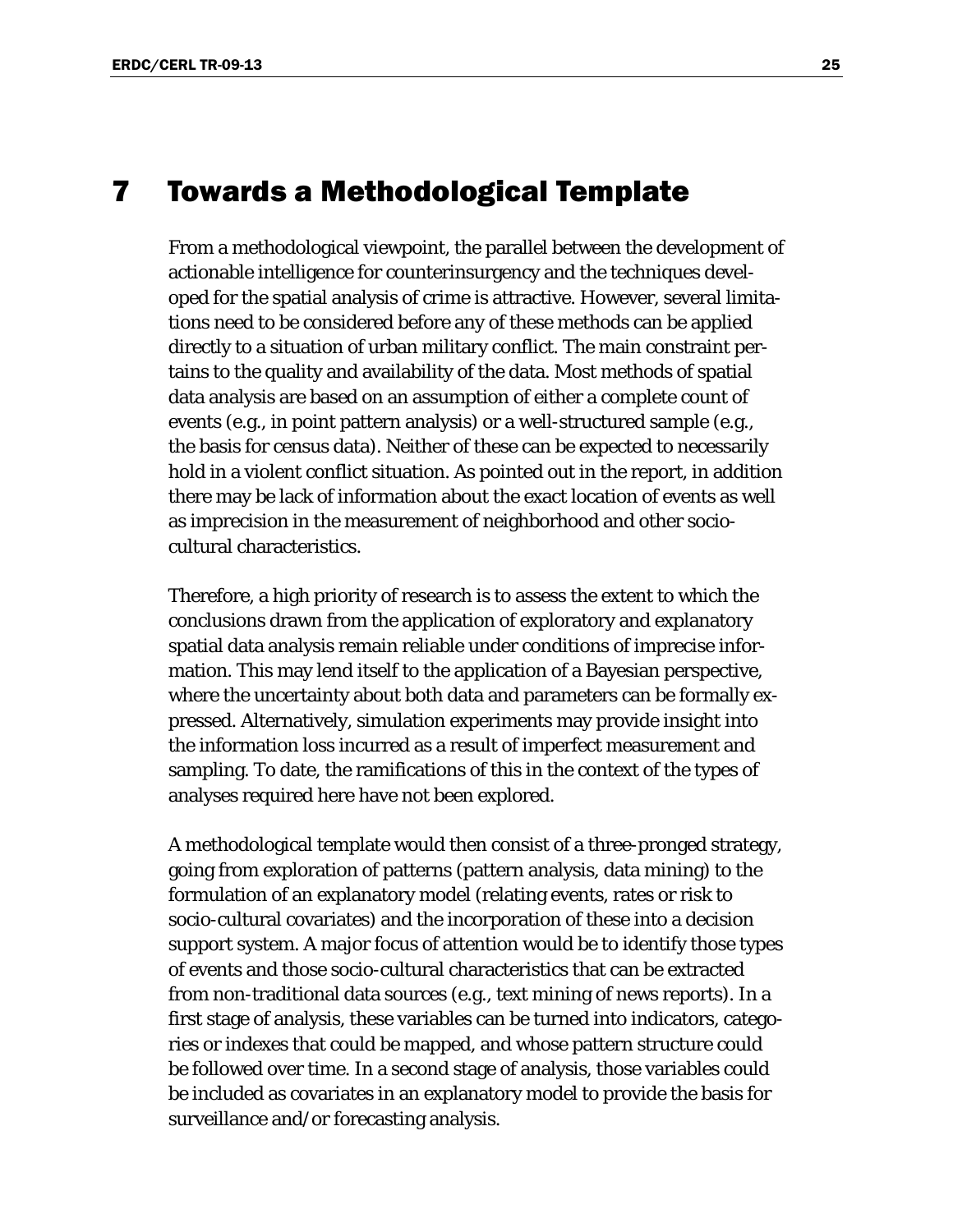# <span id="page-31-0"></span>Acronyms and Abbreviations

| Term          | <b>Spellout</b>                                                            |
|---------------|----------------------------------------------------------------------------|
| <b>ACUSTO</b> | Actionable Cultural Understanding for Support to Tactical Operations       |
| <b>ANSI</b>   | American National Standards Institute                                      |
| <b>ASAALT</b> | Assistant Secretary of the Army for Acquisition, Logistics, and Technology |
| <b>CERL</b>   | <b>Construction Engineering Research Laboratory</b>                        |
| <b>COIN</b>   | Counterinsurgency                                                          |
| DC            | District Of Columbia                                                       |
| <b>EDA</b>    | <b>Exploratory Data Analysis</b>                                           |
| ERDC          | Engineer Research and Development Center                                   |
| <b>ESDA</b>   | <b>Exploratory Spatial Data Analysis</b>                                   |
| <b>GAM</b>    | Geographical Analysis Machine                                              |
| GCT           | Geographic Criminal Targeting                                              |
| GIS           | Geographic Information System                                              |
| GWR           | Geographically Weighted Regression                                         |
| IAT           | Intelligent Agent Technology                                               |
| IED           | <b>Improvised Explosive Device</b>                                         |
| <b>IEEE</b>   | Institute of Electrical and Electronics Engineers                          |
| <b>IPB</b>    | Intelligence Preparation of the Battlefield                                |
| ΙT            | Information Technology                                                     |
| <b>LINCS</b>  | Local Indicators of Network Constrained Clusters                           |
| <b>LISA</b>   | Local Indicator of Spatial Association                                     |
| <b>MAUP</b>   | Modifiable Areal Unit Problem                                              |
| <b>MDMP</b>   | <b>Military Decision Making Process</b>                                    |
| <b>NSN</b>    | <b>National Supply Number</b>                                              |
| OMB           | Office of Management and Budget                                            |
| SANet         | [Toolbox for] Spatial Analysis on a Network                                |
| STAC          | Spatial and Temporal Analysis of Crime Package                             |
| <b>STARS</b>  | Space-Time Analysis of Regional Systems                                    |
| TR            | <b>Technical Report</b>                                                    |
| UK            | United Kingdom                                                             |
| <b>ULS</b>    | <b>Upper Level Set</b>                                                     |
| <b>VISTA</b>  | Visualization Of Threat And Attacks                                        |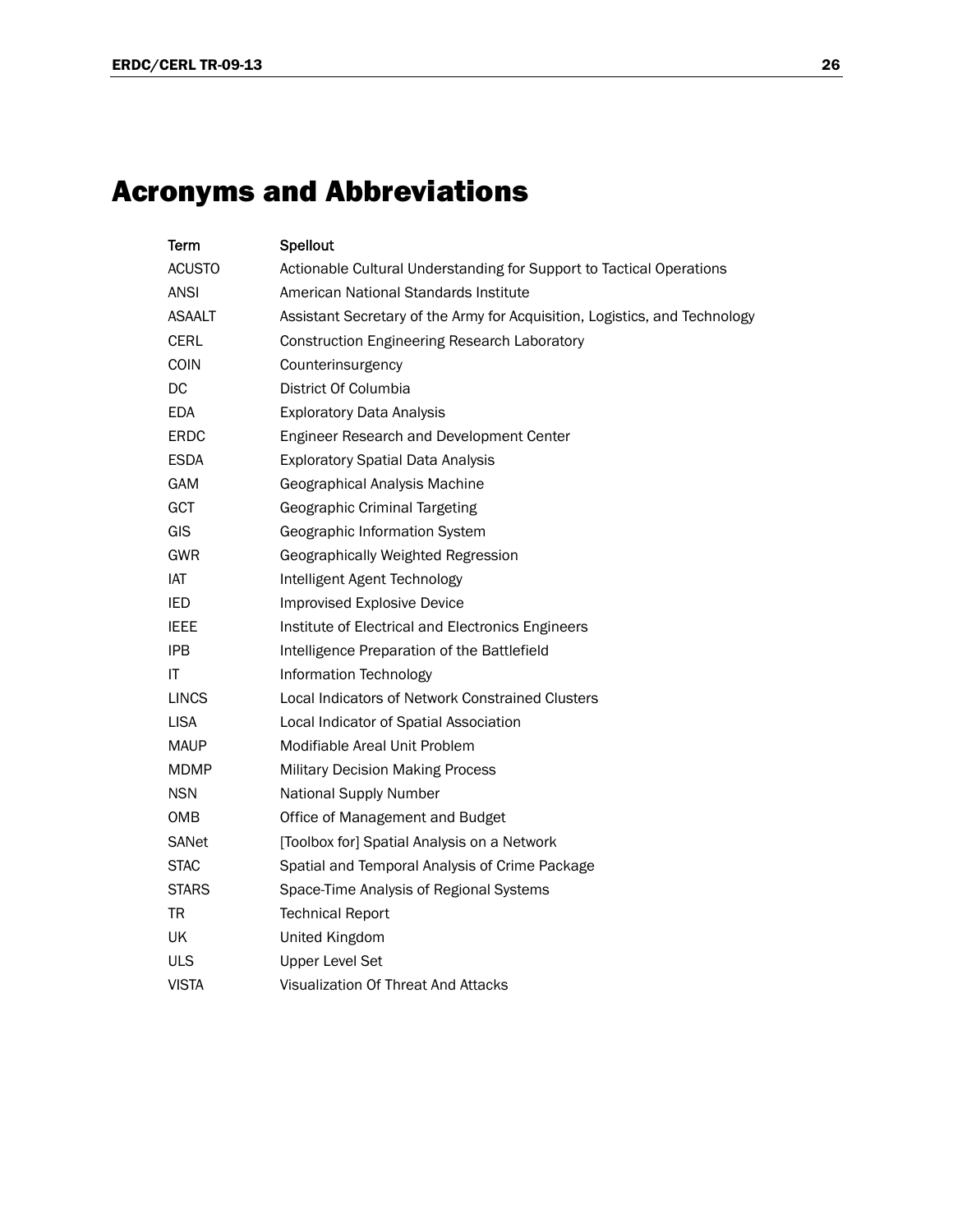### <span id="page-32-0"></span>References

- Anselin, Luc. 1988. *Spatial Econometrics: Methods and Models*. Boston, Kluwer Academic.
- Anselin, Luc. 1995. Local indicators of spatial association LISA. *Geographical Analysis* 7, 93-115.
- Anselin, Luc. 1999. Interactive techniques and exploratory spatial data analysis. In P. Longley, M. Goodchild, D. Maguire and D. Rhind (Eds.), *Geographical Information Systems: Principles, Techniques, Management and Applications*. New York: John Wiley, 251-264.
- Anselin, Luc, J. Cohen, D. Cook, W. Gorr, G. Tita. 2000. Spatial analysis of crime. In David Duffee (Ed.), *Criminal Justice 2000: Volume 4. Measurement and Analysis of Crime and Justice*. Washington, DC: National Institute of Justice, 213-262.
- Anselin, Luc, Elizabeth Griffiths and George Tita. 2008. Crime mapping and hot spot analysis. In Richard Wortley and Lorraine Mazerolle (Eds.), *Environmental Criminology and Crime Analysis*. Uffculme, Devon, UK: Wilan Publishing.
- Anselin, Luc, Ibnu Syabri, and Younghin Kho. 2006. GeoDa: An introduction to spatial data analysis. *Geographical Analysis* 38, 5-22.
- Anselin, Luc, Yongwook Kim, and Ibnu Syabri. 2004. Web-based spatial analysis tools for the exploration of spatial data. *Journal of Geographical Systems* 6, 197-218.
- Armstrong, Mark P., Gerald Rushton, and Dale L. Zimmerman. 1999. Geographically masking health data to preserve confidentiality. *Statistics in Medicine* 18, 497- 525.
- Baker, Ralph O. 2007. Humint-centric operations: Developing actionable intelligence in the urban counterinsurgency environment. *Military Review* 87 (March-April), 12-21.
- Baller, R., L. Anselin, S. Messner, G. Deane, and D. Hawkins. 2001. Structural covariates of U.S. county homicide rates, incorporating spatial effects. *Criminology* 39, 201- 232.
- Banerjee, Sudipto, Bradley P. Carlin, and Alan E. Gelfand. 2004. *Hierarchical Modeling and Analysis for Spatial Data*. Boca Raton, FL: Chapman and Hall/CRC.
- Berglund, S., and A. Karlstrom. 1999. Identifying local spatial association in flow data. *Journal of Geographical Systems* 1, 219-236.
- Black, William R., and Isabelle Thomas. 1998. Accidents in Belgium's motorways: A network autocorrelation analysis. *Journal of Transport Geography* 6, 23-31.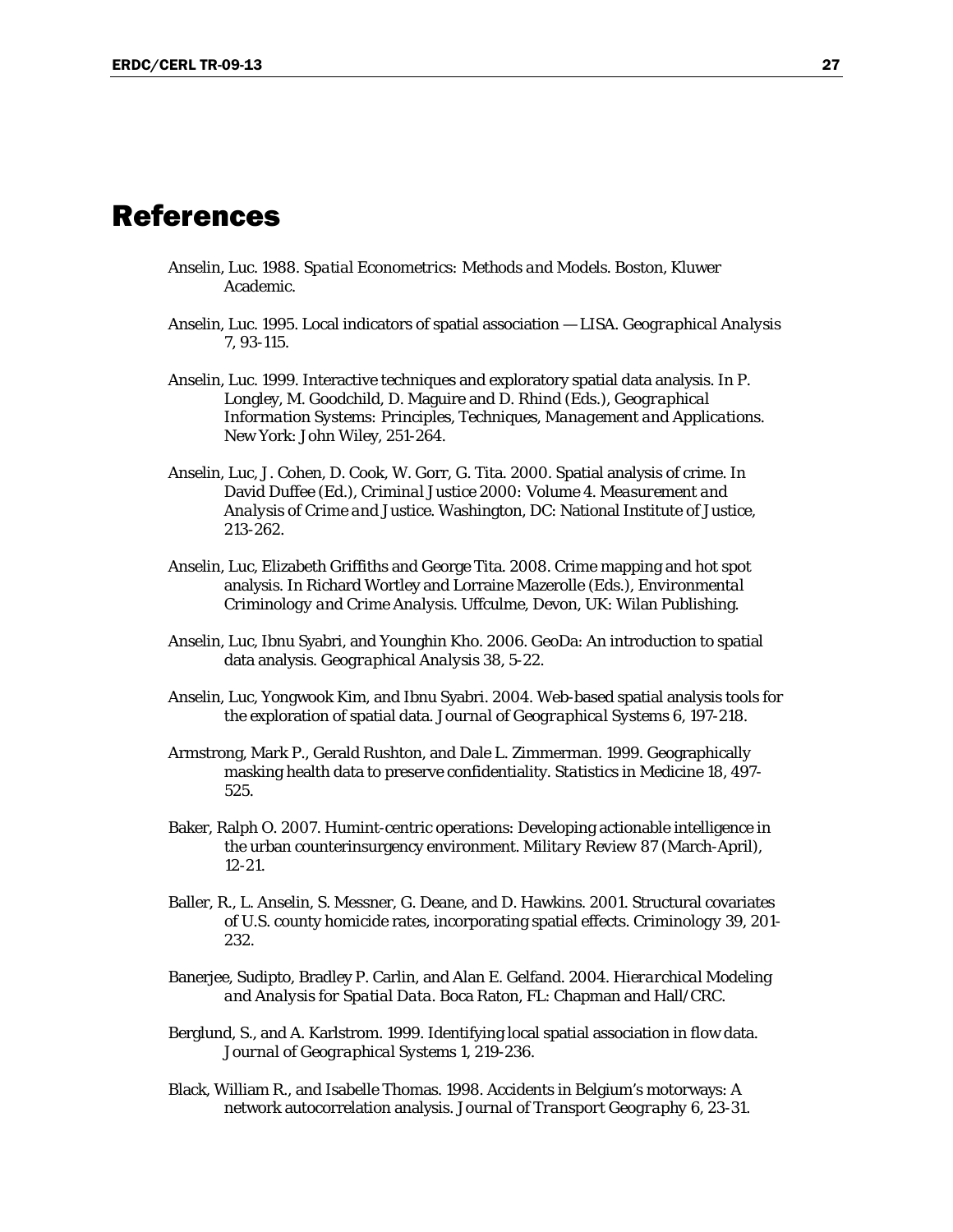- Block, Carolyn. 1995. STAC hot spot areas: A statistical tool for law enforcement decisions. In C. Block, M. Dabdoub and S. Fregly (eds.) *Crime Analysis Through Computer Mapping*, Washington, DC: Police Executive Research Forum, 200-236.
- Block, Carolyn Rebecca, Margaret Dabdoub, and Suzanne Fregly. 1995. *Crime Analysis Through Computer Mapping*. Washington, DC: Police Executive Research Forum.
- Block, Richard. 2000. Gang activity and overall levels of crime: A new mapping tool for defining areas of gang activity using police records. *Journal of Quantitative Criminology* 16, 369-383.
- Boba, Rachel. 2005. *Crime Analysis and Crime Mapping*. Thousand Oaks, CA: Sage Publications.
- Bowers, Kate J., and Shane D. Johnson. 2003. Measuring the geographical displacement and diffusion of benefit effects of crime prevention activity. *Journal of Quantitative Criminology* 19, 275-301.
- Brantingham, Paul, and Patricia Brantingham. 1981. *Environmental Criminology*. Prospect Height, IL: Waveland Press.
- Brantingham, Paul, and Patricia Brantingham. 1984. *Patterns in Crime*. New York, Macmillan.
- Brown, Donald E., and Stephen Hagen. 2003. Data association methods with applications to law enforcement. *Decision Support Systems* 34, 369-375.
- Brunsdon, Chris, and Jon Corcoran. 2006. Using circular statistics to analyze time patterns in crime incidence. *Computers, Environment and Urban Systems* 30, 300-319.
- Brunsdon, Chris, Jonathan Corcoran, and Gary Higgs. 2007. Visualizing space and time in crime patterns: A comparison of methods. *Computers, Environment and Urban Systems* 31, 52-75.
- Buja, Alexander, Diane Cook, and D. F. Swayne. 1996. Interactive high dimensional data visualization. *Journal of Computational and Graphical Statistics* 5, 78-99.
- Canter, D. 2003. *Mapping Murder: Secrets of Geographic Profiling*. London, United Kingdom: Virgin Publishing.
- Canter, D., T. Coffey, M. Huntley, and C. Missen. 2000. Predicting serial killers' home base using a decision support system. *Journal of Quantitative Criminology* 16, 457-478.
- Cassa, C. A., S. J. Grannis, J. M. Overhage, and K. D. Mandl. 2006. A context-sensitive approach to anonymizing spatial surveillance data: Impact on outbreak detection. *Journal of the American Medical Informatics Association* 13, 160-165.
- Chainey, Spencer, and Jerry H. Ratcliffe. 2005. *GIS and Crime Mapping*. New York: John Wiley.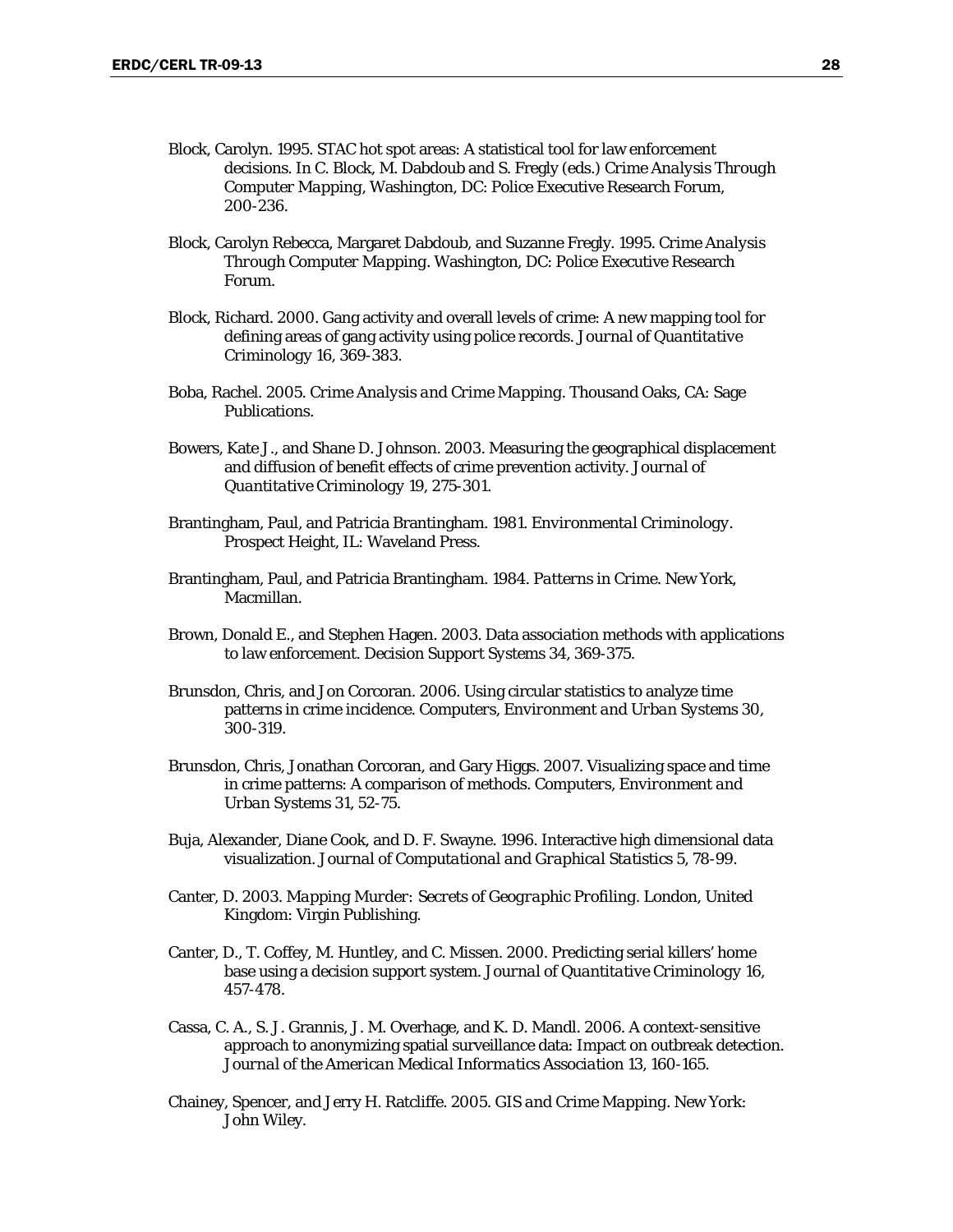- Chen, Hsinchun, Jenny Schroeder, Roslin Hauck, Linda Ridgeway, Homa Atabaksh, Harsh Gupta, Chris Boarman, Kevin Rasmussen, and Andy Clements. 2003. COPLINK Connect: Information and knowledge management for law enforcement. *Decision Support Systems.* 34, 271-285.
- Chung, Wingyan, Hsinchun Chen, Luis Chaboya, Christopher O'Toole, Homa Atabakhsh. 2005. Evaluating event visualization: A usability study of COPLINK spatiotemporal visualizer. *International Journal of Human-Computer Studies*  62, 127-157.
- Cliff, Andrew, and J. Keith Ord. 1973. *Spatial Autocorrelation*. London: Pion.
- Cliff, Andrew, and J. Keith Ord. 1981. *Spatial Processes: Models and Applications*. London: Pion.
- Cohen, Jacqueline, and George Tita. 1999. Diffusion in homicides: Exploring a general method for detecting spatial diffusion processes. *Journal of Quantitative Criminology* 15, 451-493.
- Cohen, L. E., and Marcus Felson. 1979. Social change and crime rate trends: A routine activity approach. *American Sociological Review* 44, 588-608.
- Corcoran, Jonathan J., Ian D. Wilson, and Andrew Ware. 2003. Predicting the geotemporal variations of crime and disorder. *International Journal of Forecasting* 19, 623-634.
- Corcoran, Jonathan, Gary Higgs, Chris Brunsdon, Andrew Ware, Paul Norman. 2007. The use of spatial analytical techniques to explore patterns of fire incidence: A South Wales case study. *Computers, Environment and Urban Systems* 31, 623- 647.
- Craglia, Massimo, Robert Haining, and Paul Wiles. 2000. A comparative evaluation of approaches to urban crime pattern analysis. *Urban Studies* 37, 711-729.
- Craglia, Massimo, Robert Haining, and Paola Signoretta. 2004. Modeling high-intensity crime areas in English cities. *Urban Studies* 38, 1921-41.
- Craglia, Massimo, Robert Haining, and Paola Signoretta. 2005. Modeling high-intensity crime areas: Comparing police perceptions with offence/offender data in Sheffield. *Environment and Planning A* 37, 503-524.
- Cressie, Noel, and B. Collins. 2001a. Analysis of spatial point patterns using bundles of product density LISA functions. *Journal of Agricultural, Biological and Environmental Statistics* 6, 118-135.
- Cressie, Noel, and B. Collins. 2001b. Patterns in spatial point locations: Local indicators of spatial association in a minefield with clutter. *Naval Research Logistics* 48, 333-347.
- Cressie, Noel, and J. Kornak. 2003. Spatial statistics in the presence of location error with an application to remote sensing of the environment. *Statistical Science* 18, 436-56.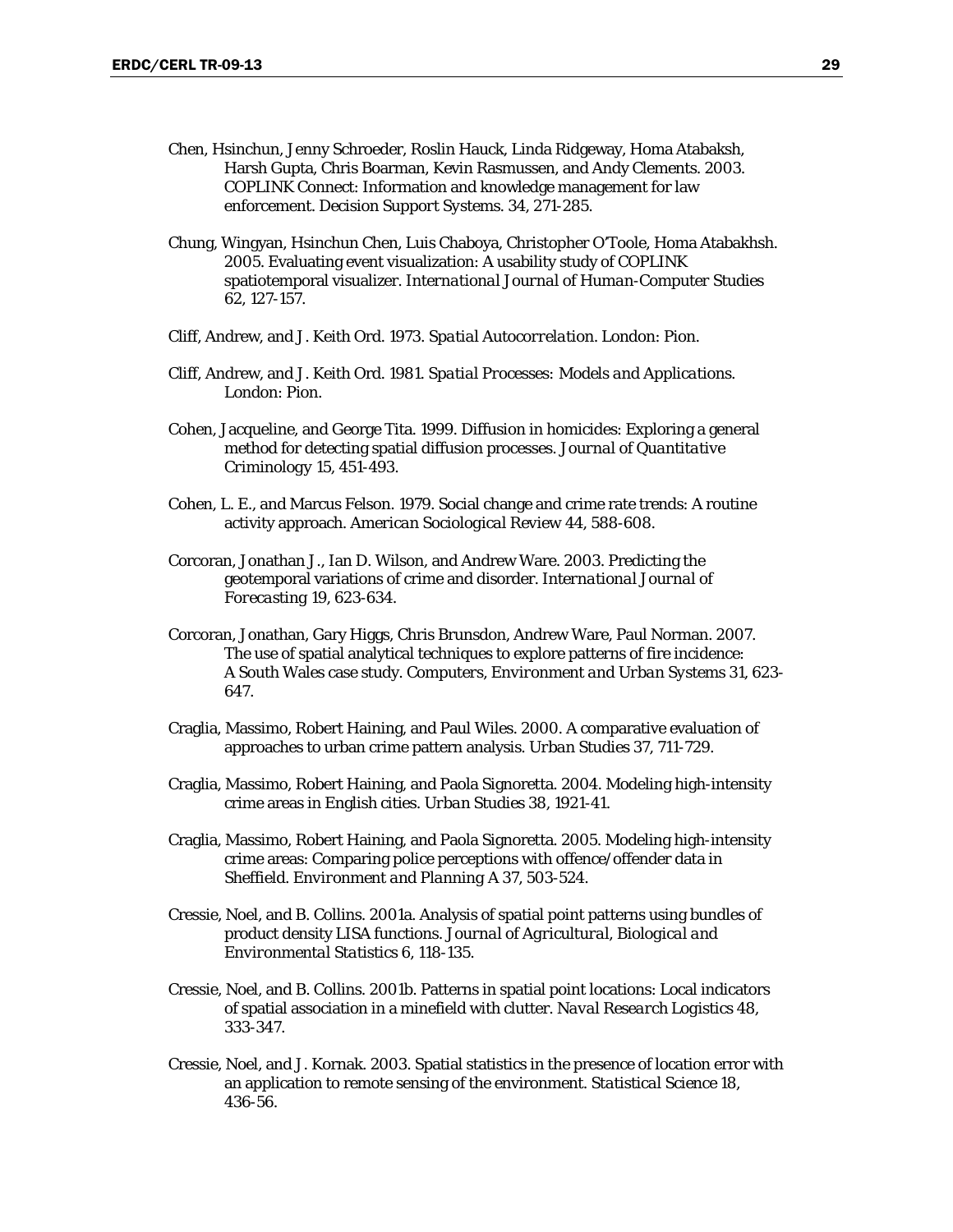- Diedrich, Frederick J., Kathleen M. Carley, Jean MacMillan, Keith Baker, Jerry L. Schlabach, and J. Victor Fink. 2003. Visualization of threat and attacks (VISTA) in urban environments. *Military Intelligence Professional Bulletin* 29, 42-45.
- Diggle, Peter. 2003. *Statistical Analysis of Spatial Point Patterns (2nd Edition)*. London: Arnold.
- Duczmal, Luiz, and Renato Assuncao. 2004. A simulated annealing strategy for the detection of arbitrarily shaped spatial clusters. *Computational Statistics and Data Analysis* 45, 269-286.
- Duque, Juan Carlos, Raul Ramos, and Jordi Surinach. 2007a. Supervised regionalization methods: A survey. *International Regional Science Review* 30, 195-220.
- Duque, Juan Carlos, Luc Anselin, and Sergio J. Rey. 2007b. *The max-p-region problem*. Working Paper, San Diego, CA: San Diego State University Regional Analysis Laboratory.
- Eck, J. E., and D. L. Weisburd. 1995. *Crime and Place. Crime Prevention Studies.* Monsey, NY: Criminal Justice Press.
- Eck, J. E., S. P. Chainey, J. Cameron, M. Leitner, and R. Wilson. 2005. *Mapping Crime: Understanding Hotspots*. Washington, DC: National Institute of Justice.
- Felson, Marcus. 1994. *Crime and Everyday Life: Insights and Implications for Society*. Thousand Oaks, CA: Pine Forge.
- Flahaut, Benoit. 2004. Impact of infrastructure and local environment on road unsafety: Logistic modeling with spatial autocorrelation. *Accident Analysis and Prevention*  36, 1055-1066.
- Flahaut, Benoit, Michel Mouchart, Ernesto San Martin, and Isabelle Thomas. 2003. The local spatial autocorrelation and the kernel method for identifying black zones. A comparative approach. *Accident Analysis and Prevention* 35, 991-1004.
- Fotheringham, A. Stewart, Chris Brunsdon, and Martin Charlton. 2002. *Geographically Weighted Regression*. Chichester: John Wiley.
- Galuga, David. 1964. *Counterinsurgency Warfare, Theory and Practice*. New York: Frederick A. Praeger.
- Getis, Arthur, and J. Keith Ord. 1992. The analysis of spatial association by use of distance statistics. *Geographical Analysis* 24, 189-206.
- Geurts, K., G. Wets, T. Brijs, and K. Vanhoof. 2004. Identification and ranking of black spots: Sensitivity analysis. *Transportation Research Record* 1897, 34-42.
- Godwin, Maurice G. and Fred Rosen. 2005. *Tracker: Hunting Down Serial Killers*. New York, NY: Thunder's Mouth Press.
- Goldsmith, V., P. G. McGuire, J. B. Mollenkopf, and T. A. Ross. 2000. *Analyzing Crime Patterns: Frontiers of Practice*. Thousand Oaks, CA: Sage Publications.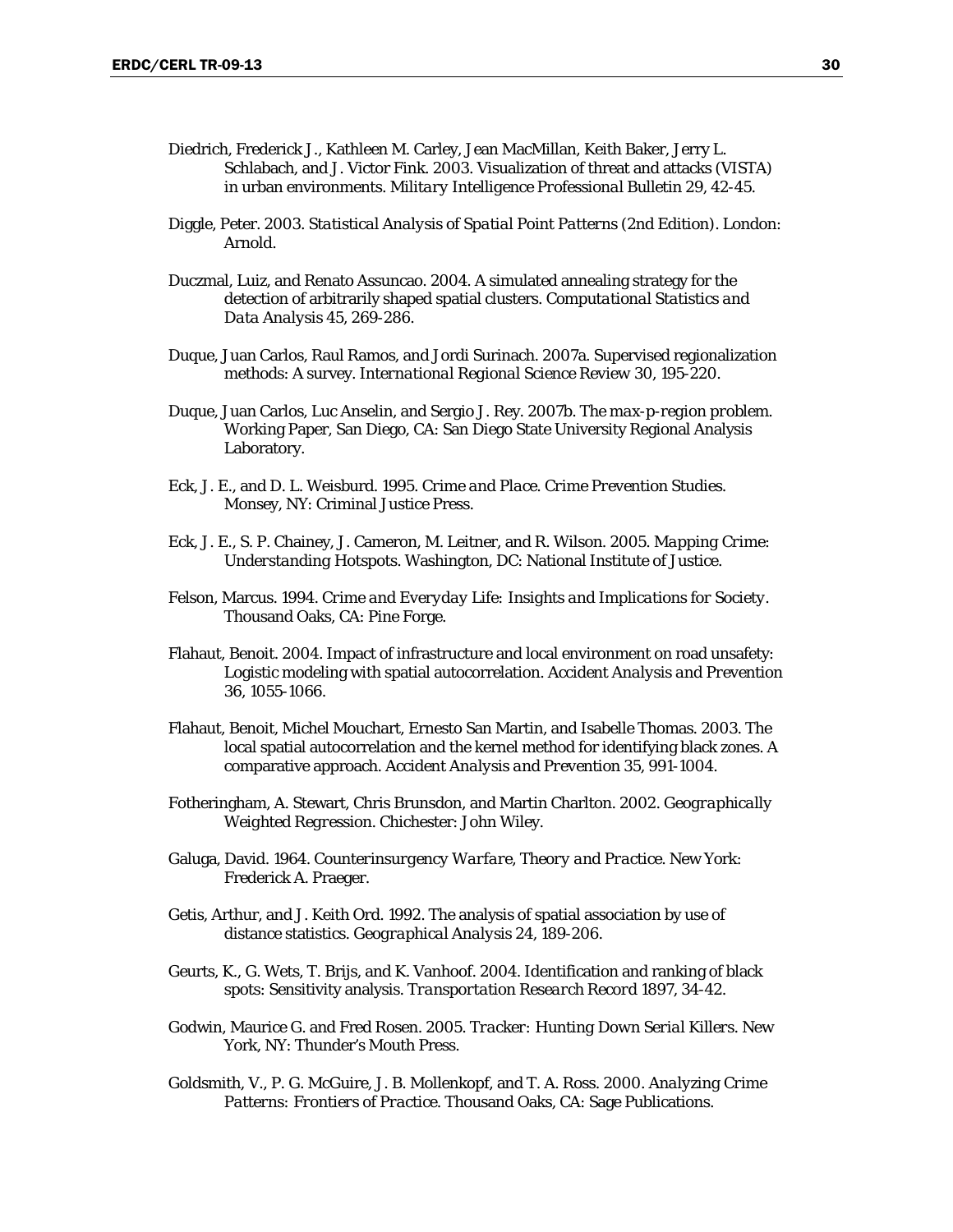- Gompert, David C. 2007. Heads we win, the cognitive side of counterinsurgency (COIN). *Occasional Paper, Rand Counterinsurgency Study* Paper 1. Santa Monica, CA: Rand National Defense Research Institute.
- Good, I. J. 1983. The philosophy of exploratory data analysis. *Philosophy of Science* 50, 283-295.
- Gorr, Wilpen, and Richard Harries. 2003. Introduction to crime forecasting. *International Journal of Forecasting* 19, 551-555.
- Gorr, Wilpen, Andreas Olligschlaeger, and Yvonne Thompson. 2003. Short-term forecasting of crime. *International Journal of Forecasting* 19, 579-594.
- Gottschalk, Peter. 2006. Stages of knowledge management systems in police investigations. *Knowledge-Based Systems* 19, 381-387.
- Gotway, Carol A., and Linda J. Young. 2002. Combining incompatible spatial data. *Journal of the American Statistical Association* 97, 632-648.
- Grabosek, J., and N. Cressie. 2002. The effect on attribute prediction of location uncertainty in spatial data. *Geographical Analysis* 34, 262-285.
- Griffiths, Elizabeth, and Jorge Chavez. 2004. Communities, street guns and homicide trajectories in Chicago 1980-1995: Merging methods for examining homicide trends across space and time. *Criminology* 42, 941-978.
- Groff, Elizabeth R. 2007. Simulation for theory testing and experimentation: An example using routine activity theory and street robbery. *Journal of Quantitative Criminology* 23, 75-103.
- Grubesic, Tony H. 2006. On the application of fuzzy clustering for crime hot spot detection. *Journal of Quantitative Criminology* 22, 77-105.
- Hammes, Thomas X. 2006. Countering evolved insurgent networks. *Military Review* 86 (July-August), 18-26.
- Harries, Keith. 1999. *Mapping Crime: Principles and Practice*. Washington, DC: National Institute of Justice.
- Harries, Keith. 2006. Extreme spatial variations in crime density in Baltimore County, MD. *Geoforum* 37, 404-416.
- Haynie, Dana, Eric Silver, and Brent Teasdale. 2006. Neighborhood characteristics peer networks, and adolescent violence. *Journal of Quantitative Criminology* 22, 147-169.
- Hirschfield, A., and K. Bowers. 2001. *Mapping and Analyzing Crime Data Lessons from Research and Practice*. London: Taylor and Francis.
- Horowitz, Donald L. 2001. *The Deadly Ethnic Riot*. Berkeley: University of California Press.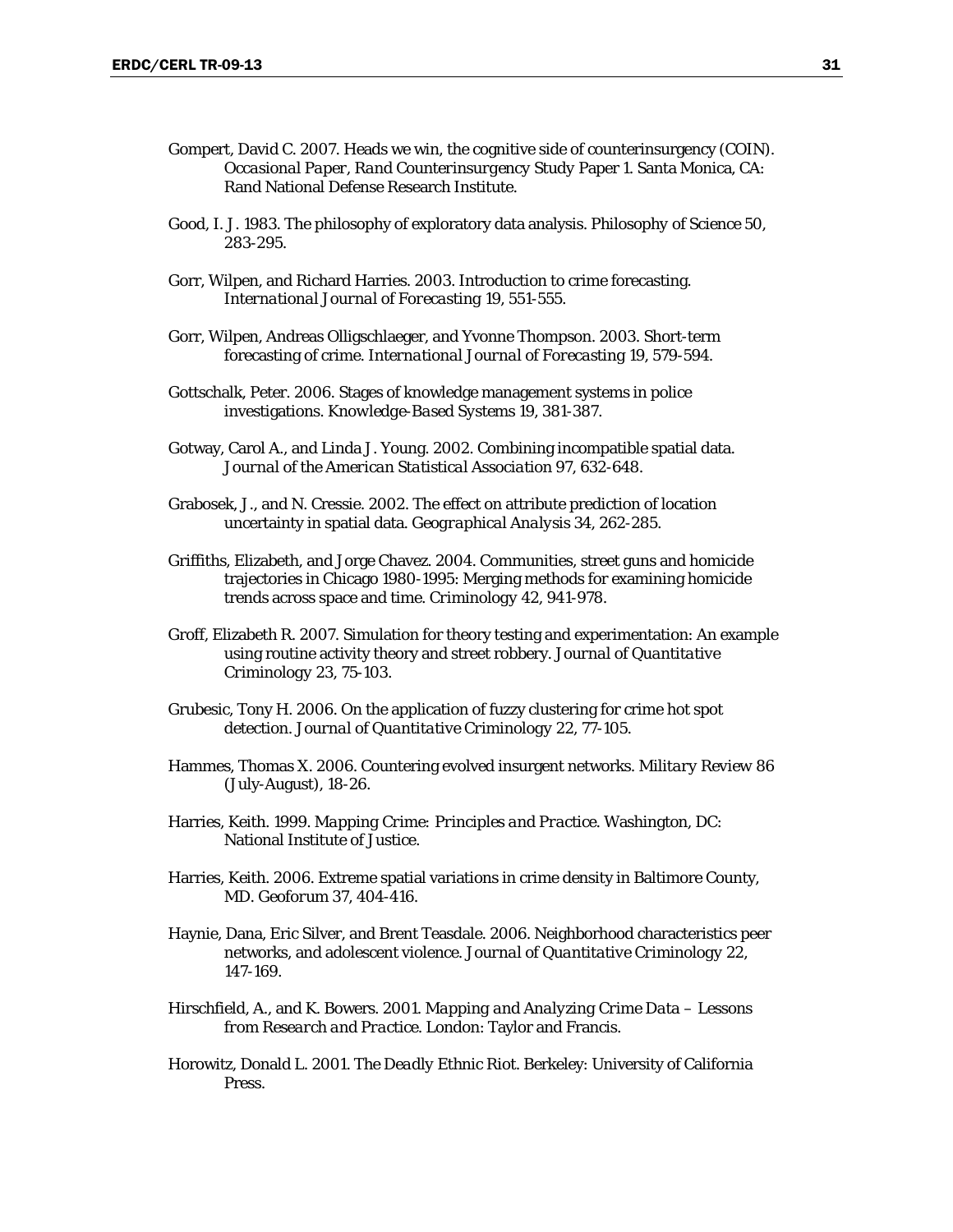- Jacquez, Geoffrey M. and Lance A. Waller. 2000. The effect of uncertain locations on disease cluster statistics. in H.T. Mowrer and R.G. Congalton (eds.), *Quantifying Spatial Uncertainty in Natural Resources: Theory and Applications for GIS and Remote Sensing*. Chelsea, MI: Arbor Press, 53-64.
- Johnson, Shane D., Wim Bernasco, Kate J. Bowers, Henk Effers, Jerry Ratcliffe, George Rengert, and Michael Townsley. 2007. Space-time patterns of risk: A cross national assessment of residential burglary victimization. *Journal of Quantitative Criminology* 23, 201-219.
- Jones, A. P., I. H. Langford, and G. Bentham. 1996. The application of K-function analysis to the geographical distribution of road traffic accident outcomes in Norfolk, England. *Social Science and Medicine* 42, 879-885.
- Kakamu, Kazuhiko, Wolfgang Polasek, and Hajime Wago. 2008. Spatial interaction of crime incidents in Japan. *Mathematics and Computers in Simulation* (in press).
- Kennedy, David, Anthony Braga, and Anne Piehl. 1997. Mapping gangs and gang violence in Boston. in David Weisburd and Thomas McEwen (eds.), *Crime Mapping and Crime Prevention*. Monsey, NY: Justice Press, 219-262.
- Kent, Josh, Michael Leitner, and Andrew Curtis. 2006. Evaluating the usefulness of functional distance measures when calibrating journey-to-crime distance decay functions. *Computers, Environment and Urban Systems* 30, 181-200.
- Kulldorff, Martin. 1997. A spatial scan statistic. *Communications in Statistics, Theory and Methods* 26, 1481-1496.
- Kulldorff, Martin. 1999. Spatial scan statistics: Models, calculations, and applications. in Joseph Glaz and N. Balakrishnan (eds.), *Scan Statistics and Applications*. Boston, Birkhauser, 303-322.
- Kulldorff, Martin. 2001. Prospective time periodic geographical disease surveillance using a scan statistic. *Journal of the Royal Statistical Society A* 164, 61-72.
- LaVigne, Nancy, and Julie Wartell. 1998. *Crime Mapping Case Studies: Success in the Field (Volume 1)*. Washington, DC: Police Executive Research Forum.
- LaVigne, Nancy, and Julie Wartell. 2000. *Crime Mapping Case Studies: Success in the Field (Volume 2)*. Washington, DC: Police Executive Research Forum.
- Laukkanen, Manne, and Pekka Santtila. 2006. Predicting the residential location of a serial commercial robber. *Forensic Science International* 157, 71-82.
- Law, Jane, and Robert Haining. 2004. A Bayesian approach to modeling binary data: The case of high-intensity crime areas. *Geographical Analysis* 36, 197-216.
- LeBeau, James L. 1987. The methods and measures of centrography and the spatial dynamics of rape. *Journal of Quantitative Criminology* 3, 125-141.
- Leipnik, M. R., and D. P. Albert. 2003. *GIS in Law Enforcement: Implementation Issues and Case Studies*. London: Taylor and Francis.
- Levine, Ned. 2006. Crime mapping and the CrimeStat program. *Geographical Analysis*  38, 41-56.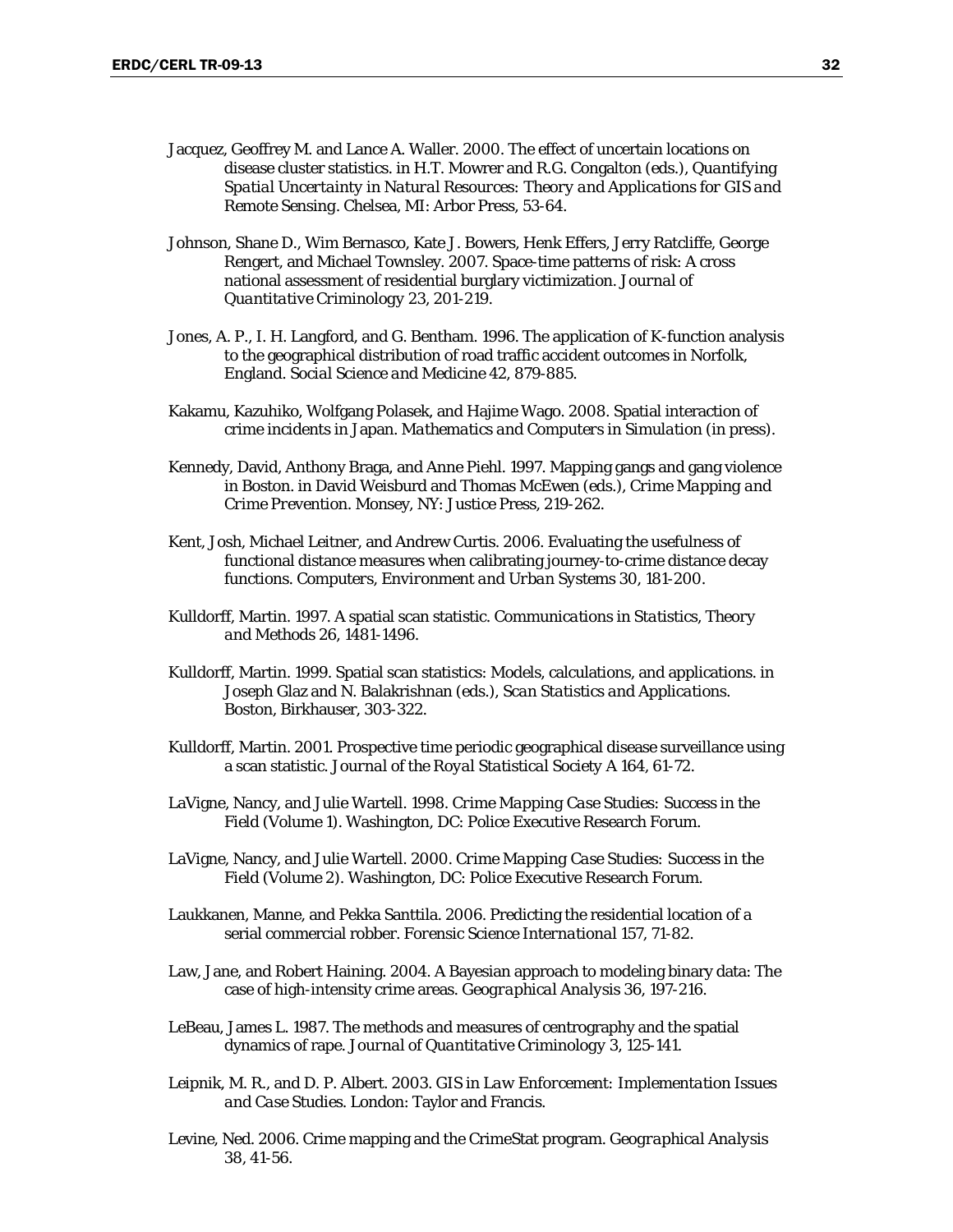- Levine, Ned. 2007. *CrimeStat, A Spatial Statistics Program for the Analysis of Crime Incident Locations (v 3.1).* Houston: Ned Levine and Associates and Washington, DC: National Institute of Justice.
- Libicki, Martin, C., David C. Gompert, David R. Frelinger, and Raymond Smith. 2007. *Byting back, regaining information superiority against 21st century insurgents*. Santa Monica, CA, Rand National Defense Research Institute.
- Liu, Hua, and Donald E. Brown. 2003. Criminal incident prediction using a pointpattern-based density model. International *Journal of Forecasting* 19, 603-622.
- Long, Austin. 2006. *On "other war," Lessons from five decades of Rand counterinsurgency research*. Santa Monica, CA: Rand National Defense Research Institute.
- Lu, Yongmei, and Xuwei Chen. 2007. On the false alarm of planar K-function when analyzing urban crime distributed along streets. *Social Science Research* 36, 611-632.
- MacNab, Ying C. 2004. Bayesian spatial and ecological models for small-area accident and injury analysis. *Accident Analysis and Prevention* 36, 1019-1028.
- Malczewski, J., and A. Poetz. 2005. Residential burglaries and neighborhood socioeconomic context in London, Ontario: Global and local regression analysis. *The Professional Geographer* 57, 516-529.
- Mateu, J., G. Lorenzo, and E. Porcu. 2007. Detecting features in spatial point processes with clutter via local indicators of spatial association. *Journal of Computational and Graphical Statistics* 16, 968-990.
- McCue, Coleen. 2007. *Data Mining and Predictive Analysis, Intelligence Gathering and Crime Analysis*. Oxford: Butterworth-Heinemann.
- McFate, M. 2005. Iraq: The social context of IEDs. *Military Review* 85, 37-40.
- Messner, Steven, and Luc Anselin. 2004. Spatial analyses of homicide with areal data. in Michael Goodchild and Donald Janelle (eds.), *Spatially Integrated Social Science*. New York, NY: Oxford University Press, 127-144.
- Messner, S., L. Anselin, R. Baller, D. Hawkins, G. Deane, and S. Tolnay. 1999. The spatial patterning of county homicide rates: An application of exploratory spatial data analysis. *Journal of Quantitative Criminology* 15, 423-450.
- Modarres, Reza, and G. P. Patil. 2007. Hotspot detection with bivariate data. *Journal of Statistical Planning and Inference* 137, 3643-3654.
- Murray, A. T., and V. Estivill-Castro. 1998. Cluster discovery techniques for exploratory spatial data analysis. *International Journal of Geographical Information Science* 12, 431-443.
- Murray, A. T., I. McGuffog, J. S. Western, and P. Mullins. 2001. Exploratory spatial data analysis techniques for examining urban crime. *British Journal of Criminology*  41, 309-329.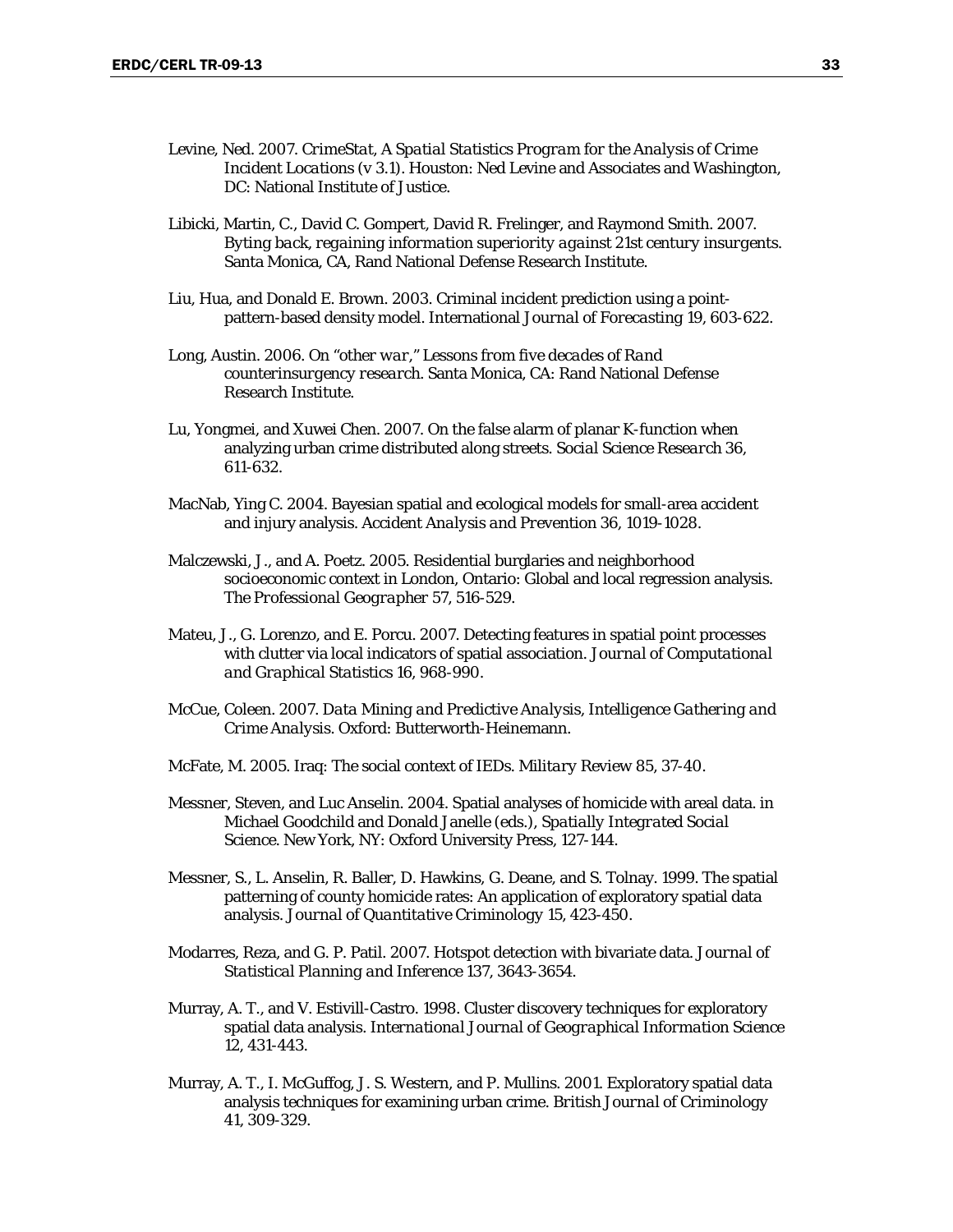- Nagin, Daniel. 1999. Analyzing developmental trajectories: A semi-parametric, groupbased approach. *Psychological Methods* 4, 139-177.
- Okabe, A., H. Yomono, and M. Kitamura. 1995. Statistical analysis of the distribution of points on a network. *Geographical Analysis* 27, 152-175.
- Okabe, A, and M. Kitamura. 1996. A computational method for optimizing the location of a store on a network. *Geographical Analysis* 28, 330-349.
- Okabe, A., and I. Yamada. 2001. The K-function method on a network and its computational implementation. *Geographical Analysis* 33, 271-290.
- Okabe, A., and T. Satoh. 2005. Uniform network transformation for point pattern analysis on a non-uniform network. *Journal of Geographical Systems* 8, 25-37.
- Okabe, Atsuyuki, Kei-ichi Okunuki, and Shino Shiode. 2006a. SANet: A toolbox for spatial analysis on a network. *Geographical Analysis* 38, 57-66.
- Okabe, Atsuyuki, Kei-ichi Okunuki, and Shino Shiode. 2006b. The SANet toolbox: New methods for network spatial analysis. *Transactions in GIS* 10, 535-550.
- Olson, K. L., S. J. Grannis, and K. D. Mandl. 2006. Privacy protection versus cluster detection in spatial epidemiology. *American Journal of Public Health* 96, 2002-2008.
- Openshaw, Stan, Martin Charlton, C. Wymer, and A. Craft. 1987. A Mark I Geographical Analysis Machine for the automated analysis of point data sets. *International Journal of Geographical Information Systems* 1, 359-377.
- Ord, J. Keith, and Arthur Getis. 1995. Local spatial autocorrelation statistics: Distributional issues and an application. *Geographical Analysis* 27, 286-306.
- Osgood, D. Wayne. 2000. Poisson-based regression analysis of aggregate crime rates. *Journal of Quantitative Criminology* 16, 21-43.
- Patil, G. P., and C. Taillie. 2003. Geographic and network surveillance via scan statistics for critical area detection. *Statistical Science* 18, 457-465.
- Phillips, Julie A., and David F. Greenberg. 2008. A comparison of methods for analyzing criminological panel data. *Journal of Quantitative Criminology* 24, 51-72.
- Porter, Michael D., and Donald E. Brown. 2007. Detecting local regions of change in high-dimensional criminal or terrorist point processes. *Computational Statistics and Data Analysis* 51, 2753-2768.
- Poulsen, Erika, and Leslie W. Kennedy. 2004. Using dasymetric mapping for spatially aggregated crime data. *Journal of Quantitative Criminology* 20, 243-262.
- Ratcliffe, Jerry H. 2000. Aoristic analysis: The spatial interpretation of unspecific temporal events. *International Journal of Geographical Information Science* 14, 669-679.
- Ratcliffe, Jerry H. 2002. Aoristic signatures and the spatio-temporal analysis of high volume crime patterns. *Journal of Quantitative Criminology* 18, 23-43.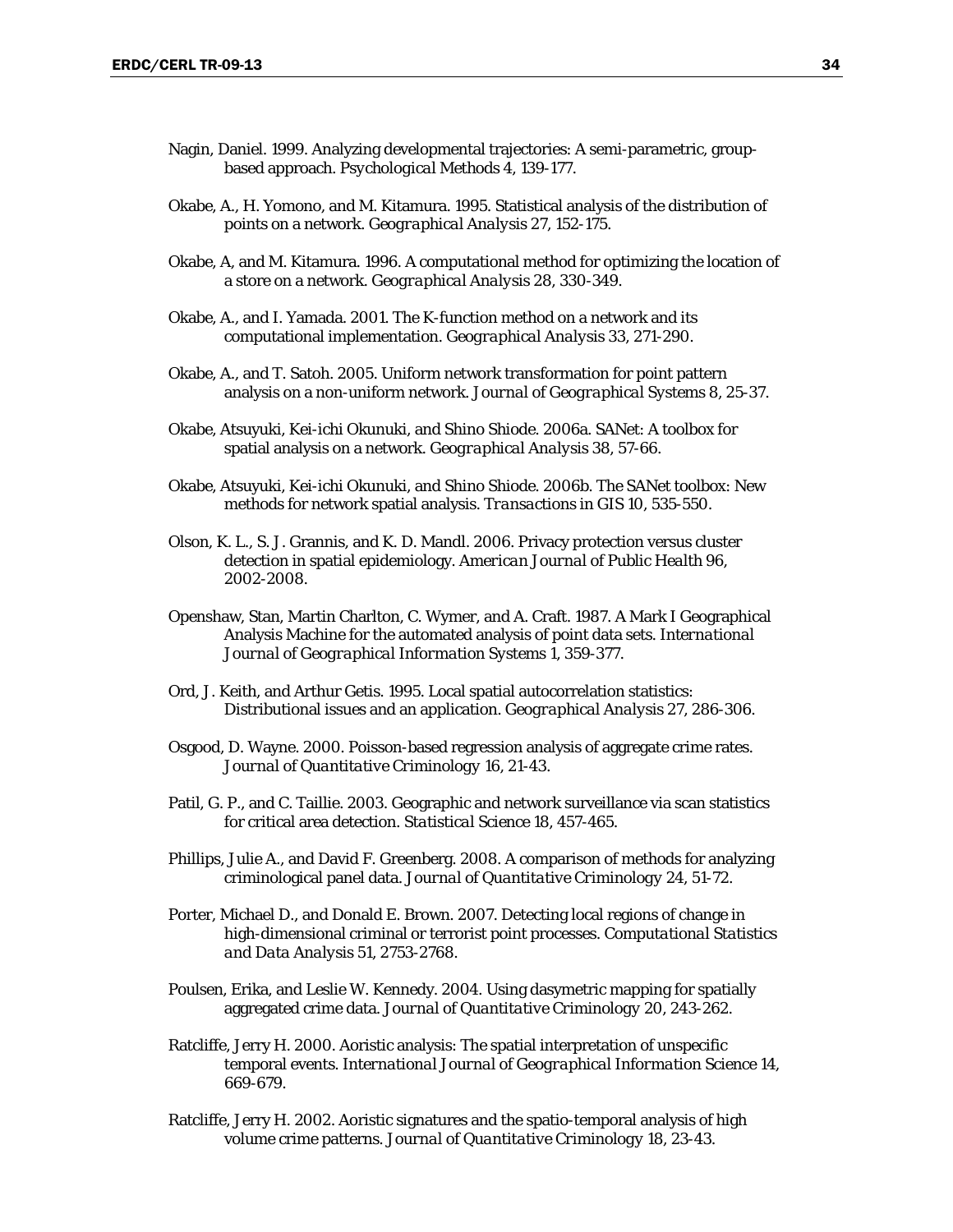- Ratcliffe, Jerry H. 2005. Detecting spatial movement of intra-region crime patterns over time. *Journal of Quantitative Criminology* 21, 103-123.
- Ratcliffe, Jerry H. 2006. Vehicle crime mapping. in Eric Stauffer and Monica S. Bonfanti (eds.), *Forensic Investigation of Stolen-Recovered and Other Crime- Related-Vehicles*. New York: Academic Press, 521-542.
- Ratcliffe, Jerry H., and M. J. McCullah. 1999. Hotbeds of crime and the search for spatial accuracy. *Journal of Geographical Systems* 1, 385-398.
- Renzi, Fred. 2006. Networks: Terra incognita and the case for ethnographic intelligence. *Military Review* 86 (Sep-Oct), 16-22.
- Rey, Sergio, and Mark Janikas. 2006. STARS: Space-time analysis of regional systems. *Geographical Analysis* 38, 67-86.
- Riese, Stephen R. 2006. Templating an adaptive threat, spatial forecasting in operations Enduring Freedom and Iraqi Freedom. *Engineer – The Professional Bulletin of Army Engineers*. Jan-March, 42-43.
- Ripley, Brian. 1976. The second-order analysis of stationary point processes. *Journal of Applied Probability* 13, 255-266.
- Rogerson, Peter. 2001. Monitoring point patterns for the development of space-time clusters. *Journal Royal Statistical Society A* 164, 87-96.
- Rogerson, P., and Y. Sun. 2001. Spatial monitoring of geographic patterns: An application to crime analysis. *Computers, Environment, and Urban Systems* 25, 539-556.
- Rossmo, D. Kim. 2005. *Geographic Profiling*. Boca Raton: CRC Press.
- Sampson, R. J., J. D. Morenoff, and F. Earls. 1997. Neighborhoods and violent crime: A multilevel study of collective efficacy. *Science* 277, 544-548.
- Sampson, R. J., J. D. Morenoff, and T. Gannon-Rowley. 2002. Assessing 'neighborhood effects': Social processes and new directions in research. *Annual Review of Sociology* 28, 443-478.
- Snook, Brent, Michele Zito, Craig Bennell, and Paul J. Taylor. 2005. On the complexity and accuracy of geographic profiling strategies. *Journal of Quantitative Criminology* 21, 1-26.
- Spooner, P. G., I. D. Lunt, A. Okabe, S. Shiode. 2004. Spatial analysis of roadside Acacia populations on a road network using the network K-function. *Landscape Ecology*  19, 491-499.
- Steenberghen, T., T. Dufays, I. Thomas, and B. Flahaut. 2004. Intra-urban location and clustering of road accidents using GIS: A Belgian example. *International Journal of Geographical Information Science* 18, 169-181.
- Suen, I-Shian, and Suleyman Demirci. 2006. Vulnerability of Urban Places in Relation to Terrorist Attacks: A Spatial Modeling Approach. Paper Presented at the 7<sup>th</sup> GeoSpatial Technologies Symposium, Denver, CO, 20-23 March 2006.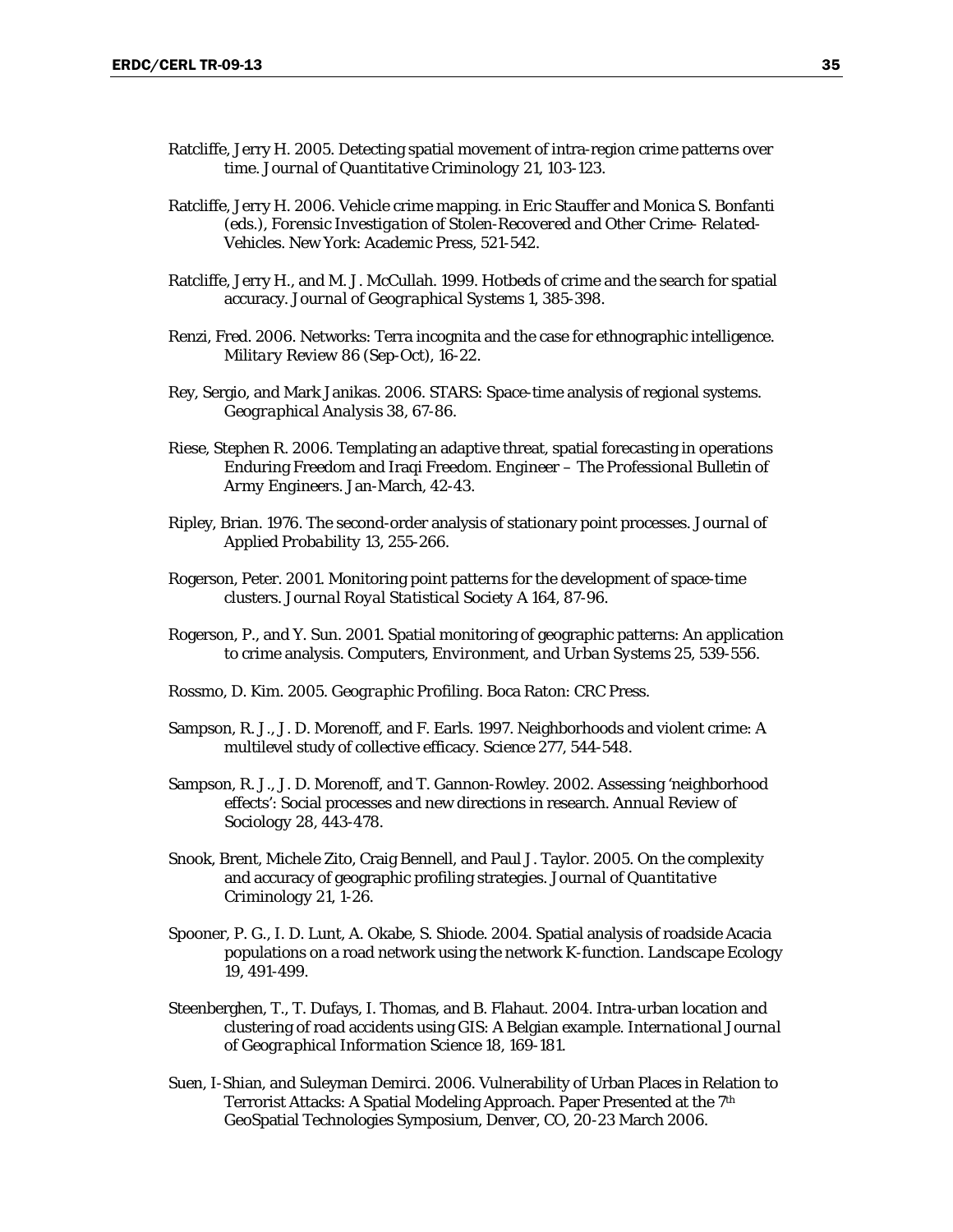- Thomas, Isabelle. 1996. Spatial data aggregation: Exploratory analysis of road accidents. *Accident Analysis and Prevention* 28, 251-264.
- Thrasher, Frederic M. 1927. *The Gang. A Study of 1,313 Gangs in Chicago*. Chicago: University of Chicago Press.
- Tita, George. 2007. *Neighborhoods as nodes: Combining social network analysis with spatial analysis to explore the spatial distribution of gang violence*. Working Paper. Irvine, CA: University of California, Department of Criminology, Law and Society.
- Tita, George, and Greg Ridgeway. 2007. *The impact of gang formation on local patterns of crime*. Working Paper. Irvine, CA: University of California, Department of Criminology, Law and Society.
- Tita, George, and Jacqueline Cohen. 2004. Measuring spatial diffusion of shots fired activity across city neighborhoods. in M. F. Goodchild and D. Janelle (eds.), *Spatially Integrated Social Science*. New York: Oxford University Press, 171-204.
- Tita, George, Jacqueline Cohen, and John Engberg. 2005. An ecological study of the location of gang 'set space.' *Social Problems* 52, 272-299.
- Tita, George, K. Jack Riley, Greg Ridgeway, Cliffor Grammich, Allan F. Abrahamse, and Peter Greenwood. 2003. *Reducing Gun Violence: Results from an Intervention in East Los Angeles*. Santa Monica, CA: Rand Press.
- Torrens, P. M. 2007a. Behavioral intelligence for geospatial agents in urban environments. *IEEE Intelligent Agent Technology* (IAT 2007). Los Alamitos, CA, IEEE, 63-66.
- Torrens, P. M. 2007b. Geospatial exoskeletons for automata in agent-based models. in M. North, C. Macal, and D. Sallach (eds.). *Agent 2007: Complex Interaction and Social Emergence*. Argonne, IL: Argonne National Labs and University of Chicago, 457-464.
- Tukey, John W. 1977. *Exploratory Data Analysis*. Reading, MA: Addison Wesley.
- Waller, Lance A., and Carol A. Gotway. 2004. *Applied Spatial Statistics for Public Health Data*. Hoboken, NJ: John Wiley.
- Wang, Fahui. 2005a. Job access and homicide patterns in Chicago: An analysis at multiple geographic levels based on scale-space theory. *Journal of Quantitative Criminology* 21, 195-217.
- Wang, Fahui. 2005b. *Geographic Information Systems and Crime Analysis*. Hershey, PA: Idea Group Publishing.
- Weisburd, D., and J. T. McEwen. 1997. *Crime Mapping and Crime Prevention*. Monsey, NY: Criminal Justice Press.
- Worrall, John L., and Travis C. Pratt. 2004. On the consequences of ignoring unobserved heterogeneity when estimating macro-level models of crime. *Social Science Research* 33, 79-105.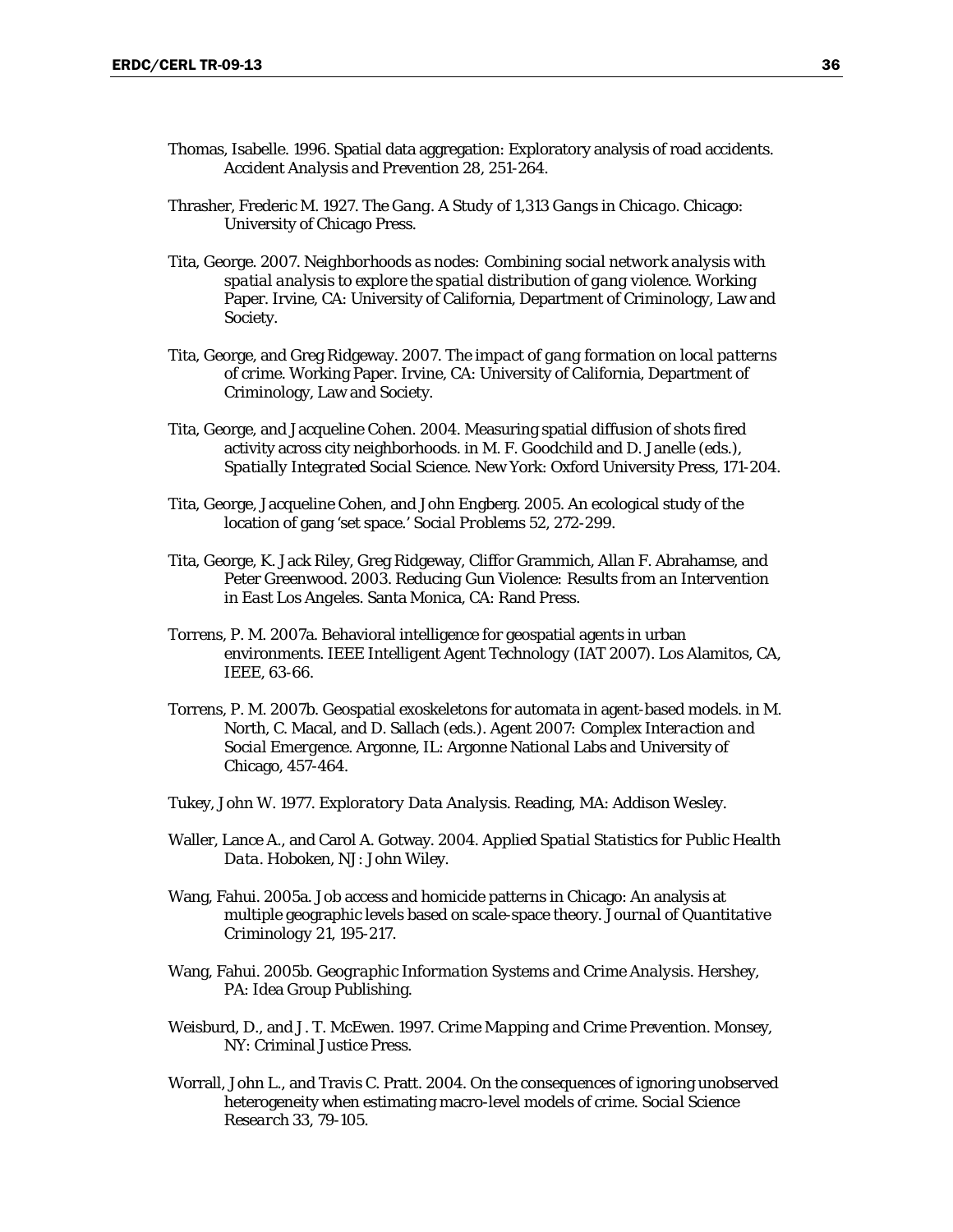- Xiang, Yang, Michael Chau, Homa Atabakhsh, and Hsinchun Chen. 2005. Visualizing criminal relationships: Comparison of a hyperbolic tree and a hierarchical list. *Decision Support Systems* 41, 69-83.
- Xue, Yifei, and Donald E. Brown. 2003. A decision model for spatial site selection by criminals: A foundation for law enforcement decision support. *IEEE Transactions on Systems, Man, and Cybernetics – C Applications and Reviews*  33, 78-85.
- Xue, Yifei, and Donald E. Brown. 2006. Spatial analysis with preference specification of latent decision makers for criminal event prediction. *Decision Support Systems* 41, 560-573.
- Yamada, Ikuho, and Jean-Claude Thill. 2004. Comparison of planar and network Kfunctions in traffic accident analysis. *Journal of Transport Geography* 12, 149-158.
- Yamada, Ikuho, and Jean-Claude Thill. 2007. Local indicators of network-constrained clusters in spatial point patterns. *Geographical Analysis* 39, 268-292.
- Yang, Christopher C., and Kar Wing Li. 2007. An associate constraint network approach to extract multi-lingual information for crime analysis. *Decision Support Systems* 43, 1348-1361.
- Zeytoonian, Dan. 2006. COIN operations and intelligence collection and analysis. *Military Review* 86 (Sep-Oct), 30-37.
- Zhao, J. Leon, Henry H. Bi, Hsinchun Chen, Daniel D. Zeng, Chienting Lin, and Michael Chau. 2006. Process-driven collaboration support for intra-agency crime analysis. *Decision Support Systems* 41, 616-633.
- Zimmerman, Dale L., and Claire Pavlik. 2008. Quantifying the effects of mask metadata disclosure and multiple releases on the confidentiality of geographically masked health data. *Geographical Analysis* 40, 52-76.